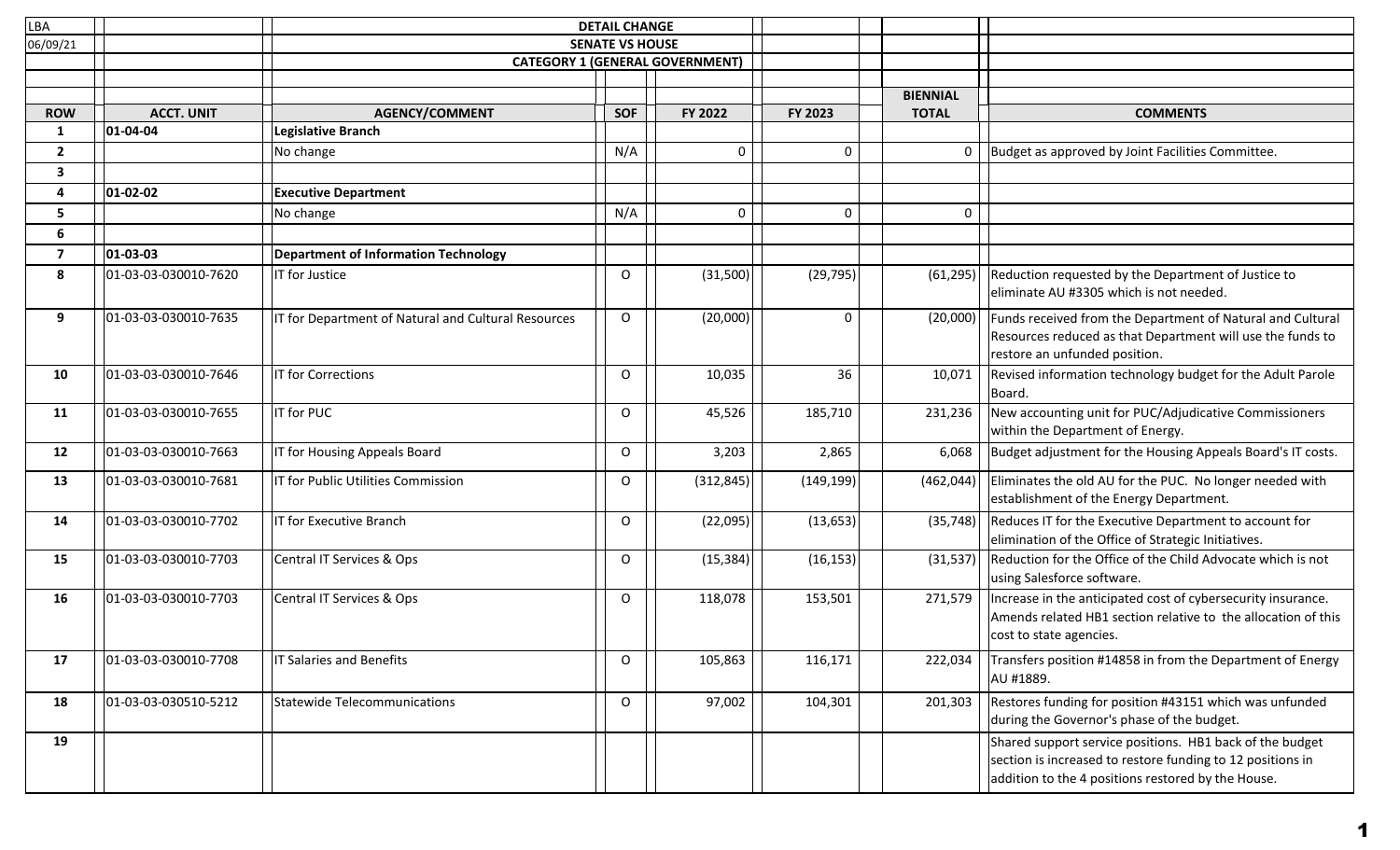| <b>LBA</b> |                       |                                              | <b>DETAIL CHANGE</b>   |                                        |             |                 |                                                                                                                                                                                  |
|------------|-----------------------|----------------------------------------------|------------------------|----------------------------------------|-------------|-----------------|----------------------------------------------------------------------------------------------------------------------------------------------------------------------------------|
| 06/09/21   |                       |                                              | <b>SENATE VS HOUSE</b> |                                        |             |                 |                                                                                                                                                                                  |
|            |                       |                                              |                        | <b>CATEGORY 1 (GENERAL GOVERNMENT)</b> |             |                 |                                                                                                                                                                                  |
|            |                       |                                              |                        |                                        |             |                 |                                                                                                                                                                                  |
|            |                       |                                              |                        |                                        |             | <b>BIENNIAL</b> |                                                                                                                                                                                  |
| <b>ROW</b> | <b>ACCT. UNIT</b>     | <b>AGENCY/COMMENT</b>                        | <b>SOF</b>             | FY 2022                                | FY 2023     | <b>TOTAL</b>    | <b>COMMENTS</b>                                                                                                                                                                  |
| 20         |                       |                                              |                        |                                        |             |                 | HB1 section adds appropriations for network switches and<br>additional software licenses.                                                                                        |
| 21         |                       |                                              |                        |                                        |             |                 |                                                                                                                                                                                  |
| 22         | $01 - 14 - 14$        | <b>Department of Administrative Services</b> |                        |                                        |             |                 |                                                                                                                                                                                  |
| 23         | 01-14-14-141510-2167  | Claremont NH (Old Mill)                      | G                      | 20,394                                 | 20,891      | 41,285          | The Department of Corrections, probation and parole district<br>office in Claremont is moving out of this building which is<br>being sold. DOC will no longer being paying rent. |
| 24         | 01-14-14-141510-2167  | Claremont NH (Old Mill)                      | $\Omega$               | (20, 394)                              | (20, 891)   | (41, 285)       | See Above.                                                                                                                                                                       |
| 25         | 01-14-14-141710-5120  | <b>Graphic Services Administration</b>       | G                      | (262, 429)                             | (277, 024)  | (539, 453)      | One of three existing accounting units being eliminated and<br>combined into one new accounting unit.                                                                            |
| 26         | 01--14-14-141710-5127 | <b>Photocopy Operations</b>                  | $\Omega$               | (299, 613)                             | (310, 227)  | (609, 840)      | Second of three existing accounting units being eliminated<br>and combined into one new accounting unit.                                                                         |
| 27         | 01-14-14-141710-5128  | Print Shop Operations                        | $\Omega$               | (1,385,732)                            | (1,433,818) | (2,819,550)     | Third of three existing accounting units being eliminated and<br>combined into one new accounting unit.                                                                          |
| 28         | 01-14-14-141710-2197  | <b>Graphic Services</b>                      | G                      | 262,429                                | 277,024     | 539,453         | New accounting unit for graphic services consisting of the<br>three accounts eliminated above. The net impact is zero.                                                           |
| 29         | 01-14-14-141710-2197  | <b>Graphic Services</b>                      | $\Omega$               | 1,685,345                              | 1,744,045   | 3,429,390       | See Above.                                                                                                                                                                       |
| 30         | 01-14-14-143510-4105  | Property & Casualty Insurance                | O                      | 118,078                                | 153,501     | 271,579         | Funds transferred in from the Department of Information<br>Technology to cover the additional cost of cyber security<br>insurance.                                               |
| 31         | 01-14-14-143510-4105  | Property & Casualty Insurance                | G                      | 55,648                                 | 57,930      | 113,578         | Property and casualty insurance increase reflects updated<br>policy costs.                                                                                                       |
| 32         | 14-14-63              | <b>NH Housing Appeals Board</b>              |                        |                                        |             |                 |                                                                                                                                                                                  |
| 33         | 01-14-63-630010-5584  | NH Housing Appeals Board                     | G                      | 40,538                                 | 44,743      | 85,281          | Revised budget for the Housing Appeals Board.                                                                                                                                    |
| 34         |                       |                                              |                        |                                        |             |                 |                                                                                                                                                                                  |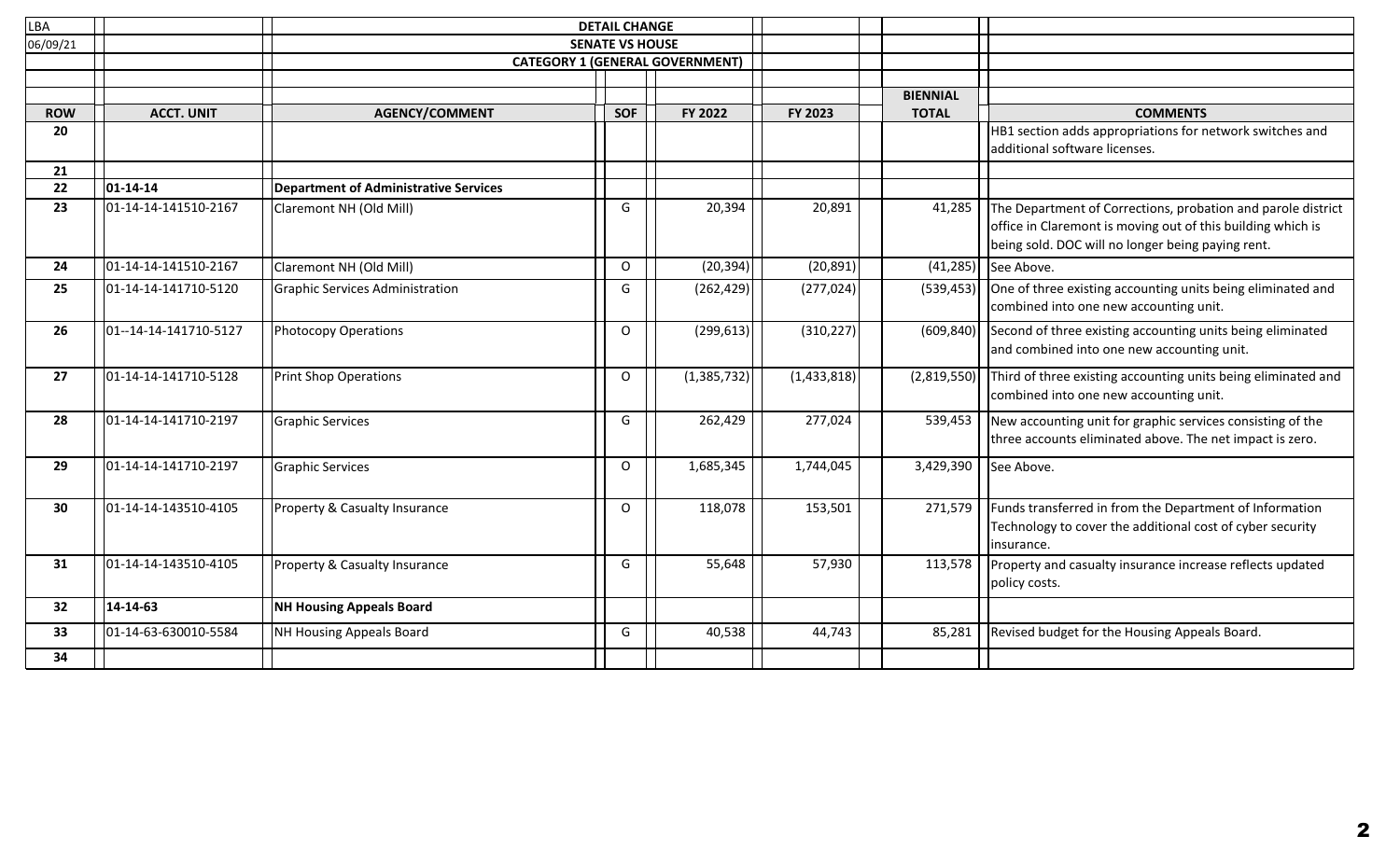| LBA        |                      | <b>DETAIL CHANGE</b>                                        |                        |                                        |                |                 |                                                                                                                                                                                            |
|------------|----------------------|-------------------------------------------------------------|------------------------|----------------------------------------|----------------|-----------------|--------------------------------------------------------------------------------------------------------------------------------------------------------------------------------------------|
| 06/09/21   |                      |                                                             | <b>SENATE VS HOUSE</b> |                                        |                |                 |                                                                                                                                                                                            |
|            |                      |                                                             |                        | <b>CATEGORY 1 (GENERAL GOVERNMENT)</b> |                |                 |                                                                                                                                                                                            |
|            |                      |                                                             |                        |                                        |                |                 |                                                                                                                                                                                            |
|            |                      |                                                             |                        |                                        |                | <b>BIENNIAL</b> |                                                                                                                                                                                            |
| <b>ROW</b> | <b>ACCT. UNIT</b>    | <b>AGENCY/COMMENT</b>                                       | <b>SOF</b>             | FY 2022                                | FY 2023        | <b>TOTAL</b>    | <b>COMMENTS</b>                                                                                                                                                                            |
| 35         | 01-14-88             | <b>Office of the Child Advocate</b>                         |                        |                                        |                |                 |                                                                                                                                                                                            |
| 36         | 01-14-88-880010-8026 | Office of the Child Advocate                                | G                      | 49,164                                 | 119,798        | 168,962         | Funds a full-time legal aide and a new assistant child advocate<br>ombudsman position. Also adds funds for a case management<br>system.                                                    |
| 37         |                      |                                                             |                        |                                        |                |                 |                                                                                                                                                                                            |
| 38         | 01-32-32             | Secretary of State                                          |                        |                                        |                |                 |                                                                                                                                                                                            |
| 39         |                      | No change                                                   | N/A                    | 0                                      | $\mathbf 0$    | $\mathbf 0$     |                                                                                                                                                                                            |
| 40         |                      |                                                             |                        |                                        |                |                 |                                                                                                                                                                                            |
| 41         | 01-84-84             | Department of Revenue Administration                        |                        |                                        |                |                 |                                                                                                                                                                                            |
| 42         | 01-84-84-840510-1301 | Audit Division                                              | G                      | (194, 193)                             | (211,984)      | (406, 177)      | Removes the funding for 2 audit positions that were restored<br>by the House. (Positions #9U644 and #9U645).                                                                               |
| 43         |                      |                                                             |                        |                                        |                |                 |                                                                                                                                                                                            |
| 44         | 01-38-38             | <b>Treasury Department</b>                                  |                        |                                        |                |                 |                                                                                                                                                                                            |
| 45         | 01-38-38-380010-2109 | Debt Service - USNH                                         | G                      | 250,000                                | 1,335,000      | 1,585,000       | Returns the appropriation to USNH debt service from the<br>combined debt services account below consistent with the<br>Senate position.                                                    |
| 46         | 01-38-38-380010-2189 | Debt Service - Coll & Univ System                           | G                      | (250,000)                              | (1,335,000)    | (1,585,000)     | See Above.                                                                                                                                                                                 |
| 47         | 01-38-38-380010-8023 | Gen Fund Dist to Municipality                               | G                      | (73,805,057)                           | (78, 805, 057) | (152, 610, 114) | Reduces the Meals and Rooms Distribution in HB1. HB2<br>amendment establishes the meals and rooms municipal<br>revenue fund and increases the amount distributed to 30% of<br>collections. |
| 48         |                      |                                                             |                        |                                        |                |                 |                                                                                                                                                                                            |
| 49         | 01-89-89             | <b>Board of Tax &amp; Land Appeals</b>                      |                        |                                        |                |                 |                                                                                                                                                                                            |
| 50         |                      | No Change                                                   | N/A                    | 0                                      | $\mathsf 0$    | 0               |                                                                                                                                                                                            |
| 51         |                      |                                                             |                        |                                        |                |                 |                                                                                                                                                                                            |
| 52         | 01-59-59             | New Hampshire Retirement System                             |                        |                                        |                |                 |                                                                                                                                                                                            |
| 53         |                      | No Change                                                   | N/A                    | 0                                      | $\mathbf 0$    | 0               |                                                                                                                                                                                            |
| 54         |                      |                                                             |                        |                                        |                |                 |                                                                                                                                                                                            |
| 55         | 01-97-97             | Developmental Disabilities Council                          |                        |                                        |                |                 |                                                                                                                                                                                            |
| 56         |                      | No Change                                                   | N/A                    | $\pmb{0}$                              | $\mathbf 0$    | 0               |                                                                                                                                                                                            |
| 57         |                      |                                                             |                        |                                        |                |                 |                                                                                                                                                                                            |
| 58         | 01-05-05             | <b>Executive Council</b>                                    |                        |                                        |                |                 |                                                                                                                                                                                            |
| 59         |                      | No Change                                                   | N/A                    | $\mathbf 0$                            | $\mathbf 0$    | $\overline{0}$  |                                                                                                                                                                                            |
| 60         |                      |                                                             |                        |                                        |                |                 |                                                                                                                                                                                            |
| 61         | 01-21-21             | <b>Office of Professional Licensure &amp; Certification</b> |                        |                                        |                |                 |                                                                                                                                                                                            |
| 62         |                      | No Change                                                   | N/A                    | $\circ$                                | 0 <sup>1</sup> | 0 <sup>1</sup>  |                                                                                                                                                                                            |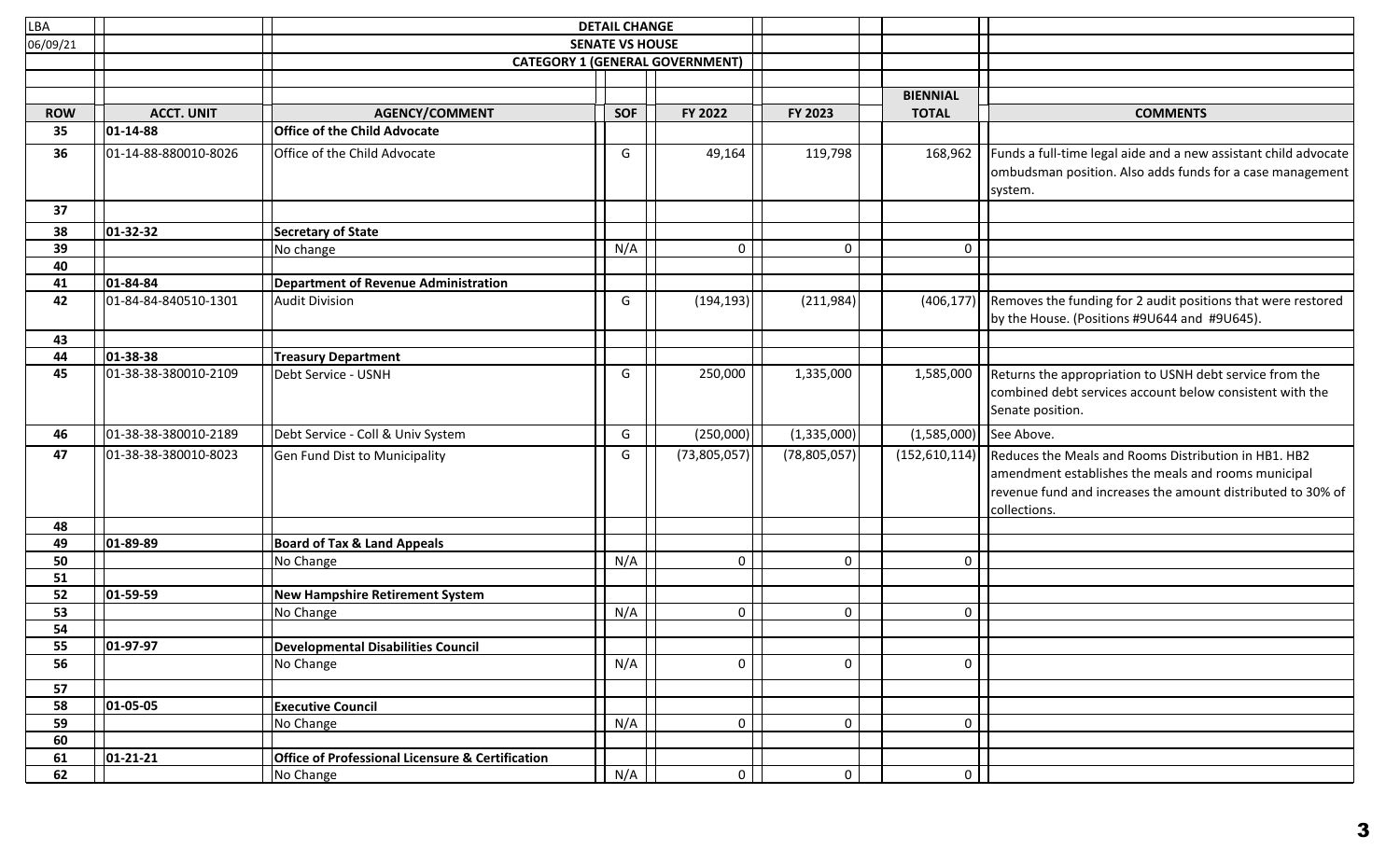| <b>LBA</b> |                      |                              | <b>DETAIL CHANGE</b>   |                                        |                |                 |                 |
|------------|----------------------|------------------------------|------------------------|----------------------------------------|----------------|-----------------|-----------------|
| 06/09/21   |                      |                              | <b>SENATE VS HOUSE</b> |                                        |                |                 |                 |
|            |                      |                              |                        | <b>CATEGORY 1 (GENERAL GOVERNMENT)</b> |                |                 |                 |
|            |                      |                              |                        |                                        |                |                 |                 |
|            |                      |                              |                        |                                        |                | <b>BIENNIAL</b> |                 |
| <b>ROW</b> | <b>ACCT. UNIT</b>    | <b>AGENCY/COMMENT</b>        | <b>SOF</b>             | FY 2022                                | <b>FY 2023</b> | <b>TOTAL</b>    | <b>COMMENTS</b> |
| 63         |                      |                              |                        |                                        |                |                 |                 |
| 64         | <b>Total Funds</b>   |                              |                        | (73, 757, 939)                         | (78, 287, 285) | (152, 045, 224) |                 |
| 65         |                      |                              |                        |                                        |                |                 |                 |
| 66         |                      | <b>General Funds</b>         | (73, 833, 506)         |                                        | (78, 773, 679) | (152, 607, 185) |                 |
| 67         |                      | <b>Education Trust Funds</b> | 0                      |                                        | 0              | 0               |                 |
| 68         | <b>Federal Funds</b> |                              |                        | 0                                      | 0              | 0               |                 |
| 69         | <b>Highway Funds</b> |                              |                        | 0                                      | 0              | $\mathbf 0$     |                 |
| 70         |                      | <b>Fish &amp; Game Funds</b> |                        | n                                      | 0              | 0               |                 |
| 71         |                      | <b>Other Funds</b>           |                        | 75,567                                 | 486,394        | 561,961         |                 |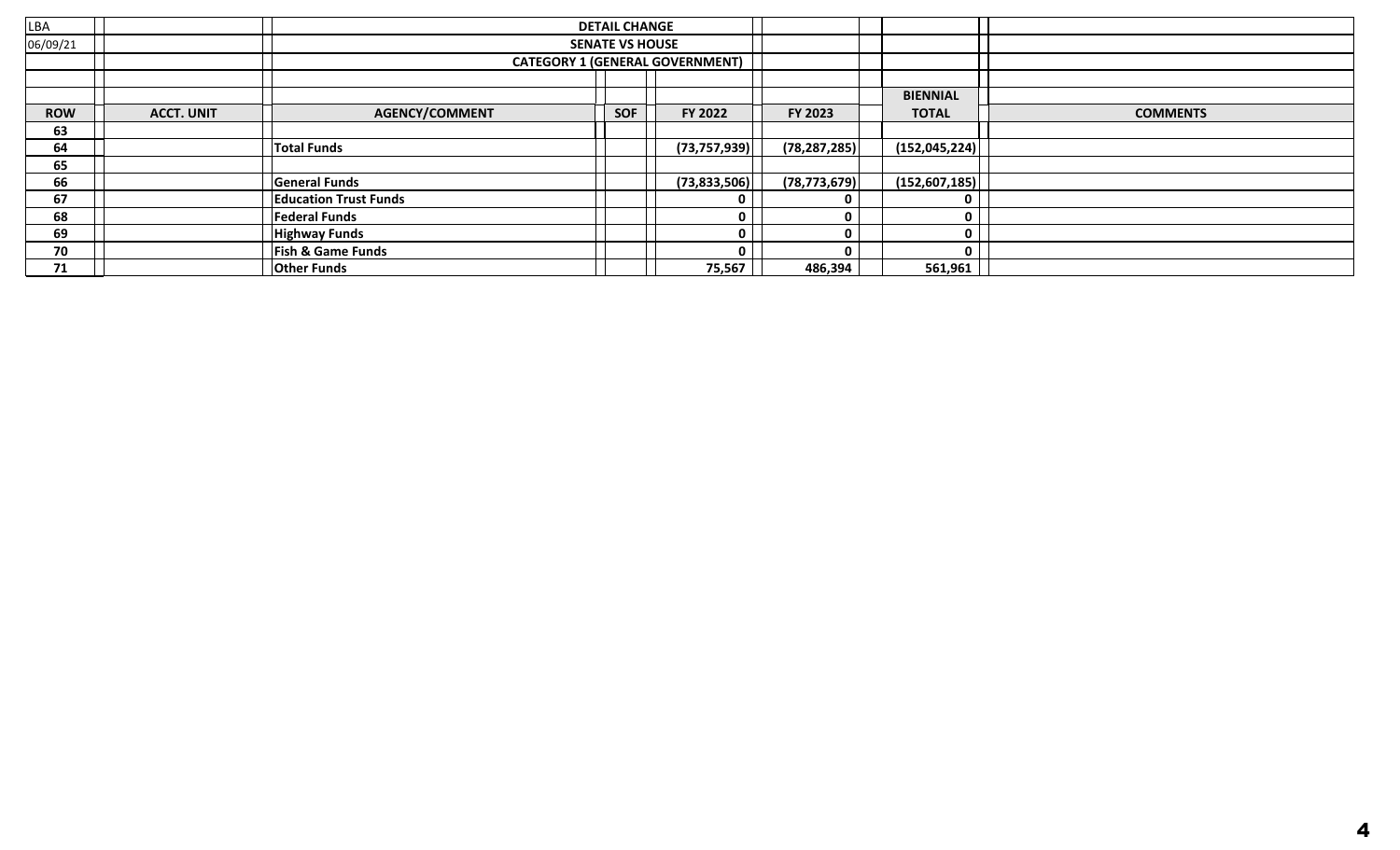| LBA                      |                      | <b>DETAIL CHANGE</b>                                                              |                        |            |            |                 |                                                                                                                                                                                                                                                                     |
|--------------------------|----------------------|-----------------------------------------------------------------------------------|------------------------|------------|------------|-----------------|---------------------------------------------------------------------------------------------------------------------------------------------------------------------------------------------------------------------------------------------------------------------|
| 06/09/21                 |                      |                                                                                   | <b>SENATE VS HOUSE</b> |            |            |                 |                                                                                                                                                                                                                                                                     |
|                          |                      | <b>CATEGORY 2 (JUSTICE AND PUBLIC PROTECTION, EXCLUDING DEPARTMENT OF SAFETY)</b> |                        |            |            |                 |                                                                                                                                                                                                                                                                     |
|                          |                      |                                                                                   |                        |            |            | <b>BIENNIAL</b> |                                                                                                                                                                                                                                                                     |
| <b>ROW</b>               | <b>ACCT. UNIT</b>    | <b>AGENCY/COMMENT</b>                                                             | <b>SOF</b>             | FY 2022    | FY 2023    | <b>TOTAL</b>    | <b>COMMENTS</b>                                                                                                                                                                                                                                                     |
| 1                        | 02-10-10             | <b>Judicial Branch</b>                                                            |                        |            |            |                 |                                                                                                                                                                                                                                                                     |
| $\overline{2}$           | 02-10-10-100010-1880 | <b>Supreme and Superior Courts</b>                                                | G                      | 126,000    | 126,000    | 252,000         | Expands leased space for the Attorney Discipline Office and<br>the Office of Bar Admissions.                                                                                                                                                                        |
| 3                        | 02-10-10-100010-1880 | Supreme and Superior Courts                                                       | N/A                    | 0          | 0          | $\mathbf 0$     | Adds budget footnote: "To the extent such funds are<br>available, the Attorney Discipline Office and the Office of Bar<br>Admissions, shall use funds from member assessment<br>revenue to offset the general fund cost for the leased space<br>of these entities." |
| 4                        | 02-10-10-100010-1880 | Supreme and Superior Courts                                                       | G                      | 49,320     | 49,320     | 98,640          | Funds additional VoIP costs. (Voice over Internet Protocol)                                                                                                                                                                                                         |
| 5                        | 02-10-10-100010-1880 | Supreme and Superior Courts                                                       | G                      | 20,300     | 5,000      | 25,300          | Additional operating costs in classes 020, 030, 070 and 080.                                                                                                                                                                                                        |
| 6                        | 02-10-10-100010-1880 | Supreme and Superior Courts                                                       | G                      | (86, 256)  | (96, 890)  | (183, 146)      | Reduced cost of health and dental insurance. The Health and<br>dental rates were received after the House phase of the<br>budget process.                                                                                                                           |
| $\overline{\phantom{a}}$ | 02-10-10-100010-1995 | <b>Mediation and Arbitration Fund</b>                                             | O                      | (143)      | (162)      | (305)           | Reduced cost of health and dental insurance. The Health and<br>dental rates were received after the House phase of the<br>budget process.                                                                                                                           |
| 8                        | 02-10-10-100010-8670 | Circuit Court                                                                     | G                      | 653,564    | 679,747    | 1,333,311       | Funds 2 additional circuit court judges                                                                                                                                                                                                                             |
| 9                        | 02-10-10-100010-8670 | <b>Circuit Court</b>                                                              | G                      | 60,280     | 60,280     | 120,560         | Funds additional VoIP costs. (Voice over Internet Protocol)                                                                                                                                                                                                         |
| 10                       | 02-10-10-100010-8670 | <b>Circuit Court</b>                                                              | G                      | 29,700     | 500        | 30,200          | Additional operating costs in classes 020 and 030.                                                                                                                                                                                                                  |
| 11                       | 02-10-10-100010-8670 | Circuit Court                                                                     | G                      | (118, 207) | (132, 670) | (250, 877)      | Reduced Health & Dental rates received after the House<br>phase of the budget process.                                                                                                                                                                              |
| 12                       | 02-10-10-100010-1736 | Judicial Branch Info Tech Fund                                                    | G                      | 1,520      | 1,520      | 3,040           | Additional operating costs in class 037.                                                                                                                                                                                                                            |
| 13                       | 02-10-10-101010-2034 | Court Security                                                                    | G                      | (7,655)    | (8,605)    | (16, 260)       | Reduced cost of health and dental insurance. The Health and<br>dental rates were received after the House phase of the<br>budget process.                                                                                                                           |
| 14                       | 02-10-10-102010-2015 | Judicial Conduct Committee                                                        | G                      | (228)      | (258)      | (486)           | Same as Above.                                                                                                                                                                                                                                                      |
| 15                       |                      |                                                                                   |                        |            |            |                 |                                                                                                                                                                                                                                                                     |
| 16                       | 02-20-20             | <b>Department of Justice</b>                                                      |                        |            |            |                 |                                                                                                                                                                                                                                                                     |
| 17                       | 02-20-20-200010-2601 | <b>Attorney General</b>                                                           | G                      | 50,000     | 50,000     | 100,000         | Appropriation to restore funds to the Media Power Youth<br>Program.                                                                                                                                                                                                 |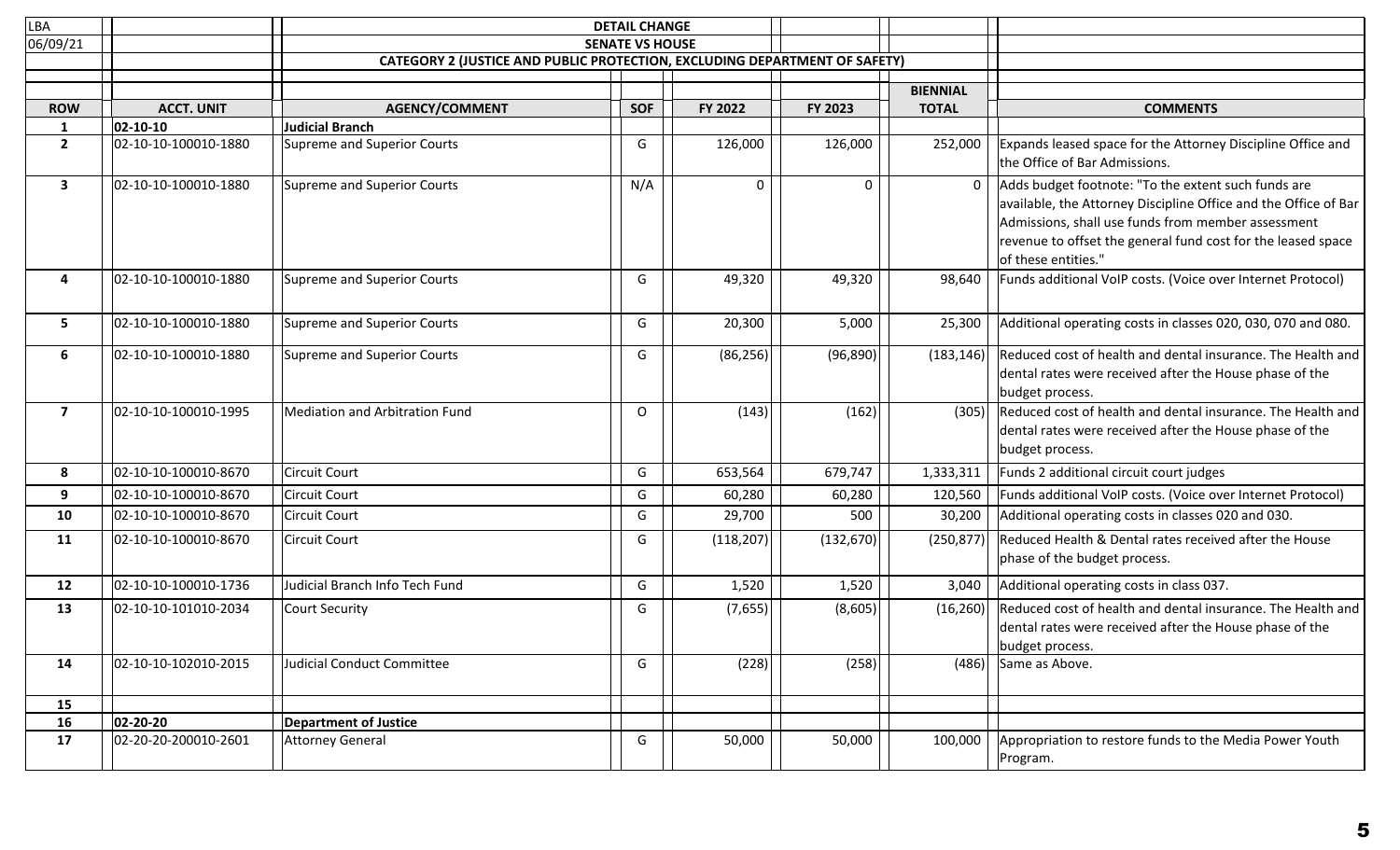| LBA        |                      | <b>DETAIL CHANGE</b>                                                              |                        |                |                |                 |                                                                                                                                                                                            |
|------------|----------------------|-----------------------------------------------------------------------------------|------------------------|----------------|----------------|-----------------|--------------------------------------------------------------------------------------------------------------------------------------------------------------------------------------------|
| 06/09/21   |                      |                                                                                   | <b>SENATE VS HOUSE</b> |                |                |                 |                                                                                                                                                                                            |
|            |                      | <b>CATEGORY 2 (JUSTICE AND PUBLIC PROTECTION, EXCLUDING DEPARTMENT OF SAFETY)</b> |                        |                |                |                 |                                                                                                                                                                                            |
|            |                      |                                                                                   |                        |                |                | <b>BIENNIAL</b> |                                                                                                                                                                                            |
| <b>ROW</b> | <b>ACCT. UNIT</b>    | <b>AGENCY/COMMENT</b>                                                             | <b>SOF</b>             | FY 2022        | FY 2023        | <b>TOTAL</b>    | <b>COMMENTS</b>                                                                                                                                                                            |
| 18         | 02-20-20-200010-2601 | Attorney General                                                                  | G                      | 100,000        | 100,000        | 200,000         | Restores funds to the Granite State Children's Alliance.                                                                                                                                   |
|            |                      |                                                                                   |                        |                |                |                 |                                                                                                                                                                                            |
| 19         | 02-20-20-200510-2611 | <b>Consumer Protection</b>                                                        | $\circ$                | 363,043        | 381,484        | 744,527         | Moves positions from AU 3305 Administrative Prosecutions<br>to Au 2611 Consumer Protection.                                                                                                |
| 20         | 02-20-20-200510-2611 | <b>Consumer Protection</b>                                                        | G                      | 111,195        | 0              | 111,195         | Corrects data entry error; source of funds change from other<br>funds to general.                                                                                                          |
| 21         | 02-20-20-200510-2611 | <b>Consumer Protection</b>                                                        | $\circ$                | (111, 195)     | 0              | (111, 195)      | See Above.                                                                                                                                                                                 |
| 22         | 02-20-20-200510-3305 | Admin Prosecution Unit                                                            | O                      | (649, 296)     | (676, 374)     | (1,325,670)     | Eliminates accounting unit not needed. Transfers positions to<br>AU 2611 Consumer Protection and AU 2620 Civil Law. Net<br>reduction of \$341,364 in other funds for the biennium.         |
| 23         | 02-20-20-200510-2905 | Regional Drug Task Force                                                          | N/A                    | 0              | 0              | $\Omega$        | Moves funds from class 102 into classes 072 and 073 to<br>separate federal and general funds into different class lines.                                                                   |
| 24         | 02-20-20-201010-2620 | Civil Law                                                                         | G                      | 187,000        | 187,000        | 374,000         | Funds a new attorney and restores funding for a legal<br>secretary in the election law unit.                                                                                               |
| 25         | 02-20-20-201010-2620 | Civil Law                                                                         | O                      | 117,464        | 122,316        | 239,780         | Transfers position #9U565 in from AU 3305 Administrative<br>Prosecutions which is being eliminated.                                                                                        |
| 26         | 02-20-20-201010-2620 | Civil Law                                                                         | $\circ$                | 90,377         | 97,806         | 188,183         | Transfers position #14956 in from Health and Human<br>Services. HB2 amendment includes language to convert the<br>from a classified position to an assistant attorney general<br>position. |
| 27<br>28   | $ 02 - 12 - 12 $     | Department of Military Affairs and Veterans Services                              |                        |                |                |                 |                                                                                                                                                                                            |
|            |                      |                                                                                   |                        |                |                |                 |                                                                                                                                                                                            |
| 29         |                      | No change                                                                         | N/A                    | 0              | 0              | 0               | HB2 amendment establishes the National Guard Enlistment<br>Incentive Program and provides a nonlapsing general fund<br>appropriation of \$25,000.                                          |
| 30         |                      |                                                                                   |                        |                |                |                 | HB2 amendment provides an appropriation of \$1.5 million of<br>general funds to provides supports to veterans experiencing<br>mental health and social isolation issues.                   |
| 31         | $ 02 - 18 - 18 $     | Department of Agriculture, Markets and Food                                       |                        |                |                |                 |                                                                                                                                                                                            |
| 32         |                      | No Change                                                                         | N/A                    | 0 <sup>1</sup> | $\overline{0}$ | $\mathbf 0$     |                                                                                                                                                                                            |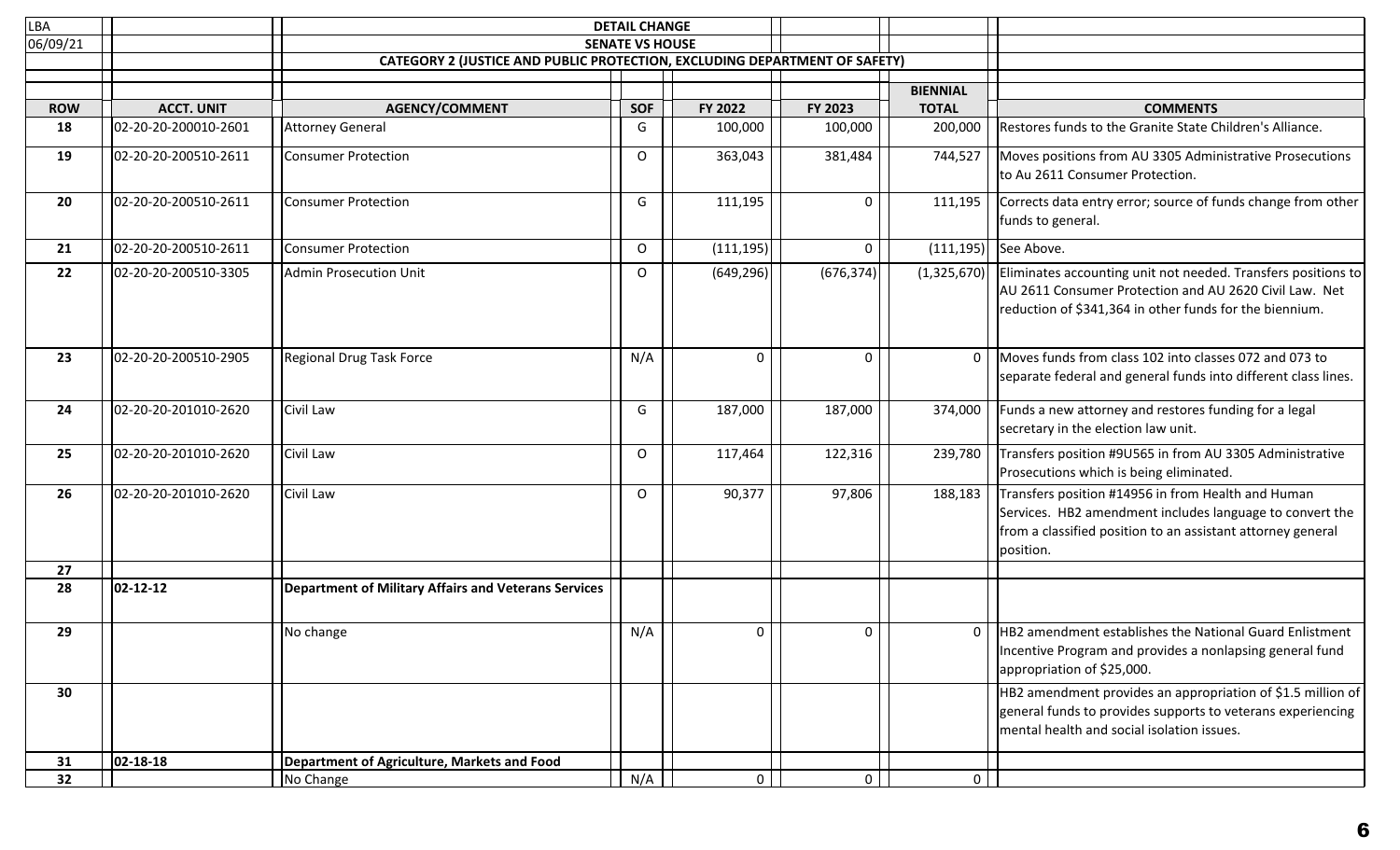| LBA        |                      | <b>DETAIL CHANGE</b>                                                              |                        |                |                     |                 |                                                                                          |
|------------|----------------------|-----------------------------------------------------------------------------------|------------------------|----------------|---------------------|-----------------|------------------------------------------------------------------------------------------|
| 06/09/21   |                      |                                                                                   | <b>SENATE VS HOUSE</b> |                |                     |                 |                                                                                          |
|            |                      | <b>CATEGORY 2 (JUSTICE AND PUBLIC PROTECTION, EXCLUDING DEPARTMENT OF SAFETY)</b> |                        |                |                     |                 |                                                                                          |
|            |                      |                                                                                   |                        |                |                     | <b>BIENNIAL</b> |                                                                                          |
| <b>ROW</b> | <b>ACCT. UNIT</b>    | AGENCY/COMMENT                                                                    | <b>SOF</b>             | FY 2022        | FY 2023             | <b>TOTAL</b>    | <b>COMMENTS</b>                                                                          |
| 33         |                      |                                                                                   |                        |                |                     |                 | HB2 provides a general fund appropriation of \$100,000 to                                |
|            |                      |                                                                                   |                        |                |                     |                 | the cost of care fund and funds a position for data entry                                |
|            |                      |                                                                                   |                        |                |                     |                 | relative to USDA requirements concerning milk safety.                                    |
|            |                      |                                                                                   |                        |                |                     |                 |                                                                                          |
|            |                      |                                                                                   |                        |                |                     |                 |                                                                                          |
| 34         | 02-20-76             | <b>Human Rights Commission</b>                                                    |                        |                |                     |                 |                                                                                          |
| 35<br>36   |                      | No change                                                                         | N/A                    | 0              | $\mathsf{O}\xspace$ | 0               |                                                                                          |
| 37         | $ 02 - 72 - 72 $     | <b>Banking Department</b>                                                         |                        |                |                     |                 |                                                                                          |
| 38         |                      | No change                                                                         | N/A                    | 0              | $\mathbf 0$         | 0               |                                                                                          |
| 39         |                      |                                                                                   |                        |                |                     |                 |                                                                                          |
| 40         | $ 02 - 73 - 73 $     | Public Employee Labor Relations Board                                             |                        |                |                     |                 |                                                                                          |
| 41         |                      | No change                                                                         | N/A                    | 0              | 0                   | 0               |                                                                                          |
| 42         |                      |                                                                                   |                        |                |                     |                 |                                                                                          |
| 43         | 02-24-24             | <b>Insurance Department</b>                                                       |                        |                |                     |                 |                                                                                          |
| 44         | 02-24-24-240010-2520 | Administration                                                                    | $\circ$                | 100,096        | 107,921             | 208,017         | Moves position #41777 from the Financial Examination                                     |
|            |                      |                                                                                   |                        |                |                     |                 | Division into the Administration account.                                                |
| 45         | 02-24-24-240010-2521 | Financial Examination Division                                                    | $\mathsf{O}$           | (100, 096)     | (107, 921)          |                 | $(208, 017)$ See Above.                                                                  |
| 46         |                      |                                                                                   |                        |                |                     |                 | HB2 section reclassifies 2 director positions from classified to<br>unclassified status. |
| 47         | $ 02 - 26 - 26 $     | <b>Department of Labor</b>                                                        |                        |                |                     |                 |                                                                                          |
| 48         |                      | No change                                                                         | N/A                    | 0              | 0                   | 0               |                                                                                          |
| 49         |                      |                                                                                   |                        |                |                     |                 |                                                                                          |
| 50         | $ 02 - 77 - 77 $     | <b>Liquor Commission</b>                                                          |                        |                |                     |                 |                                                                                          |
| 51         | 02-77-77-770512-7878 | Enforcement, Licensing and Education                                              | $\circ$                | 0              | 2,552,907           | 2,552,907       | Restores 20 law enforcement positions and the associated                                 |
|            |                      |                                                                                   |                        |                |                     |                 | appropriations for salaries and benefits. Amends HB1,                                    |
|            |                      |                                                                                   |                        |                |                     |                 | section 7 to remove these positions from the abolished                                   |
|            |                      |                                                                                   |                        |                |                     |                 | positions list. HB2 amendment removes the House changes                                  |
|            |                      |                                                                                   |                        |                |                     |                 | to the liquor statutes.                                                                  |
| 52         |                      |                                                                                   |                        |                |                     |                 |                                                                                          |
| 53         | $ 02 - 52 - 52 $     | <b>Department of Energy</b>                                                       |                        |                |                     |                 |                                                                                          |
| 54         | 02-52-52-520010-1886 | Office of the Commissioner                                                        | $\mathsf{O}$           | 68,027         | 72,832              | 140,859         | Transfers position # GV029 from AU 1887 Policy and                                       |
|            |                      |                                                                                   |                        |                |                     |                 | Programs to AU 1886 Office of the Commissioner.                                          |
| 55         | 02-52-52-520010-1887 | Policy and Programs                                                               | O                      | (68,027)       | (72, 832)           |                 | $(140, 859)$ See Above.                                                                  |
| 56         | 02-52-52-520010-1887 | Policy and Programs                                                               | O                      | (21, 131, 371) | (21, 131, 453)      | (42, 262, 824)  | Moves the RGGI funds out of Policy and Programs and into a                               |
|            |                      |                                                                                   |                        |                |                     |                 | new separate accounting unit.                                                            |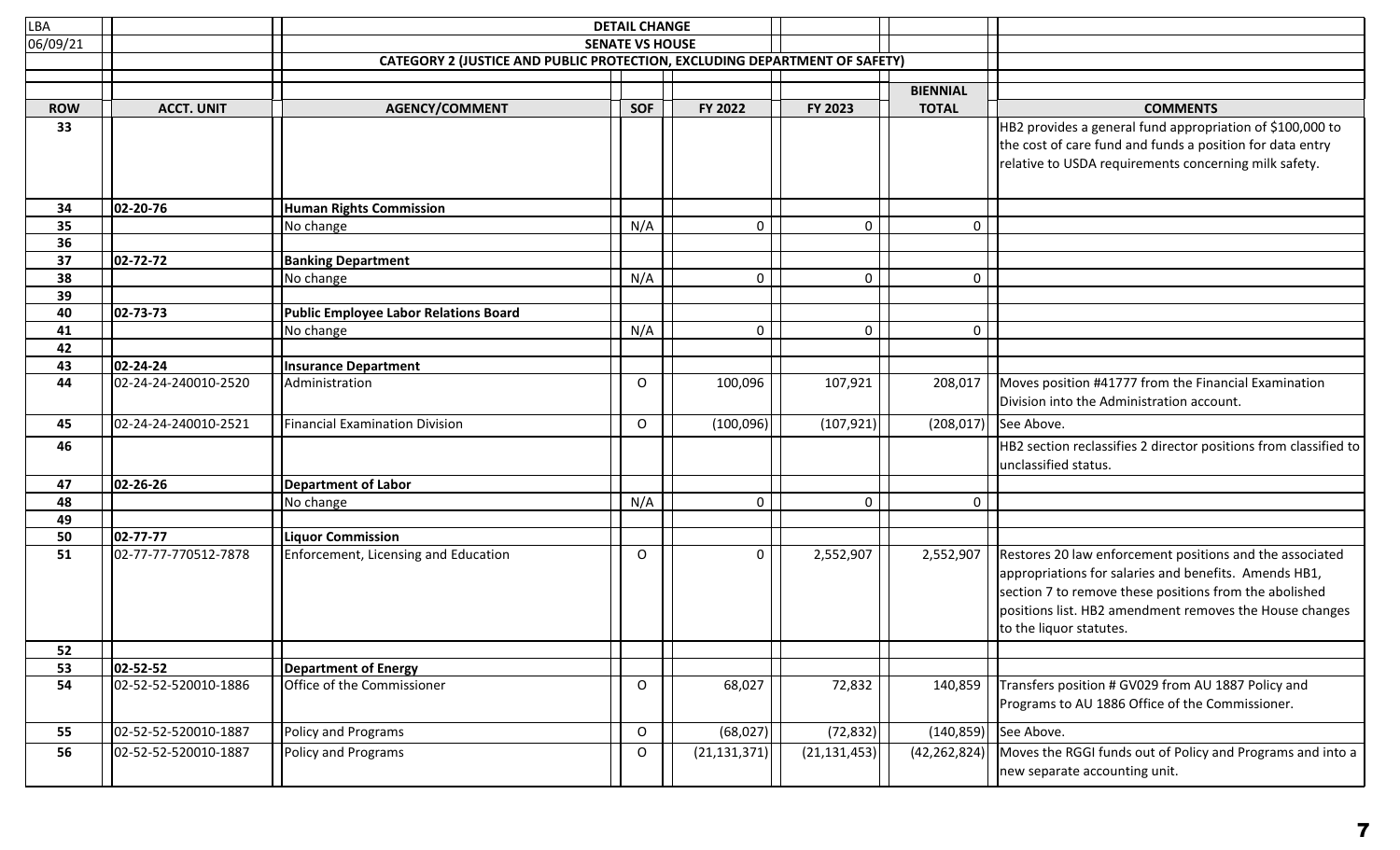| LBA        |                      |                                                                                   | <b>DETAIL CHANGE</b>   |            |            |                 |                                                                                                                                                                                                                                                                                                                                                                                                                                                                                                        |
|------------|----------------------|-----------------------------------------------------------------------------------|------------------------|------------|------------|-----------------|--------------------------------------------------------------------------------------------------------------------------------------------------------------------------------------------------------------------------------------------------------------------------------------------------------------------------------------------------------------------------------------------------------------------------------------------------------------------------------------------------------|
| 06/09/21   |                      |                                                                                   | <b>SENATE VS HOUSE</b> |            |            |                 |                                                                                                                                                                                                                                                                                                                                                                                                                                                                                                        |
|            |                      | <b>CATEGORY 2 (JUSTICE AND PUBLIC PROTECTION, EXCLUDING DEPARTMENT OF SAFETY)</b> |                        |            |            |                 |                                                                                                                                                                                                                                                                                                                                                                                                                                                                                                        |
|            |                      |                                                                                   |                        |            |            | <b>BIENNIAL</b> |                                                                                                                                                                                                                                                                                                                                                                                                                                                                                                        |
| <b>ROW</b> | <b>ACCT. UNIT</b>    | <b>AGENCY/COMMENT</b>                                                             | <b>SOF</b>             | FY 2022    | FY 2023    | <b>TOTAL</b>    | <b>COMMENTS</b>                                                                                                                                                                                                                                                                                                                                                                                                                                                                                        |
| 57         | 02-52-52-520010-1889 | Regulatory                                                                        | 0                      | $\Omega$   | 0          | 0               | Transfers position #14358 to DoIT AU # 7708. Decreases                                                                                                                                                                                                                                                                                                                                                                                                                                                 |
|            |                      |                                                                                   |                        |            |            |                 | classes 010 and 060 with an offsetting increase to class 027.                                                                                                                                                                                                                                                                                                                                                                                                                                          |
| 58         | 02-52-52-521010-1891 | Administrative Support                                                            | O                      | (88, 634)  | (94, 745)  | (183, 379)      | Moves positions GV027 to Business & Economic Affairs AU<br>#2007.                                                                                                                                                                                                                                                                                                                                                                                                                                      |
| 59         | 02-52-52-521010-1891 | Administrative Support                                                            | 0                      | (382,066)  | (360, 584) | (742, 650)      | Transfers positions #14359, 19599, 18229 and a part-time<br>position to AU #1892 Adjudicative Commissioners                                                                                                                                                                                                                                                                                                                                                                                            |
| 60         | 02-52-52-521010-1891 | Administrative Support                                                            | 0                      | (379, 162) | (308, 695) | (687, 857)      | Disaggregates class 027 funds transferred to DoIT back to the<br>separate accounts for administratively attached agencies.                                                                                                                                                                                                                                                                                                                                                                             |
| 61         | 02-52-52-521010-1891 | Administrative Support                                                            | 0                      | (73, 014)  | (73, 014)  | (146, 028)      | Adjusts the transfer to Administrative Services, General<br>Services.                                                                                                                                                                                                                                                                                                                                                                                                                                  |
| 62         | 02-52-52-521010-1891 | Administrative Support                                                            | O                      | (153, 726) | (160, 147) | (313, 873)      | Moves the General Counsel position #9U141 from<br>Administrative Support AU to the Adjudicative<br>Commissioners AU #1892. HB1 section 7 is amended to<br>remove this position from the abolished position list.                                                                                                                                                                                                                                                                                       |
| 63         | 02-52-52-521010-1895 | Greenhouse Energy Efficiency Fund                                                 | O                      | 21,131,372 | 21,131,454 | 42,262,826      | Moves the RGGI program out of AU #1887 into a new,<br>separate account.                                                                                                                                                                                                                                                                                                                                                                                                                                |
| 64         | 02-52-53-530010-1894 | Consumer Advocate                                                                 | O                      | 46,898     | 41,079     | 87,977          | Disaggregates class 027 funds transferred to DoIT back to the<br>separate accounts for administratively attached agencies.                                                                                                                                                                                                                                                                                                                                                                             |
| 65         | 02-52-54-540010-1893 | Site Evaluation Committee                                                         | G                      | 114,342    | 125,008    | 239,350         | Restores funding for the Site Evaluation Committee<br>Administrator.                                                                                                                                                                                                                                                                                                                                                                                                                                   |
| 66         | 02-52-54-540010-1893 | Site Evaluation Committee                                                         | O                      | 9,380      | 8,216      | 17,596          | Disaggregates class 027 funds transferred to DoIT back to the<br>separate accounts for administratively attached agencies.                                                                                                                                                                                                                                                                                                                                                                             |
| 67         | 02-52-54-540010-1893 | Site Evaluation Committee                                                         | N/A                    | 0          | 0          | 0               | Restores the following budget footnote: "In the event the<br>expenditures in either fiscal year in this accounting unit are<br>greater than application fees and other filing fees (RSA 162-<br>$H:8-a$ ) held in the Site Evaluation Committee Fund (RSA 162-<br>$H:21$ , the Chairman of the Site Evaluation Committee may<br>request, with prior approval of the Fiscal Committee, that<br>the Governor and Council authorize additional funding from<br>General Funds not otherwise appropriated." |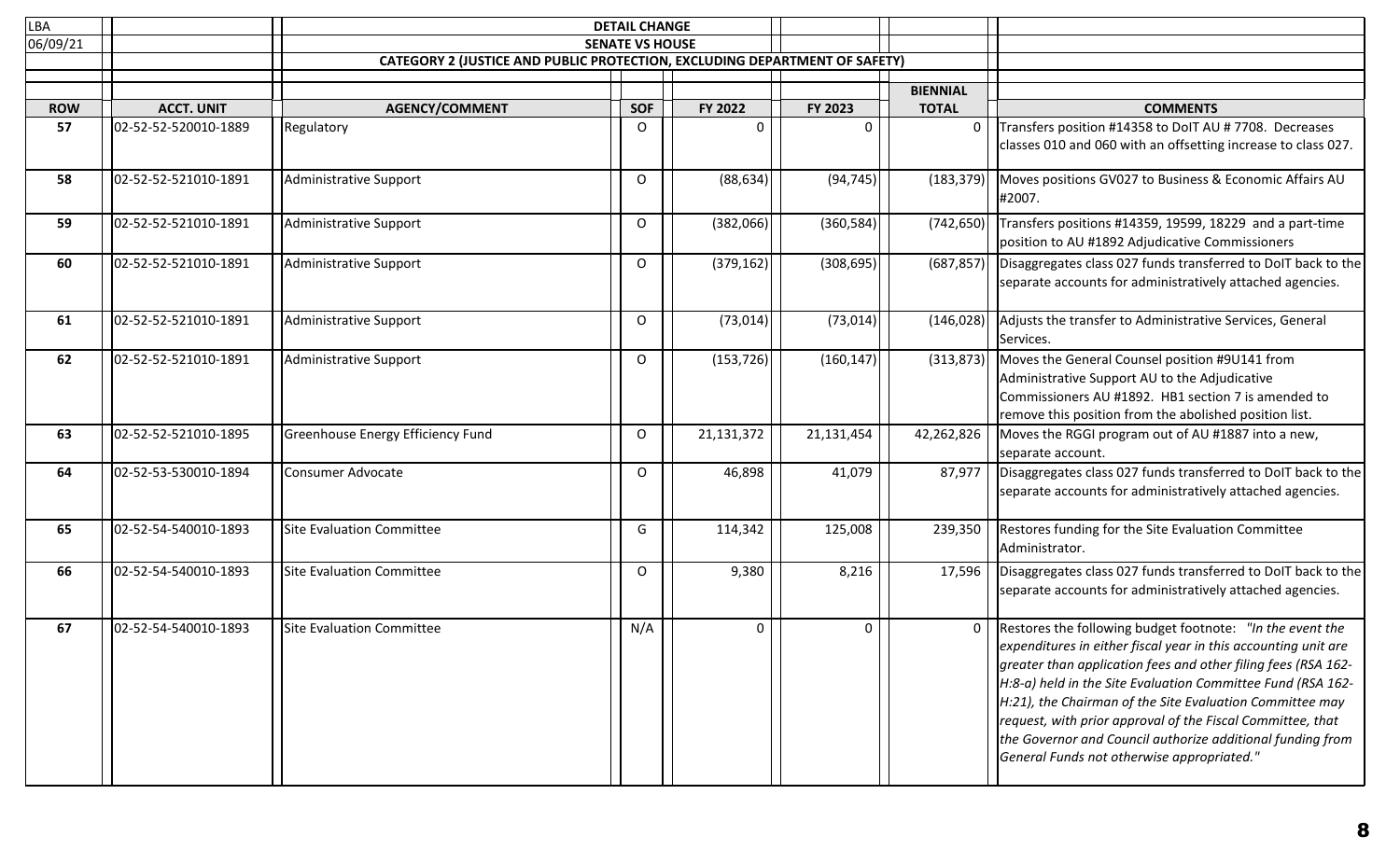| LBA        |                      |                                                                                   | <b>DETAIL CHANGE</b>   |              |              |                                 |                                                                                                                                                                                                                            |
|------------|----------------------|-----------------------------------------------------------------------------------|------------------------|--------------|--------------|---------------------------------|----------------------------------------------------------------------------------------------------------------------------------------------------------------------------------------------------------------------------|
| 06/09/21   |                      |                                                                                   | <b>SENATE VS HOUSE</b> |              |              |                                 |                                                                                                                                                                                                                            |
|            |                      | <b>CATEGORY 2 (JUSTICE AND PUBLIC PROTECTION, EXCLUDING DEPARTMENT OF SAFETY)</b> |                        |              |              |                                 |                                                                                                                                                                                                                            |
|            |                      |                                                                                   |                        |              |              |                                 |                                                                                                                                                                                                                            |
| <b>ROW</b> | <b>ACCT. UNIT</b>    | <b>AGENCY/COMMENT</b>                                                             | SOF                    | FY 2022      | FY 2023      | <b>BIENNIAL</b><br><b>TOTAL</b> | <b>COMMENTS</b>                                                                                                                                                                                                            |
| 68         | 02-52-55-550010-1892 | Adjudicative Commissioners                                                        | $\circ$                | 153,726      | 160,147      | 313,873                         | See AU #1891 above concerning the General Counsel<br>position #9U141.                                                                                                                                                      |
| 69         | 02-52-55-550010-1892 | Adjudicative Commissioners                                                        | $\circ$                | 207,026      | 330,210      | 537,236                         | Disaggregates class 027 funds transferred to DoIT back to the<br>separate accounts for administratively attached agencies.                                                                                                 |
| 70         | 02-52-55-550010-1892 | Adjudicative Commissioners                                                        | O                      | 382,066      | 360,584      | 742,650                         | Transfers positions #14359, 19599, 18229 and a part-time<br>positions from AU 1892 Administrative Support.                                                                                                                 |
| 71         | 02-52-55-550010-1892 | Adjudicative Commissioners                                                        | 0                      | 73,014       | 73,014       | 146,028                         | Adjusts transfer to Administrative Services, General Services.                                                                                                                                                             |
| 72         | 02-52-55-550010-1892 | Adjudicative Commissioners                                                        | $\Omega$               | 49,100       | 0            | 49,100                          | Additional funds for minor construction costs at the Walker<br>Building.                                                                                                                                                   |
| 73         |                      |                                                                                   |                        |              |              |                                 | HB2 amendments make additional technical changes to the<br>new Department of Energy.                                                                                                                                       |
| 74         |                      |                                                                                   |                        |              |              |                                 |                                                                                                                                                                                                                            |
| 75         | $ 02 - 46 - 46 $     | <b>Department of Corrections</b>                                                  |                        |              |              |                                 |                                                                                                                                                                                                                            |
| 76         | 02-46-46-460010-7170 | Parole Board                                                                      | G                      | 76,264       | 20,980       | 97,244                          | Restores 6 months of the Board Chair's salary, adds<br>appropriations for in-state travel reimbursement, class 050<br>$\vert$ (only 4 members receive stipend) and adjusts class 027 and<br>other operating expense lines. |
| 77         |                      |                                                                                   |                        |              |              |                                 | HB2 makes changes relative to board member stipends,<br>travel reimbursement and eliminates the requirement the<br>Board Chair report to the Commissioner of the Department<br>of Corrections.                             |
| 78         | $ 02 - 27 - 27 $     | <b>Department of Employment Security</b>                                          |                        |              |              |                                 |                                                                                                                                                                                                                            |
| 79         |                      | No Change                                                                         | N/A                    | 0            | $\mathbf 0$  | $\mathbf 0$                     |                                                                                                                                                                                                                            |
| 80         |                      |                                                                                   |                        |              |              |                                 |                                                                                                                                                                                                                            |
| 81         | 02-07-07             | Judicial Council                                                                  |                        |              |              |                                 |                                                                                                                                                                                                                            |
| 82         |                      | No Change                                                                         | N/A                    | 0            | 0            | 0                               |                                                                                                                                                                                                                            |
| 83         |                      |                                                                                   |                        |              |              |                                 |                                                                                                                                                                                                                            |
| 84         |                      | <b>Total Funds</b>                                                                |                        | 1,021,998    | 3,620,975    | 4,642,973                       |                                                                                                                                                                                                                            |
| 85         |                      |                                                                                   |                        |              |              |                                 |                                                                                                                                                                                                                            |
| 86         |                      | <b>General Funds</b>                                                              |                        | 1,367,139    | 1,166,932    | 2,534,071                       |                                                                                                                                                                                                                            |
| 87         |                      | <b>Education Trust Funds</b>                                                      |                        | 0            | $\mathbf 0$  | $\mathbf 0$                     |                                                                                                                                                                                                                            |
| 88         |                      | <b>Federal Funds</b>                                                              |                        | $\mathbf{0}$ | $\mathbf{0}$ | $\mathbf 0$                     |                                                                                                                                                                                                                            |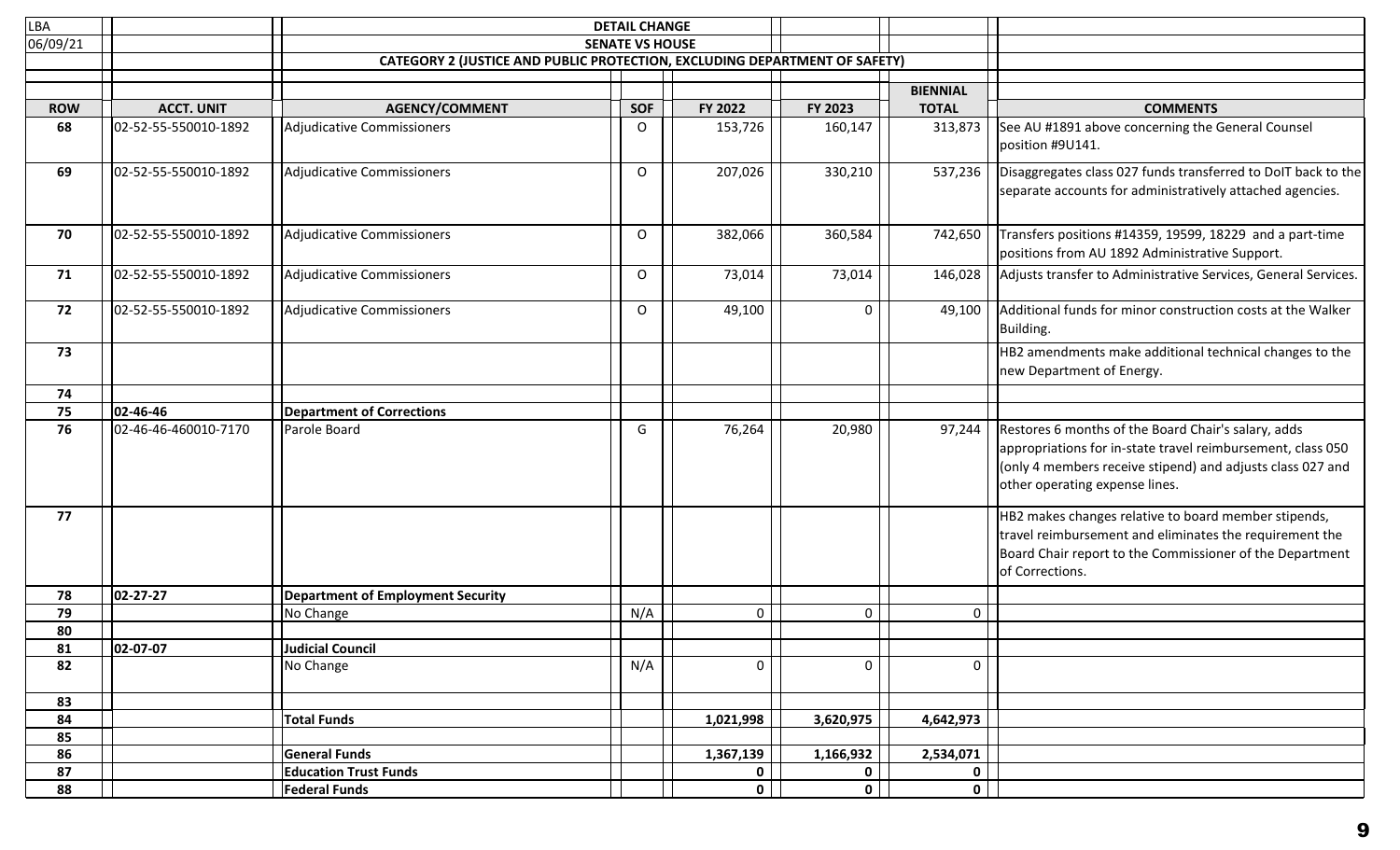| <b>LBA</b> |                   |                                                                                   | <b>DETAIL CHANGE</b> |            |           |                 |                 |
|------------|-------------------|-----------------------------------------------------------------------------------|----------------------|------------|-----------|-----------------|-----------------|
| 06/09/21   |                   | <b>SENATE VS HOUSE</b>                                                            |                      |            |           |                 |                 |
|            |                   | <b>CATEGORY 2 (JUSTICE AND PUBLIC PROTECTION, EXCLUDING DEPARTMENT OF SAFETY)</b> |                      |            |           |                 |                 |
|            |                   |                                                                                   |                      |            |           |                 |                 |
|            |                   |                                                                                   |                      |            |           | <b>BIENNIAL</b> |                 |
| <b>ROW</b> | <b>ACCT. UNIT</b> | <b>AGENCY/COMMENT</b>                                                             | <b>SOF</b>           | FY 2022    | FY 2023   | <b>TOTAL</b>    | <b>COMMENTS</b> |
| 89         |                   | <b>Highway Funds</b>                                                              |                      |            |           |                 |                 |
| 90         |                   | <b>Fish &amp; Game Funds</b>                                                      |                      |            |           |                 |                 |
| 91         |                   | <b>Other Funds</b>                                                                |                      | (345, 141) | 2,454,043 | 2,108,902       |                 |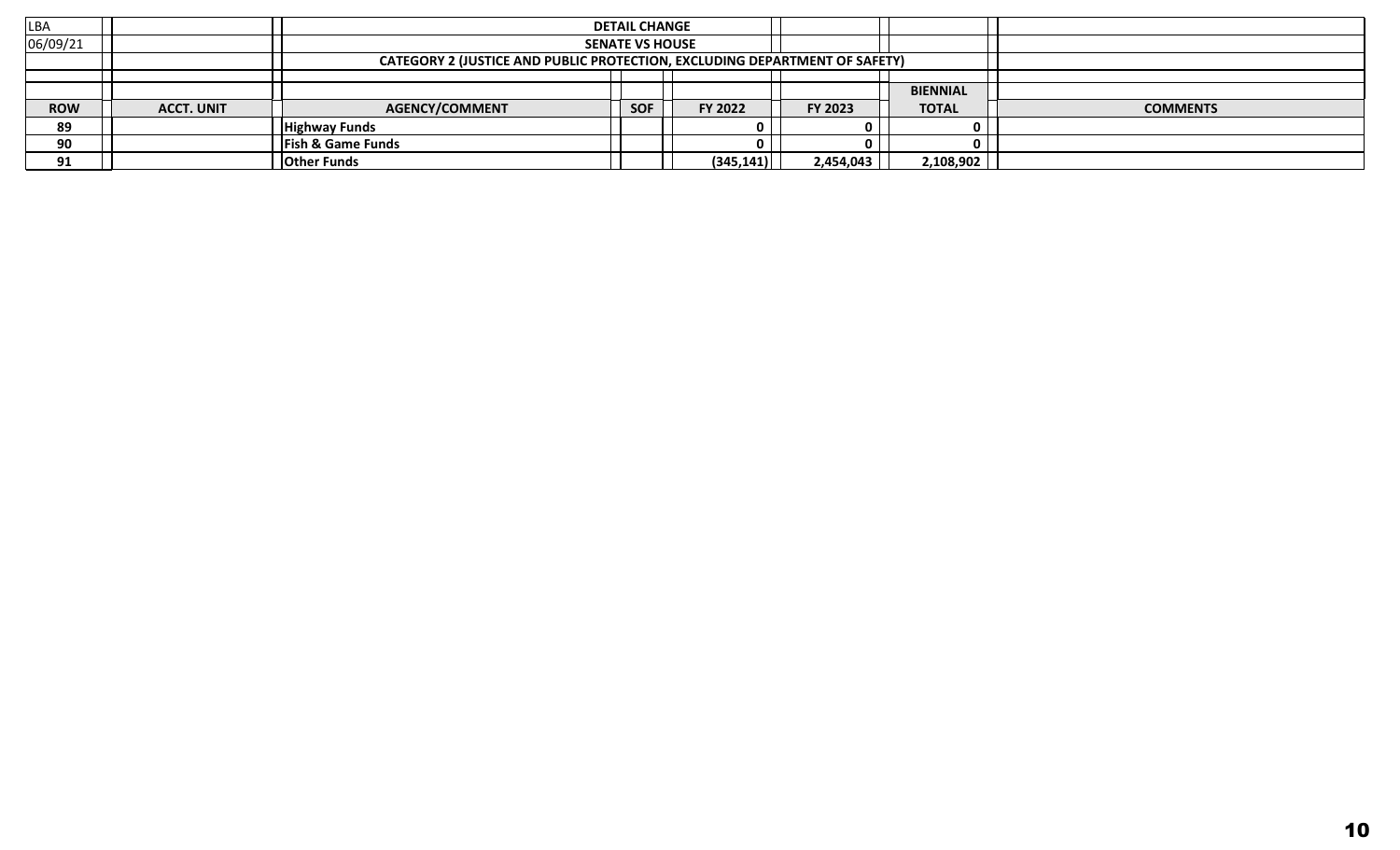| LBA            |                      |                                            | <b>DETAIL CHANGE</b>                     |         |         |                 |                                                                                                                                                                                                                                                                                                           |
|----------------|----------------------|--------------------------------------------|------------------------------------------|---------|---------|-----------------|-----------------------------------------------------------------------------------------------------------------------------------------------------------------------------------------------------------------------------------------------------------------------------------------------------------|
| 06/09/21       |                      |                                            | <b>SENATE VS HOUSE</b>                   |         |         |                 |                                                                                                                                                                                                                                                                                                           |
|                |                      |                                            | <b>CATEGORY 2 (DEPARTMENT OF SAFETY)</b> |         |         |                 |                                                                                                                                                                                                                                                                                                           |
|                |                      |                                            |                                          |         |         |                 |                                                                                                                                                                                                                                                                                                           |
|                |                      |                                            |                                          |         |         | <b>BIENNIAL</b> |                                                                                                                                                                                                                                                                                                           |
| <b>ROW</b>     | <b>ACCT. UNIT</b>    | <b>AGENCY/COMMENT</b>                      | <b>SOF</b>                               | FY 2022 | FY 2023 | <b>TOTAL</b>    | <b>COMMENTS</b>                                                                                                                                                                                                                                                                                           |
| $\mathbf{1}$   | 02-23                | <b>Department of Safety</b>                |                                          |         |         |                 |                                                                                                                                                                                                                                                                                                           |
| $\mathbf{2}$   | 02-23-23-234010-5412 | Detective Bureau                           | $\circ$                                  | 33,247  | 26,385  | 59,632          | Increases classes 010 (full-time permanent salaries) and 060<br>(benefits) for funding two (2) positions; one (1) State Police<br>Lieutenant (#10749, LG 28) and one (1) Executive Secretary<br>$($ #10705, LG 11). Also increases classes 020 (current<br>expenses) and 030 (equipment). (Agency Income) |
| 3              | 02-23-23-234010-5412 | Detective Bureau                           | G                                        | 195,929 | 155,486 | 351,415         | See above.                                                                                                                                                                                                                                                                                                |
| 4              | 02-23-23-236010-2740 | <b>Emergency Management Admin</b>          | F                                        | 41,527  | 44,469  | 85,996          | Increases classes 010 (full-time permanent salaries) and 060<br>(benefits) for funding two (2) positions; one (1) Supervisor III<br>$($ #14578, LG 23) and one (1) Secretary II (#40311, LG 9).                                                                                                           |
| 5              | 02-23-23-236010-2740 | <b>Emergency Management Admin</b>          | O                                        | 51,883  | 55,558  | 107,441         | See above. (Private Local Funds)                                                                                                                                                                                                                                                                          |
| 6              | 02-23-23-236010-2740 | <b>Emergency Management Admin</b>          | G                                        | 36,363  | 38,938  | 75,301          | See above.                                                                                                                                                                                                                                                                                                |
| $\overline{ }$ | 02-23-23-231015-2304 | Bureau of Hearings                         | O                                        | 11,601  | 12,071  | 23,672          | Increases classes 010 (full-time permanent salaries) and 060<br>(benefits) for funding one (1) Attorney IV position (#10393,<br>LG 32). (Agency Income)                                                                                                                                                   |
| 8              | 02-23-23-231015-2304 | Bureau of Hearings                         | H                                        | 133,407 | 138,821 | 272,228         | See above.                                                                                                                                                                                                                                                                                                |
| 9              | 02-23-23-231015-7546 | Highway Safety Administration              | F                                        | 33,912  | 36,374  | 70,286          | Increases classes 010 (full-time permanent salaries) and 060<br>(benefits) for funding one (1) Program Assistant II position<br>(#10971, LG 15).                                                                                                                                                          |
| 10             | 02-23-23-231015-7546 | Highway Safety Administration              | H                                        | 30,301  | 32,501  | 62,802          | See above.                                                                                                                                                                                                                                                                                                |
| 11             | 02-23-23-232015-2190 | Financial Management & Planning            | O                                        | 85,249  | 91,877  | 177,126         | Increases classes 010 (full-time permanent salaries) and 060<br>(benefits) for funding two (2) positions; one (1) Deputy<br>Director of Administration (9U652) and one (1) Accounting<br>Technician (#15000, LG 12). (Multiple Other Funds)                                                               |
| 12             | 02-23-23-232015-2190 | Financial Management & Planning            | G                                        | 45,345  | 48,871  | 94,216          | See above.                                                                                                                                                                                                                                                                                                |
| 13             | 02-23-23-232015-2190 | <b>Financial Management &amp; Planning</b> | H                                        | 50,787  | 54,735  | 105,522         | See above.                                                                                                                                                                                                                                                                                                |
| 14             | 02-23-23-232015-2192 | Human Resources Management                 | O                                        | 60,791  | 65,061  | 125,852         | Increases classes 010 (full-time permanent salaries) and 060<br>(benefits) for funding two (2) Human Resources Technician<br>positions (#10359/#40017, LG 17). (Multiple Other Funds)                                                                                                                     |
| 15             | 02-23-23-232015-2192 | Human Resources Management                 | G                                        | 32,337  | 34,607  | 66,944          | See above.                                                                                                                                                                                                                                                                                                |
| 16             | 02-23-23-232015-2192 | Human Resources Management                 | H                                        | 36,216  | 38,760  |                 | 74,976   See above.                                                                                                                                                                                                                                                                                       |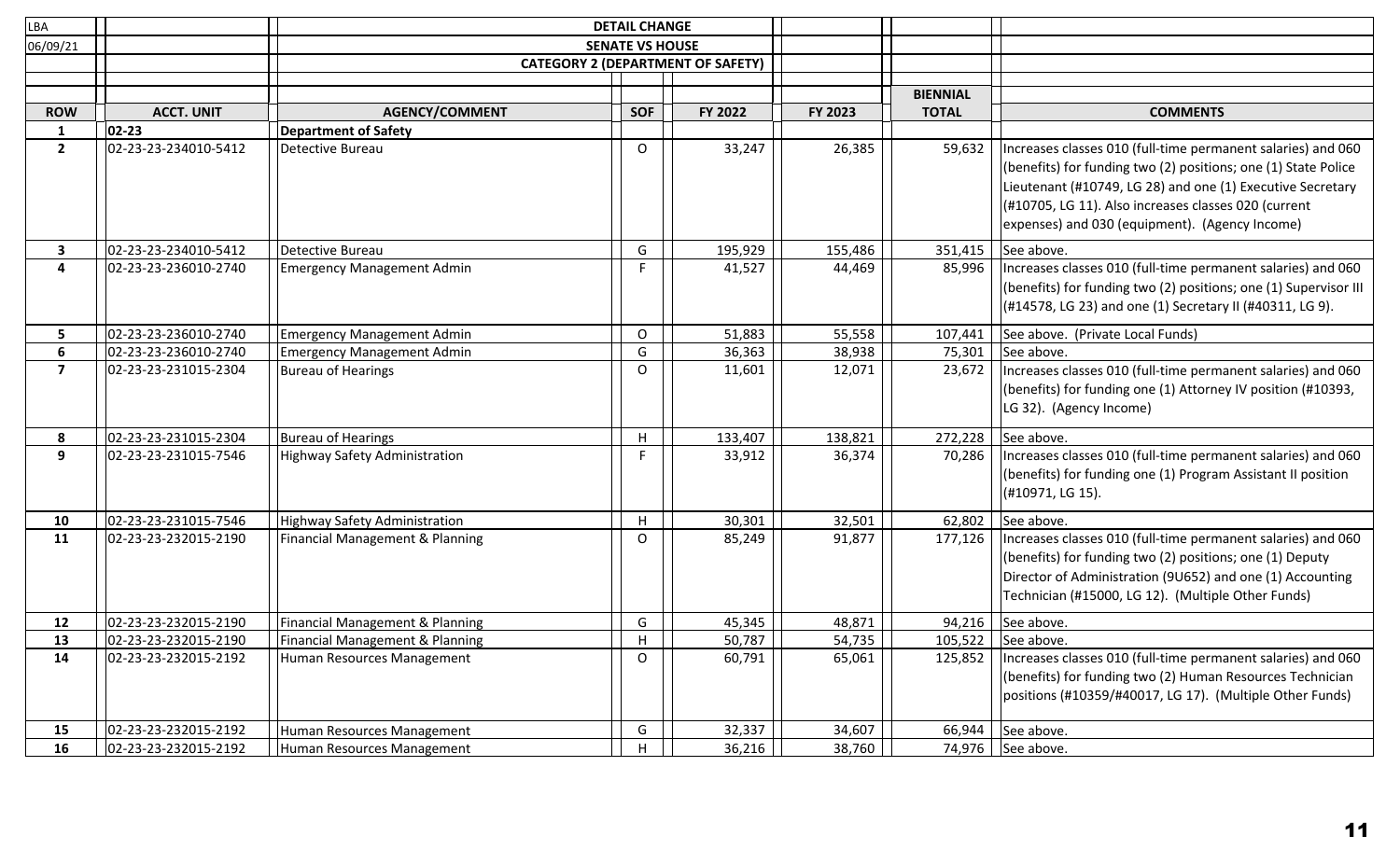| LBA              |                                           |                             | <b>DETAIL CHANGE</b>   |                                          |         |                 |                                                                                                                                                                                                                                                                                                                                                              |
|------------------|-------------------------------------------|-----------------------------|------------------------|------------------------------------------|---------|-----------------|--------------------------------------------------------------------------------------------------------------------------------------------------------------------------------------------------------------------------------------------------------------------------------------------------------------------------------------------------------------|
| 06/09/21         |                                           |                             | <b>SENATE VS HOUSE</b> |                                          |         |                 |                                                                                                                                                                                                                                                                                                                                                              |
|                  |                                           |                             |                        | <b>CATEGORY 2 (DEPARTMENT OF SAFETY)</b> |         |                 |                                                                                                                                                                                                                                                                                                                                                              |
|                  |                                           |                             |                        |                                          |         |                 |                                                                                                                                                                                                                                                                                                                                                              |
|                  |                                           |                             |                        |                                          |         | <b>BIENNIAL</b> |                                                                                                                                                                                                                                                                                                                                                              |
| <b>ROW</b><br>17 | <b>ACCT. UNIT</b><br>02-23-23-232015-2195 | <b>AGENCY/COMMENT</b>       | <b>SOF</b>             | FY 2022                                  | FY 2023 | <b>TOTAL</b>    | <b>COMMENTS</b>                                                                                                                                                                                                                                                                                                                                              |
|                  |                                           | Asset & Resource Management | $\Omega$               | 57,027                                   | 93,208  | 150,235         | Increases classes 010 (full-time permanent salaries) and 060<br>(benefits) for funding three (3) positions; one (1) Stock Clerk<br>II (#41934, LG 8) and one (1) Automotive Shop Manager II<br>$($ #10375, LG 17) funded in both years, and one (1) Forms<br>Design & Control Clerk (#18047, LG 15) funded in FY 2023.<br>(Multiple Other Funds)             |
| 18               | 02-23-23-232015-2195                      | Asset & Resource Management | G                      | 30,333                                   | 49,578  | 79,911          | See above.                                                                                                                                                                                                                                                                                                                                                   |
| 19               | 02-23-23-232015-2195                      | Asset & Resource Management | H                      | 33,973                                   | 55,527  | 89,500          | See above.                                                                                                                                                                                                                                                                                                                                                   |
| 20               | 02-23-23-232015-3120                      | Road Toll Audit             | $\circ$                | 72,486                                   | 232,812 | 305,298         | Increases classes 010 (full-time permanent salaries) and 060<br>(benefits) for funding three (3) Road Toll Auditor II positions<br>$(LG 21)$ ; #10563 in both years and #10623/#18658 funded in<br>FY 2023. (Highway Funds Cost of Collections and<br>Administration)                                                                                        |
| 21               | 02-23-23-233015-2311                      | Driver Licensing            | $\mathsf{O}$           | 123,380                                  | 132,385 | 255,765         | Increases classes 010 (full-time permanent salaries) and 060<br>(benefits) for funding two (2) positions; one (1) Licensing<br>Examiner I (#10401, LG 14) and one (1) Licensing Examiner II<br>(#22007, LG 16). (Highway Funds Cost of Collections and<br>Administration)                                                                                    |
| 22               | 02-23-23-233015-2312                      | Motor Vehicle Registration  | $\circ$                | 333,295                                  | 356,725 | 690,020         | Increases classes 010 (full-time permanent salaries) and 060<br>(benefits) for funding five (5) positions; two (2) Clerk IV<br>(#18677/#30078, LG 12), one (1) Cash Terminal Operator I<br>(#41169, LG 11), one (1) Administrator II (#10599, LG 29),<br>and one (1) Supervisor I (#10547, LG 19). (Highway Funds<br>Cost of Collections and Administration) |
| 23               | 02-23-23-233015-2314                      | Certificate of Title        | $\Omega$               | 126,154                                  | 135,461 | 261,615         | Increases classes 010 (full-time permanent salaries) and 060<br>(benefits) for funding two (2) positions; one (1) Title<br>Examiner (#41926, LG 12) and one (1) Supervisor III (#10434,<br>LG 23). (Highway Funds Cost of Collections and<br>Administration)                                                                                                 |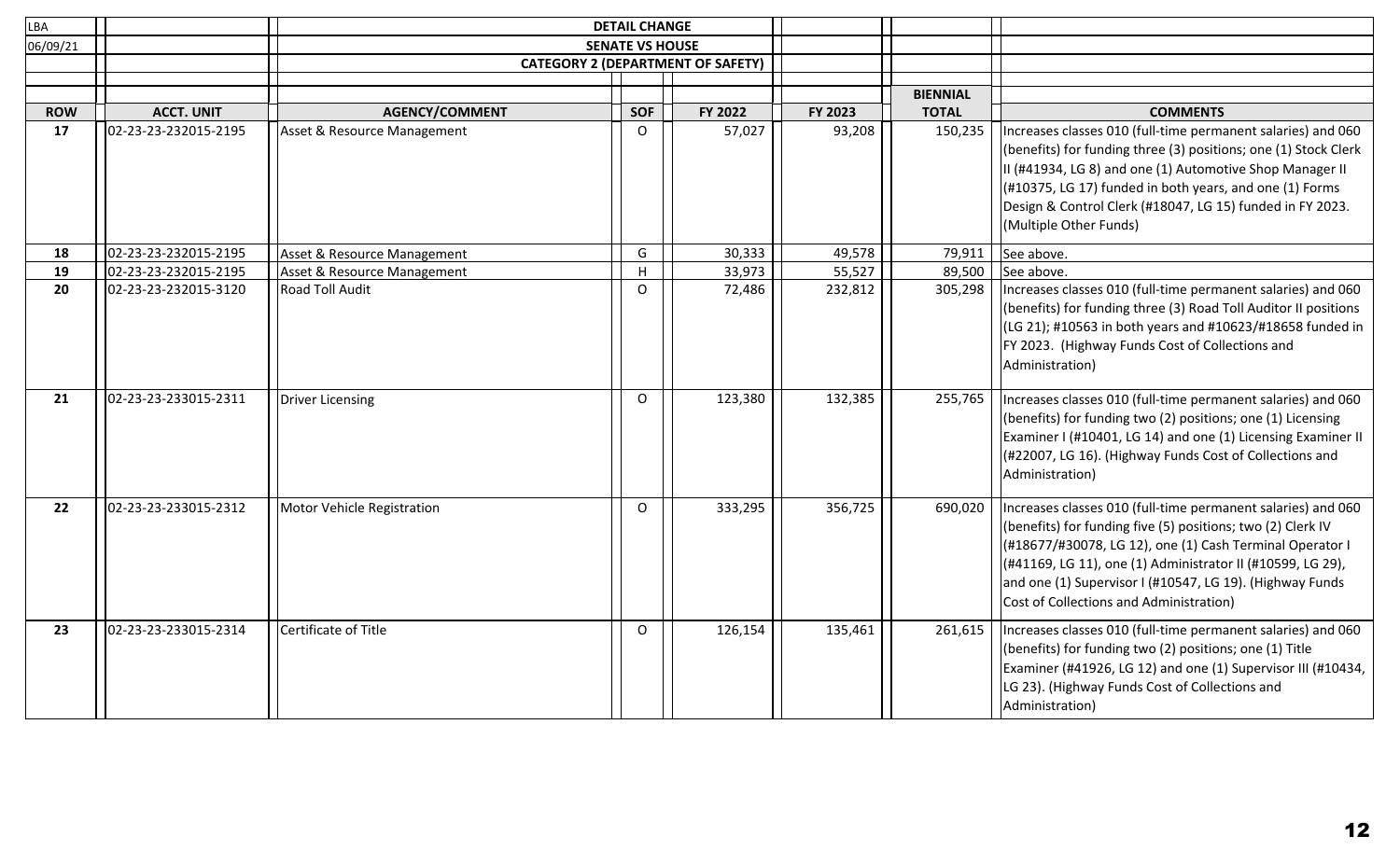| LBA        |                      |                               | <b>DETAIL CHANGE</b>                     |         |         |                 |                                                                                                                                                                                                                                                                                                                                                                                                                                                                                                                   |
|------------|----------------------|-------------------------------|------------------------------------------|---------|---------|-----------------|-------------------------------------------------------------------------------------------------------------------------------------------------------------------------------------------------------------------------------------------------------------------------------------------------------------------------------------------------------------------------------------------------------------------------------------------------------------------------------------------------------------------|
| 06/09/21   |                      |                               | <b>SENATE VS HOUSE</b>                   |         |         |                 |                                                                                                                                                                                                                                                                                                                                                                                                                                                                                                                   |
|            |                      |                               | <b>CATEGORY 2 (DEPARTMENT OF SAFETY)</b> |         |         |                 |                                                                                                                                                                                                                                                                                                                                                                                                                                                                                                                   |
|            |                      |                               |                                          |         |         |                 |                                                                                                                                                                                                                                                                                                                                                                                                                                                                                                                   |
|            |                      |                               |                                          |         |         | <b>BIENNIAL</b> |                                                                                                                                                                                                                                                                                                                                                                                                                                                                                                                   |
| <b>ROW</b> | <b>ACCT. UNIT</b>    | <b>AGENCY/COMMENT</b>         | <b>SOF</b>                               | FY 2022 | FY 2023 | <b>TOTAL</b>    | <b>COMMENTS</b>                                                                                                                                                                                                                                                                                                                                                                                                                                                                                                   |
| 24         | 02-23-23-233015-2315 | Financial Responsibility      | 0                                        | 245,516 | 260,598 | 506,114         | Increases classes 010 (full-time permanent salaries) and 060<br>(benefits) for funding four (4) positions; two (2) Data Control<br>Clerk III (#10600/#10466, LG 12) and two (2) Program<br>Assistant II (NEW025/#10381, LG 15). (Highway Funds Cost of<br>Collections and Administration)                                                                                                                                                                                                                         |
| 25         | 02-23-23-233015-2926 | Operations                    | O                                        | 163,416 | 211,242 | 374,658         | Increases classes 010 (full-time permanent salaries) and 060<br>(benefits) for funding two (2) positions; one (1) Cash Terminal<br>Operator I (#10601, LG 11) and one (1) Data Control Clerk III<br>(#43398, LG 12). Also increases class 050 (part time salaries).<br>(Highway Fund Cost of Collections and Administration)                                                                                                                                                                                      |
| 26         | 02-23-23-234015-2305 | <b>Commercial Enforcement</b> | G                                        | 23,626  | 25,326  | 48,952          | Increases classes 010 (full-time permanent salaries) and 060<br>(benefits) for funding one (1) Automotive Equipment<br>Inspector position (#43704, LG 17).                                                                                                                                                                                                                                                                                                                                                        |
| 27         | 02-23-23-234015-2305 | Commercial Enforcement        | H                                        | 60,819  | 65,198  | 126,017         | See above.                                                                                                                                                                                                                                                                                                                                                                                                                                                                                                        |
| 28         | 02-23-23-234015-4003 | Traffic Bureau                | G                                        | 406,528 | 292,412 | 698,940         | Increases classes 010 (full-time permanent salaries) and 060<br>(benefits) for funding five $(5)$ positions; one $(1)$<br>Administrative Assistant II (#10382, LG 19), one (1) Business<br>Systems Analyst I (#10614, LG 28), one (1) State Police<br>Sergeant (#10871, LG 25), one (1) State Police Captain<br>(#10785, LG 30), and one (1) State Police Major (#10679, LG<br>31). Also increases classes 020 (current expenses) and 030<br>(equipment) for State Police vehicle replacements and fuel<br>costs. |
| 29         | 02-23-23-234015-4003 | Traffic Bureau                | H                                        | 575,915 | 414,251 | 990,166         | See above.                                                                                                                                                                                                                                                                                                                                                                                                                                                                                                        |
| 30         | 02-23-23-234015-4003 | Traffic Bureau                | $\circ$                                  | 372,651 | 268,043 | 640,694         | See above.                                                                                                                                                                                                                                                                                                                                                                                                                                                                                                        |
| 31         | 02-23-23-234015-4010 | Enforcement                   | G                                        | 343,440 | 319,774 | 663,214         | Increases classes 010 (full-time permanent salaries) and 060<br>(benefits) for funding one (1) Executive Secretary (#10709, LG<br>11), effective in FY 2023. Also increases classes 020 (current<br>expenses) and 030 (equipment) for State Police vehicle<br>replacements and fuel costs.                                                                                                                                                                                                                        |
| 32         | 02-23-23-234015-4010 | Enforcement                   | H                                        | 80,560  | 75,009  | 155,569         | See above.                                                                                                                                                                                                                                                                                                                                                                                                                                                                                                        |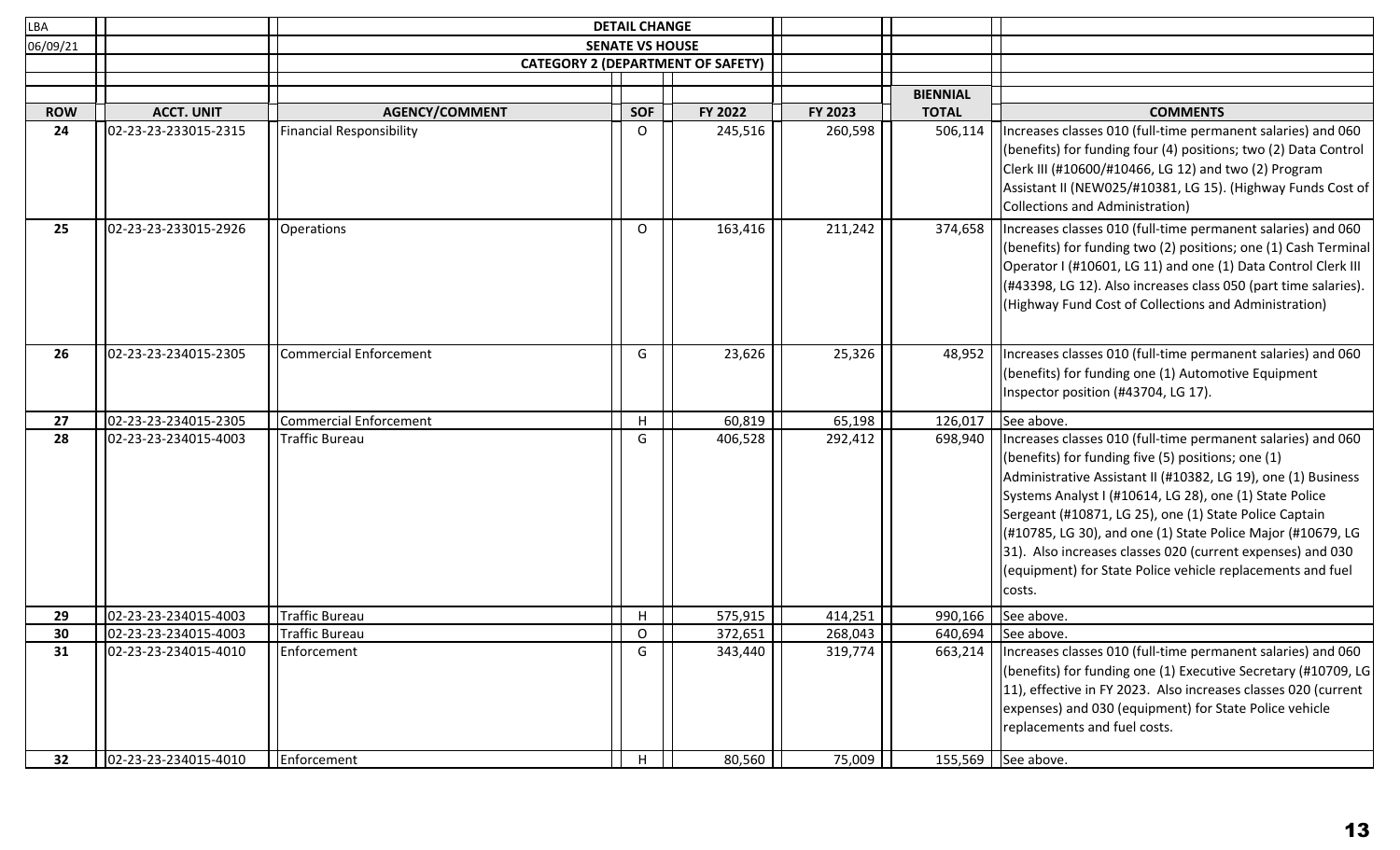| LBA        |                      |                              | <b>DETAIL CHANGE</b>                     |             |              |                 |                                                                                                                                                                                                                                                                                                                                                                                                                                   |
|------------|----------------------|------------------------------|------------------------------------------|-------------|--------------|-----------------|-----------------------------------------------------------------------------------------------------------------------------------------------------------------------------------------------------------------------------------------------------------------------------------------------------------------------------------------------------------------------------------------------------------------------------------|
| 06/09/21   |                      |                              | <b>SENATE VS HOUSE</b>                   |             |              |                 |                                                                                                                                                                                                                                                                                                                                                                                                                                   |
|            |                      |                              | <b>CATEGORY 2 (DEPARTMENT OF SAFETY)</b> |             |              |                 |                                                                                                                                                                                                                                                                                                                                                                                                                                   |
|            |                      |                              |                                          |             |              | <b>BIENNIAL</b> |                                                                                                                                                                                                                                                                                                                                                                                                                                   |
| <b>ROW</b> | <b>ACCT. UNIT</b>    | <b>AGENCY/COMMENT</b>        | <b>SOF</b>                               | FY 2022     | FY 2023      | <b>TOTAL</b>    | <b>COMMENTS</b>                                                                                                                                                                                                                                                                                                                                                                                                                   |
| 33         | 02-23-23-234015-4022 | State Police Forensic Lab    | G                                        | 305,939     | 326,778      | 632,717         | Increases classes 010 (full-time permanent salaries) and 060                                                                                                                                                                                                                                                                                                                                                                      |
|            |                      |                              |                                          |             |              |                 | (benefits) for funding six (6) positions; two (2) Criminalist II<br>(#43417/#41968, LG 24), one (1) Criminalist III (#10784, LG<br>26), Two (2) Criminal Evidence Technicians (#30541/#10425,<br>LG 17), and one (1) Administrative Secretary (#10705, LG 14).                                                                                                                                                                    |
| 34         | 02-23-23-234015-4022 | State Police Forensic Lab    | H                                        | 203,964     | 217,856      | 421,820         | See above.                                                                                                                                                                                                                                                                                                                                                                                                                        |
| 35         |                      |                              |                                          |             |              |                 | <b>HB 2 Section</b><br>Appropriates \$1,000,000 in FY 2022 (general fund) from the<br>general fund to the body-worn and dashboard camera fund,<br>and also establishes a Business Administrator I position.                                                                                                                                                                                                                       |
| 36<br>37   |                      |                              |                                          |             |              |                 | <b>HB 2 Section</b><br>Appropriates \$2,987,700 in FY 2021 (general fund), relative<br>to the Granite Shield program, which provides \$2,400,000 in<br>grants to county and local law enforcement agencies and<br>\$587,700 for Department of Safety overtime costs (lab and<br>state police). Funds to be expended during the FY 2022 / FY<br>2023 biennium.<br><b>HB 2 Section</b>                                              |
|            |                      |                              |                                          |             |              |                 | Appropriates \$300,000 in FY 2022 and \$300,000 in FY 2023<br>(general fund) to the fire standards and training and<br>emergency medical services fund ("fire fund"). Also provides<br>\$200,000 in fire fund appropriations in each FY 2022 and FY<br>2023 for the purpose of funding additional part-time<br>instruction or increasing the tuition discount provided to NH<br>emergency service personnel for certain programs. |
| 38         |                      |                              |                                          |             |              |                 |                                                                                                                                                                                                                                                                                                                                                                                                                                   |
| 39         |                      | <b>Total Funds</b>           |                                          | 4,437,917   | 4,406,697    | 8,844,614       |                                                                                                                                                                                                                                                                                                                                                                                                                                   |
| 40         |                      |                              |                                          |             |              |                 |                                                                                                                                                                                                                                                                                                                                                                                                                                   |
| 41         |                      | <b>General Funds</b>         |                                          | 1,419,840   | 1,291,770    | 2,711,610       |                                                                                                                                                                                                                                                                                                                                                                                                                                   |
| 42         |                      | <b>Education Trust Funds</b> |                                          | $\mathbf 0$ | $\mathbf{0}$ | $\mathbf 0$     |                                                                                                                                                                                                                                                                                                                                                                                                                                   |
| 43         |                      | <b>Federal Funds</b>         |                                          | 75,439      | 80,843       | 156,282         |                                                                                                                                                                                                                                                                                                                                                                                                                                   |
| 44         |                      | <b>Highway Funds</b>         |                                          | 1,205,942   | 1,092,658    | 2,298,600       |                                                                                                                                                                                                                                                                                                                                                                                                                                   |
| 45         |                      | <b>Fish &amp; Game Funds</b> |                                          | $\mathbf 0$ | $\mathbf{0}$ | $\mathbf 0$     |                                                                                                                                                                                                                                                                                                                                                                                                                                   |
| 46         |                      | <b>Other Funds</b>           |                                          | 1,736,696   | 1,941,426    | 3,678,122       |                                                                                                                                                                                                                                                                                                                                                                                                                                   |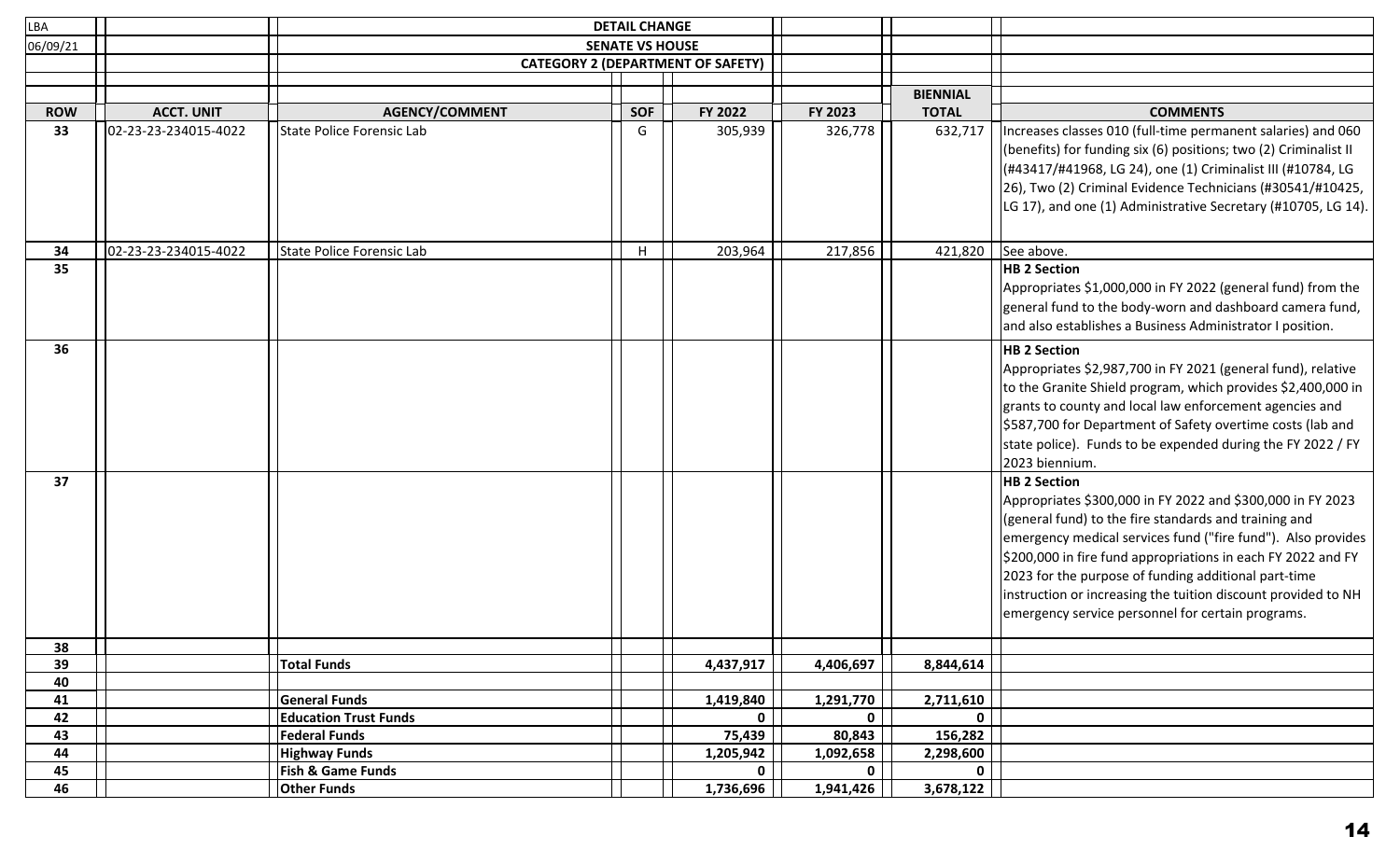| LBA            |                      |                                                                                    | <b>DETAIL CHANGE</b>   |          |              |                 |                                                                                                                                                                                                                |
|----------------|----------------------|------------------------------------------------------------------------------------|------------------------|----------|--------------|-----------------|----------------------------------------------------------------------------------------------------------------------------------------------------------------------------------------------------------------|
| 06/09/21       |                      |                                                                                    | <b>SENATE VS HOUSE</b> |          |              |                 |                                                                                                                                                                                                                |
|                |                      | CATEGORY 3 (RESOURCE PROTECTION AND DEVELOPMENT, EXCLUDING FISH & GAME DEPARTMENT) |                        |          |              |                 |                                                                                                                                                                                                                |
|                |                      |                                                                                    |                        |          |              |                 |                                                                                                                                                                                                                |
|                |                      |                                                                                    |                        |          |              | <b>BIENNIAL</b> |                                                                                                                                                                                                                |
| <b>ROW</b>     | <b>ACCT. UNIT</b>    | <b>AGENCY/COMMENT</b>                                                              | <b>SOF</b>             | FY 2022  | FY 2023      | <b>TOTAL</b>    | <b>COMMENTS</b>                                                                                                                                                                                                |
| 1              | 03-22-22             | <b>Department of Business &amp; Economic Affairs</b>                               |                        |          |              |                 |                                                                                                                                                                                                                |
| $\overline{2}$ | 03-22-22-220010-2007 | Administration - Support                                                           | G                      | 88,634   | 94,745       | 183,379         | Transfers Position #GV027 in from the Department of Energy<br>AU #1891.                                                                                                                                        |
| $\mathbf{3}$   | 03-22-22-220510-1448 | Economic Development Admin                                                         | G                      | 101,244  | 53,798       | 155,042         | Restores funding for the Director of Intergovernmental<br>Affairs position effective July 1, 2021. HB2 section deletes<br>the delayed effective date.                                                          |
| 4              | 03-22-22-220510-1448 | Economic Development Admin                                                         | $\mathsf O$            | 5,678    | 2,873        | 8,551           | See above.                                                                                                                                                                                                     |
| 5              | 03-22-22-220510-1456 | Small Business Development Center                                                  | G                      | 165,000  | 165,000      | 330,000         | Additional funding for the small business development<br>center. Agency request for \$90,000 in each fiscal year plus<br>committee action to add \$75,000 per year.                                            |
| 6              | 03-22-22-221010-3901 | Bureau of Film/Digital Media                                                       | N/A                    | $\Omega$ | $\Omega$     | $\Omega$        | Moves unfunded position #41616 from AU #3901 to AU<br>#2013 below. No fiscal impact.                                                                                                                           |
| $\overline{7}$ | 03-22-22-221010-2013 | Division of Travel - Tourism                                                       | G                      | 175,000  | 225,000      | 400,000         | Restores the funds for promotional marketing reduced by<br>the House.                                                                                                                                          |
| 8              | 03-22-22-221010-2019 | Tourism Development Fund                                                           | G                      | 900,000  | 900,000      | 1,800,000       | Restored funds for promotional marketing to the FY 2021<br>adjusted authorized appropriation level.                                                                                                            |
| 9              | 02-22-22-221510-2198 | OSI Division of Planning                                                           | G                      | 20,000   | 20,000       | 40,000          | Training funds for the division of planning staff moved into<br>DBEA from OSI.                                                                                                                                 |
| 10             | 02-22-22-221510-2198 | OSI Division of Planning                                                           | G                      | 60,046   | 40,102       | 100,148         | Funds the costs associated with relocating the OSI Division of<br>Planning to the Department of Business and Economic<br>Affairs. Additional office space rent, telecommunications,<br>equipment and IT costs. |
| 11             |                      |                                                                                    |                        |          |              |                 |                                                                                                                                                                                                                |
| 12             | 03-35-35             | <b>Department of Natural &amp; Cultural Resources</b>                              |                        |          |              |                 |                                                                                                                                                                                                                |
| 13             | 03-03-35-350010-3400 | Office of the Commissioner-Administration                                          | G                      | 20,000   | $\Omega$     | 20,000          | Restores funding for position #30185 with general funds<br>transferred from AU #3400.                                                                                                                          |
| 14             | 03-03-35-350010-2982 | <b>Information Technology</b>                                                      | G                      | (20,000) | $\mathbf{0}$ | (20,000)        | Reduces general funds in class 027 which are transferred to<br>AU #3400 Administration. See Above.                                                                                                             |
| 15             |                      |                                                                                    |                        |          |              |                 | Removes the HB2 appropriation for State park projects. Will<br>instead be funded with available federal funds.                                                                                                 |
| 16             |                      |                                                                                    |                        |          |              |                 |                                                                                                                                                                                                                |
| 17             | 03-44-44             | <b>Department of Environmental Services</b>                                        |                        |          |              |                 |                                                                                                                                                                                                                |
| 18             | 03-44-44-442010-1000 | Pollution Control Program                                                          | G                      | 55,000   | $\Omega$     | 55,000          | Funds for a replacement mercury analyzer. The old unit is no<br>longer serviceable.                                                                                                                            |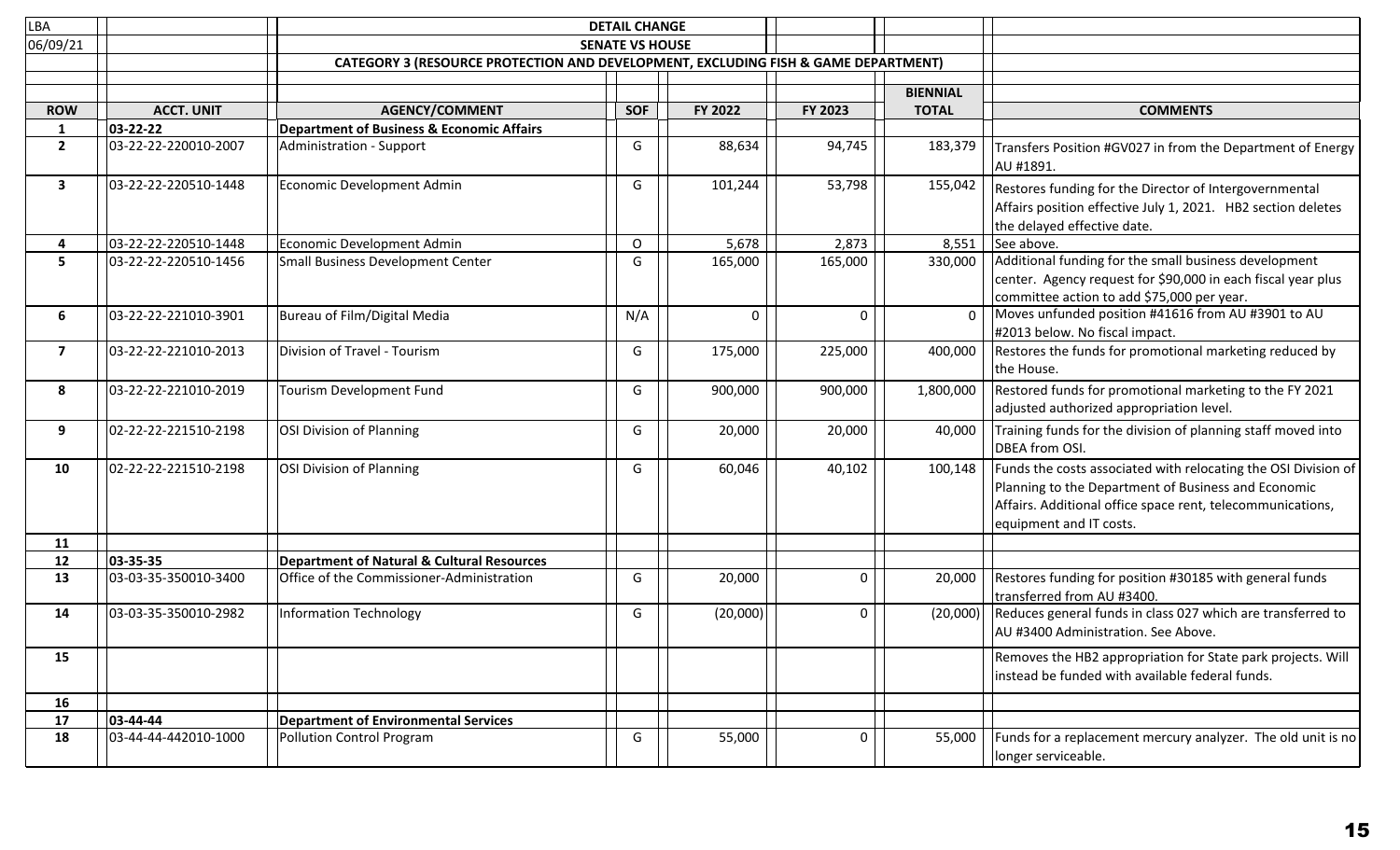| <b>LBA</b> |                      |                                                                                    | <b>DETAIL CHANGE</b>   |              |              |                 |                                                                                                                                           |
|------------|----------------------|------------------------------------------------------------------------------------|------------------------|--------------|--------------|-----------------|-------------------------------------------------------------------------------------------------------------------------------------------|
| 06/09/21   |                      |                                                                                    | <b>SENATE VS HOUSE</b> |              |              |                 |                                                                                                                                           |
|            |                      | CATEGORY 3 (RESOURCE PROTECTION AND DEVELOPMENT, EXCLUDING FISH & GAME DEPARTMENT) |                        |              |              |                 |                                                                                                                                           |
|            |                      |                                                                                    |                        |              |              |                 |                                                                                                                                           |
|            |                      |                                                                                    |                        |              |              | <b>BIENNIAL</b> |                                                                                                                                           |
| <b>ROW</b> | <b>ACCT. UNIT</b>    | <b>AGENCY/COMMENT</b>                                                              | <b>SOF</b>             | FY 2022      | FY 2023      | <b>TOTAL</b>    | <b>COMMENTS</b>                                                                                                                           |
| 19         | 03-44-44-442010-1430 | Lakes Restoration Fund                                                             | G                      | 200,000      | 200,000      | 400,000         | Provides an appropriation for invasive aquatic weed<br>eradication grants.                                                                |
| 20         | 03-44-44-444010-2589 | <b>CERCLA Maintenance</b>                                                          | G                      | 89,000       | 0            | 89,000          | Funds maintenance contracts for monitoring of former<br>superfund sites.                                                                  |
| 21         |                      |                                                                                    |                        |              |              |                 | HB2 amendment restores the Governor's language and<br>appropriates funds in FY 2021 to pay existing state aid grants<br>for the biennium. |
| 22         |                      |                                                                                    |                        |              |              |                 |                                                                                                                                           |
| 23         | $ 03 - 13 - 13 $     | <b>Pease Development Authority</b>                                                 |                        |              |              |                 |                                                                                                                                           |
| 24         |                      | No change                                                                          | N/A                    | 0            | 0            | $\mathbf 0$     |                                                                                                                                           |
| 25         |                      |                                                                                    |                        |              |              |                 |                                                                                                                                           |
| 26         |                      | <b>Total Funds</b>                                                                 |                        | 1,859,602    | 1,701,518    | 3,561,120       |                                                                                                                                           |
| 27         |                      |                                                                                    |                        |              |              |                 |                                                                                                                                           |
| 28         |                      | <b>General Funds</b>                                                               |                        | 1,853,924    | 1,698,645    | 3,552,569       |                                                                                                                                           |
| 29         |                      | <b>Education Trust Funds</b>                                                       |                        | 0            | $\mathbf 0$  | 0               |                                                                                                                                           |
| 30         |                      | <b>Federal Funds</b>                                                               |                        | 0            | $\mathbf{0}$ | $\mathbf 0$     |                                                                                                                                           |
| 31         |                      | <b>Highway Funds</b>                                                               |                        | $\mathbf{0}$ | $\mathbf{0}$ | 0               |                                                                                                                                           |
| 32         |                      | <b>Fish &amp; Game Funds</b>                                                       |                        | O            | 0            | 0               |                                                                                                                                           |
| 33         |                      | <b>Other Funds</b>                                                                 |                        | 5,678        | 2,873        | 8,551           |                                                                                                                                           |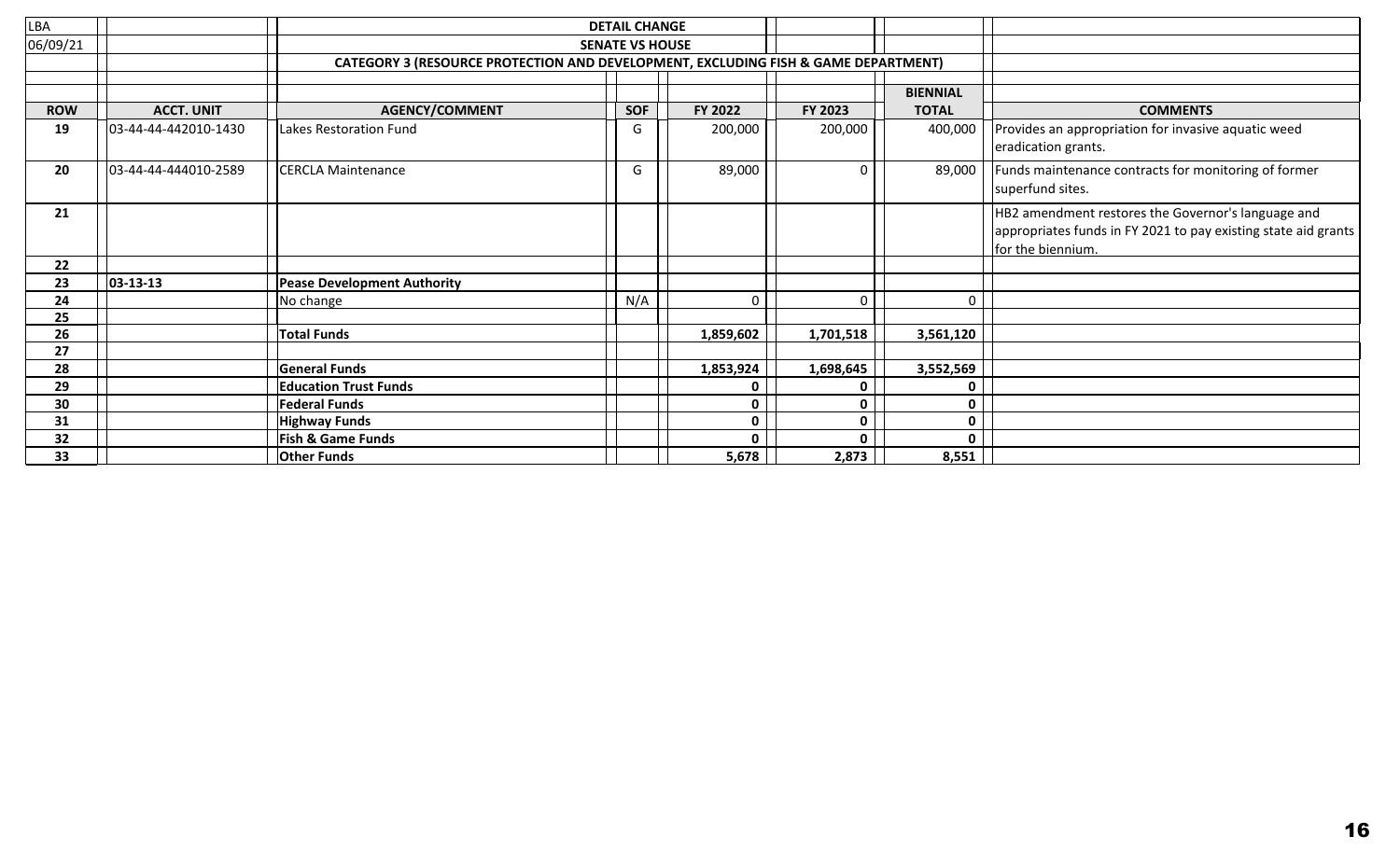| LBA        |                   |                                 | <b>DETAIL CHANGE</b>   |                                                |         |                 |                 |
|------------|-------------------|---------------------------------|------------------------|------------------------------------------------|---------|-----------------|-----------------|
| 06/09/21   |                   |                                 | <b>SENATE VS HOUSE</b> |                                                |         |                 |                 |
|            |                   |                                 |                        | <b>CATEGORY 3 (FISH &amp; GAME DEPARTMENT)</b> |         |                 |                 |
|            |                   |                                 |                        |                                                |         |                 |                 |
|            |                   |                                 |                        |                                                |         | <b>BIENNIAL</b> |                 |
| <b>ROW</b> | <b>ACCT. UNIT</b> | <b>AGENCY/COMMENT</b>           | <b>SOF</b>             | FY 2022                                        | FY 2023 | <b>TOTAL</b>    | <b>COMMENTS</b> |
|            | $ 03 - 75 $       | <b>Fish and Game Department</b> |                        |                                                |         |                 |                 |
|            |                   | No change                       |                        |                                                |         |                 |                 |
| 3          |                   |                                 |                        |                                                |         |                 |                 |
|            |                   | <b>Total Funds</b>              |                        | <sup>n</sup>                                   |         | $\mathbf 0$     |                 |
|            |                   |                                 |                        |                                                |         |                 |                 |
| b          |                   | <b>General Funds</b>            |                        | <sup>n</sup>                                   |         | $\mathbf{0}$    |                 |
|            |                   | <b>Education Trust Funds</b>    |                        | n                                              |         | $\mathbf 0$     |                 |
| 8          |                   | <b>Federal Funds</b>            |                        | o                                              |         | $\mathbf 0$     |                 |
| 9          |                   | <b>Highway Funds</b>            |                        | o                                              |         | $\mathbf 0$     |                 |
| 10         |                   | Fish & Game Funds               |                        | 0                                              |         | $\mathbf 0$     |                 |
| 11         |                   | <b>Other Funds</b>              |                        | n                                              |         | $\mathbf{0}$    |                 |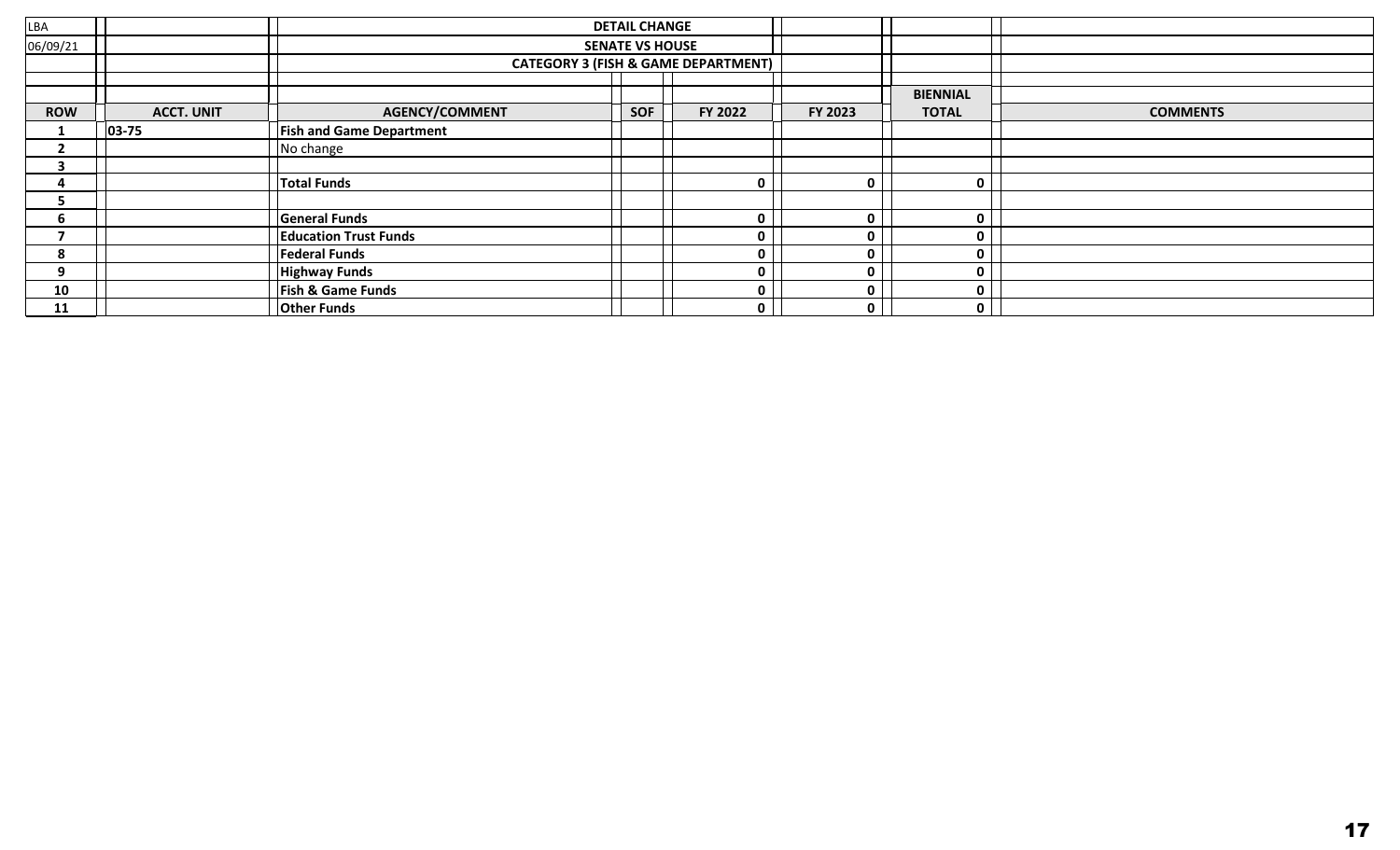| LBA                     |                      |                                                             | <b>DETAIL CHANGE</b> |             |             |                                 |                                                                                                                                                                                                                                             |
|-------------------------|----------------------|-------------------------------------------------------------|----------------------|-------------|-------------|---------------------------------|---------------------------------------------------------------------------------------------------------------------------------------------------------------------------------------------------------------------------------------------|
| 06/09/21                |                      | <b>SENATEVS HOUSE</b><br><b>CATEGORY 4 (TRANSPORTATION)</b> |                      |             |             |                                 |                                                                                                                                                                                                                                             |
|                         |                      |                                                             |                      |             |             |                                 |                                                                                                                                                                                                                                             |
| <b>ROW</b>              | <b>ACCT. UNIT</b>    | <b>AGENCY/COMMENT</b>                                       | <b>SOF</b>           | FY 2022     | FY 2023     | <b>BIENNIAL</b><br><b>TOTAL</b> | <b>COMMENTS</b>                                                                                                                                                                                                                             |
| $\mathbf{1}$            | 04-96                | <b>Department of Transportation</b>                         |                      |             |             |                                 |                                                                                                                                                                                                                                             |
| $2^{\circ}$             | 04-96-96-964010-2916 | <b>Public Transportation</b>                                |                      | (97, 662)   | (97, 662)   | (195, 324)                      | Moves appropriation to accounting unit 2944, per agency<br>request (see below).                                                                                                                                                             |
| 3                       | 04-96-96-960515-3007 | Highway Maintenance Bureau                                  | F                    | (7,000,000) | 7,000,000   | 0                               | Reallocates federal and highway fund appropriations across<br>fiscal years, per agency request.                                                                                                                                             |
| 4                       | 04-96-96-960515-3007 | Highway Maintenance Bureau                                  | н                    | 7,000,000   | (7,000,000) | $\mathbf{0}$                    | See above.                                                                                                                                                                                                                                  |
| 5                       | 04-96-96-962515-2943 | Apportionment A-B                                           | н                    | 528,517     | 149,213     | 677,730                         | Increases class 414 (block grant apportionment A) to reflect<br>estimated revenues.                                                                                                                                                         |
| 6                       | 04-96-96-962515-2944 | <b>SPR Planning Funds</b>                                   | F.                   | 97,662      | 97,662      | 195,324                         | Moves appropriation from accounting unit 2916, per agency<br>request (see above).                                                                                                                                                           |
| $\overline{\mathbf{z}}$ | 04-96-96-963015-3039 | Betterment                                                  | $\Omega$             | 0           | 40,669      | 40,669                          | Increases class 400 (construction repair materials) to reflect<br>estimated revenues. See HB 2 appropriation for additional<br>funding to the highway bridge and betterment program.                                                        |
| 8                       | 04-96-96-963015-8910 | SB367 Capital Investment                                    | O                    | 0           | 82,030      | 82,030                          | Makes adjustments to classes 400 (construction repair<br>materials) and 414 (block grant apportionment A) to reflect<br>estimated revenues. See HB 2 appropriation for additional<br>funding for the highway and bridge betterment program. |
| 9                       | 04-96-96-961017-7050 | <b>Toll Collection</b>                                      | $\Omega$             | 350,000     | 0           | 350,000                         | Increases class 102 (contracts for program services) to cover<br>anticipated back office contract costs relative to all-electronic<br>tolling.                                                                                              |
| 10                      | 04-96-96-961017-7507 | RSA 237:2 VII Central NH Tpk                                | $\circ$              | (350,000)   | $\mathbf 0$ | (350,000)                       | Decreases class 400 (construction/repair/materials).                                                                                                                                                                                        |
| 11                      |                      |                                                             |                      |             |             |                                 | <b>HB 2 Section</b><br>Appropriates \$7,000,000 in FY 2021 (general fund) to provide<br>funding for the Conway Bypass right-of-way payback to the<br>Federal Highway Administration.                                                        |
| 12                      |                      |                                                             |                      |             |             |                                 | <b>HB 2 Section</b><br>Appropriates \$5,000,000 in FY 2022 (general fund) to provide<br>funding for a state cash match for federal discretionary grants<br>on transportation projects.                                                      |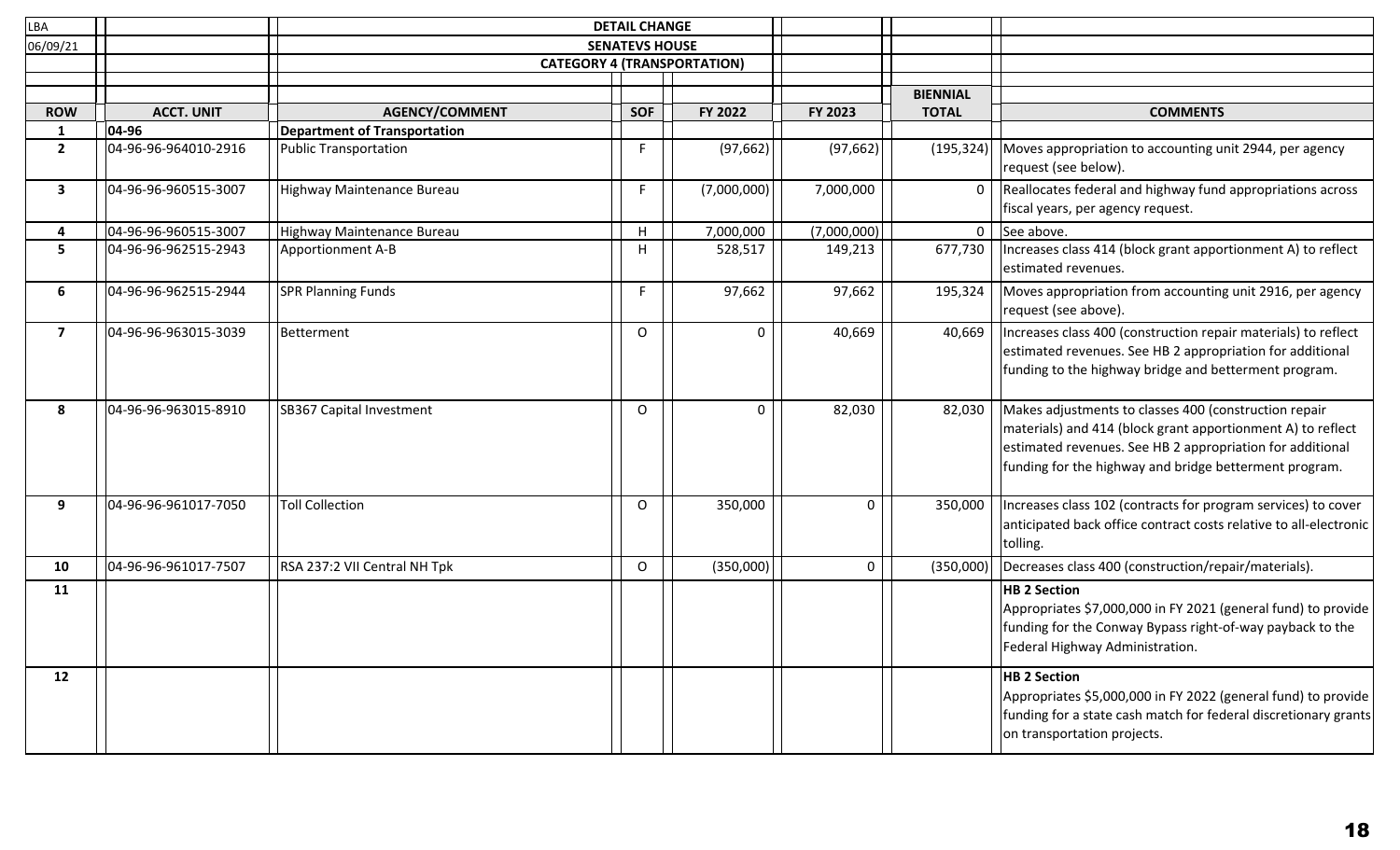| LBA        | <b>DETAIL CHANGE</b>  |                              |            |                                    |              |                 |                                                                                                                                                                                                                                                                          |
|------------|-----------------------|------------------------------|------------|------------------------------------|--------------|-----------------|--------------------------------------------------------------------------------------------------------------------------------------------------------------------------------------------------------------------------------------------------------------------------|
| 06/09/21   | <b>SENATEVS HOUSE</b> |                              |            |                                    |              |                 |                                                                                                                                                                                                                                                                          |
|            |                       |                              |            | <b>CATEGORY 4 (TRANSPORTATION)</b> |              |                 |                                                                                                                                                                                                                                                                          |
|            |                       |                              |            |                                    |              |                 |                                                                                                                                                                                                                                                                          |
|            |                       |                              |            |                                    |              | <b>BIENNIAL</b> |                                                                                                                                                                                                                                                                          |
| <b>ROW</b> | <b>ACCT. UNIT</b>     | <b>AGENCY/COMMENT</b>        | <b>SOF</b> | FY 2022                            | FY 2023      | <b>TOTAL</b>    | <b>COMMENTS</b>                                                                                                                                                                                                                                                          |
| 13         |                       |                              |            |                                    |              |                 | <b>HB 2 Section</b><br>Appropriates \$3,250,000 in FY 2022 (general fund) to fund<br>the reconstruction and reclassification of 1.97 miles of Calef<br>Hill Road (Town of Tilton).                                                                                       |
| 14         |                       |                              |            |                                    |              |                 | <b>HB 2 Section</b><br>Appropriates \$11,000,000 for the biennium ending June 30,<br>2023 (general fund), of which \$5,000,000 shall be credited to<br>the highway and bridge betterment program and \$6,000,000<br>for the acquisition of fleet vehicles and equipment. |
| 15         |                       |                              |            |                                    |              |                 |                                                                                                                                                                                                                                                                          |
| 16         |                       | <b>Total Funds</b>           |            | 528,517                            | 271,912      | 800,429         |                                                                                                                                                                                                                                                                          |
| 17         |                       |                              |            |                                    |              |                 |                                                                                                                                                                                                                                                                          |
| 18         |                       | <b>General Funds</b>         |            | $\mathbf{0}$                       | $\mathbf{0}$ | $\mathbf{0}$    |                                                                                                                                                                                                                                                                          |
| 19         |                       | <b>Education Trust Funds</b> |            | $\mathbf 0$                        | $\mathbf{0}$ | $\mathbf 0$     |                                                                                                                                                                                                                                                                          |
| 20         |                       | <b>Federal Funds</b>         |            | (7,000,000)                        | 7,000,000    | $\mathbf{0}$    |                                                                                                                                                                                                                                                                          |
| 21         |                       | <b>Highway Funds</b>         |            | 7,528,517                          | (6,850,787)  | 677,730         |                                                                                                                                                                                                                                                                          |
| 22         |                       | <b>Fish &amp; Game Funds</b> |            | 0                                  |              | 0               |                                                                                                                                                                                                                                                                          |
| 23         |                       | <b>Other Funds</b>           |            | $\mathbf 0$                        | 122,699      | 122,699         |                                                                                                                                                                                                                                                                          |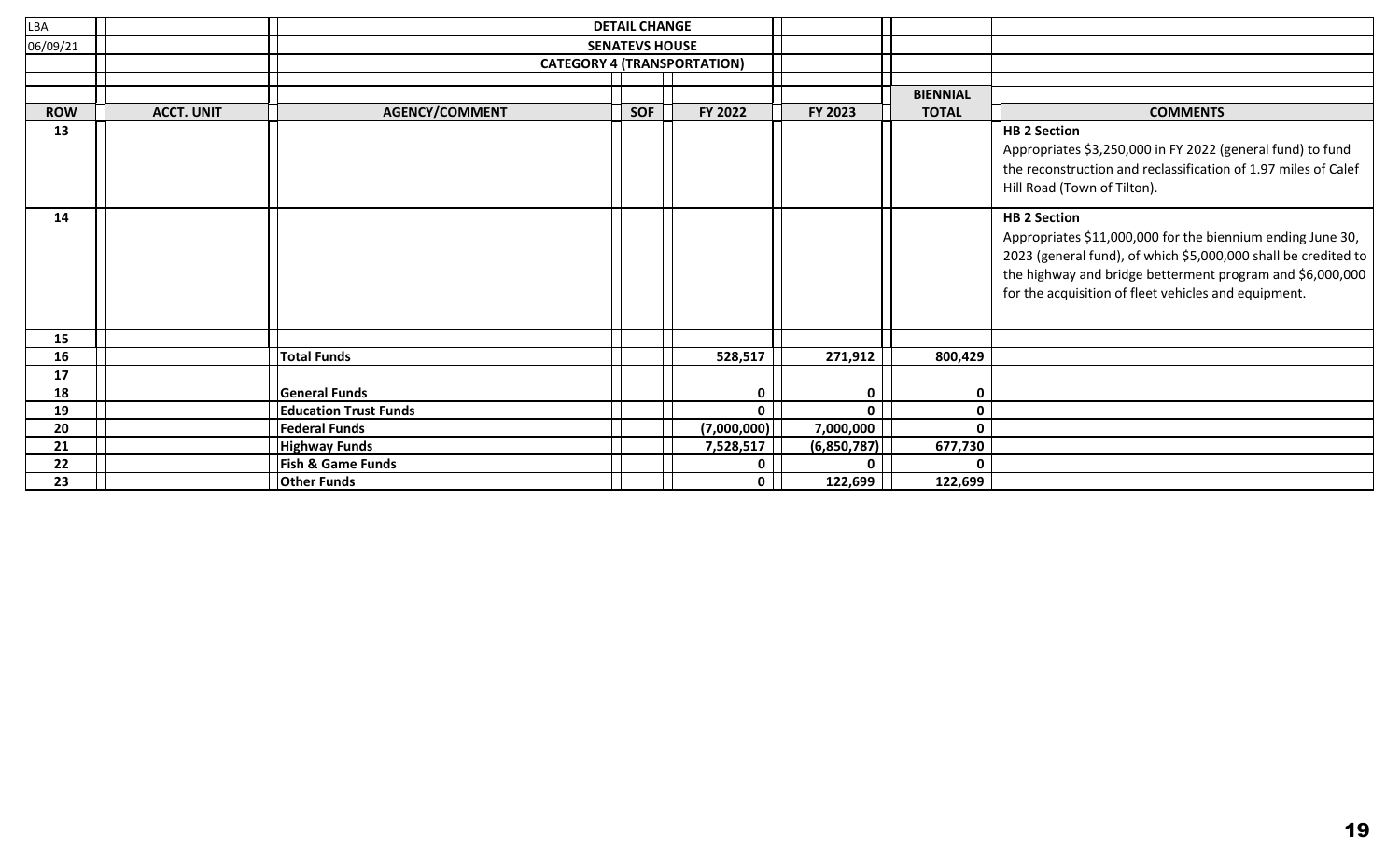| LBA               |                      |                                              | <b>DETAIL CHANGE</b>                          |               |              |                 |                                                                                                                                                                                                                                                                                                                                                                                                    |
|-------------------|----------------------|----------------------------------------------|-----------------------------------------------|---------------|--------------|-----------------|----------------------------------------------------------------------------------------------------------------------------------------------------------------------------------------------------------------------------------------------------------------------------------------------------------------------------------------------------------------------------------------------------|
| 06/09/21          |                      |                                              | <b>SENATE VS HOUSE</b>                        |               |              |                 |                                                                                                                                                                                                                                                                                                                                                                                                    |
|                   |                      |                                              | <b>CATEGORY 5 (HEALTH AND HUMAN SERVICES)</b> |               |              |                 |                                                                                                                                                                                                                                                                                                                                                                                                    |
|                   |                      |                                              |                                               |               |              | <b>BIENNIAL</b> |                                                                                                                                                                                                                                                                                                                                                                                                    |
| <b>ROW</b>        | <b>ACCT. UNIT</b>    | <b>AGENCY/COMMENT</b>                        | <b>SOF</b>                                    | FY 2022       | FY 2023      | <b>TOTAL</b>    | <b>COMMENTS</b>                                                                                                                                                                                                                                                                                                                                                                                    |
| 1                 | 05-95-42             | <b>DHHS - Human Services</b>                 |                                               |               |              |                 |                                                                                                                                                                                                                                                                                                                                                                                                    |
| $\overline{2}$    | 05-95-42-421510-7909 | Director's Office                            | G                                             | (385, 636)    | 0            | (385, 636)      | Removes funding for the Sununu Youth Services Center from<br>the operating budget, and funds in HB 2 (Amendment 2021-<br>1756s) at \$10.4 million in FY22 (\$9M general funds, \$1.4<br>million other funds) and \$9,922,157 in FY23 (\$9 million<br>general funds, \$922,157 other funds). Also removes \$2.65<br>million for transitional costs included in the House-passed<br>version of HB 2. |
| $\mathbf{3}$      | 05-95-42-421510-7911 | <b>Workers Compensation</b>                  | G                                             | (310,000)     | 0            | (310,000)       | See above.                                                                                                                                                                                                                                                                                                                                                                                         |
| 4                 | 05-95-42-421510-7912 | Unemployment Compensation                    | G                                             | (20,000)      | 0            | (20,000)        | See above.                                                                                                                                                                                                                                                                                                                                                                                         |
| 5                 | 05-95-42-421510-7913 | <b>Material Management</b>                   | G                                             | (37,000)      | <sup>0</sup> | (37,000)        | See above.                                                                                                                                                                                                                                                                                                                                                                                         |
| 6                 | 05-95-42-421510-1203 | Food Prep                                    | O                                             | (40,000)      | 0            | (40,000)        | See above.                                                                                                                                                                                                                                                                                                                                                                                         |
| $\overline{7}$    | 05-95-42-421510-1203 | Food Prep                                    | G                                             | (384, 294)    | 0            | (384, 294)      | See above.                                                                                                                                                                                                                                                                                                                                                                                         |
| 8                 | 05-95-42-421510-7914 | Maintenance                                  | $\circ$                                       | (230,000)     | 0            | (230,000)       | See above.                                                                                                                                                                                                                                                                                                                                                                                         |
| 9                 | 05-95-42-421510-7914 | Maintenance                                  | G                                             | (948, 902)    | 0            | (948, 902)      | See above.                                                                                                                                                                                                                                                                                                                                                                                         |
| 10                | 05-95-42-421510-7915 | <b>Health Services</b>                       | O                                             | (508, 907)    | $\Omega$     | (508, 907)      | See above.                                                                                                                                                                                                                                                                                                                                                                                         |
| 11                | 05-95-42-421510-7915 | <b>Health Services</b>                       | G                                             | (1, 290, 519) | 0            | (1,290,519)     | See above.                                                                                                                                                                                                                                                                                                                                                                                         |
| $12 \overline{ }$ | 05-95-42-421510-7916 | Rehabilitative Programs                      | G                                             | (7, 179, 276) | 0            | (7, 179, 276)   | See above.                                                                                                                                                                                                                                                                                                                                                                                         |
| 13                | 05-95-42-421510-7917 | <b>Rehabilitative Education</b>              | $\circ$                                       | (511, 675)    | 0            | (511, 675)      | See above.                                                                                                                                                                                                                                                                                                                                                                                         |
| 14                | 05-95-42-421510-7917 | <b>Rehabilitative Education</b>              | G                                             | (1, 176, 584) | 0            | (1, 176, 584)   | See above.                                                                                                                                                                                                                                                                                                                                                                                         |
| 15                | 05-95-42-421510-7919 | Chapter 1 Neglected - Disad                  | O                                             | (107, 010)    | <sup>0</sup> | (107, 010)      | See above.                                                                                                                                                                                                                                                                                                                                                                                         |
| 16                | 05-95-42-421110-2977 | Child Development Program                    | G                                             | 1,500,000     | 1,500,000    | 3,000,000       | Funds child care for families whose preventive or protective<br>cases have been closed by DCYF.                                                                                                                                                                                                                                                                                                    |
| 17                |                      |                                              |                                               |               |              |                 | HB 2 amendment 2021-1816s appropriates \$727,388<br>(\$519,792 general funds/\$207,586 federal funds) in FY22 and<br>$\frac{1}{2}$ 779,983 (\$557,376 general funds/222,607 federal funds) in<br>FY23 for the purpose of funding 10 child protective service<br>workers.                                                                                                                           |
| 18                |                      |                                              |                                               |               |              |                 | HB 2 amendment 2021-1753s appropriates \$300,000 per<br>year for juvenile diversion programs.                                                                                                                                                                                                                                                                                                      |
| 19                |                      |                                              |                                               |               |              |                 |                                                                                                                                                                                                                                                                                                                                                                                                    |
| 20                | 05-95-45             | <b>DHHS - Economic and Housing Stability</b> |                                               |               |              |                 |                                                                                                                                                                                                                                                                                                                                                                                                    |
| 21                | 05-95-45-450010-7216 | Kinship Grant                                | G                                             | 325,000       | 325,000      | 650,000         | Adds funding for the kinship program (facilitating<br>organizations for parental assistance).                                                                                                                                                                                                                                                                                                      |
| 22                | 05-95-42-423010-7927 | Housing-Shelter Program                      | G                                             | 1,500,000     | 1,500,000    | 3,000,000       | Adds funding for shelter programs.                                                                                                                                                                                                                                                                                                                                                                 |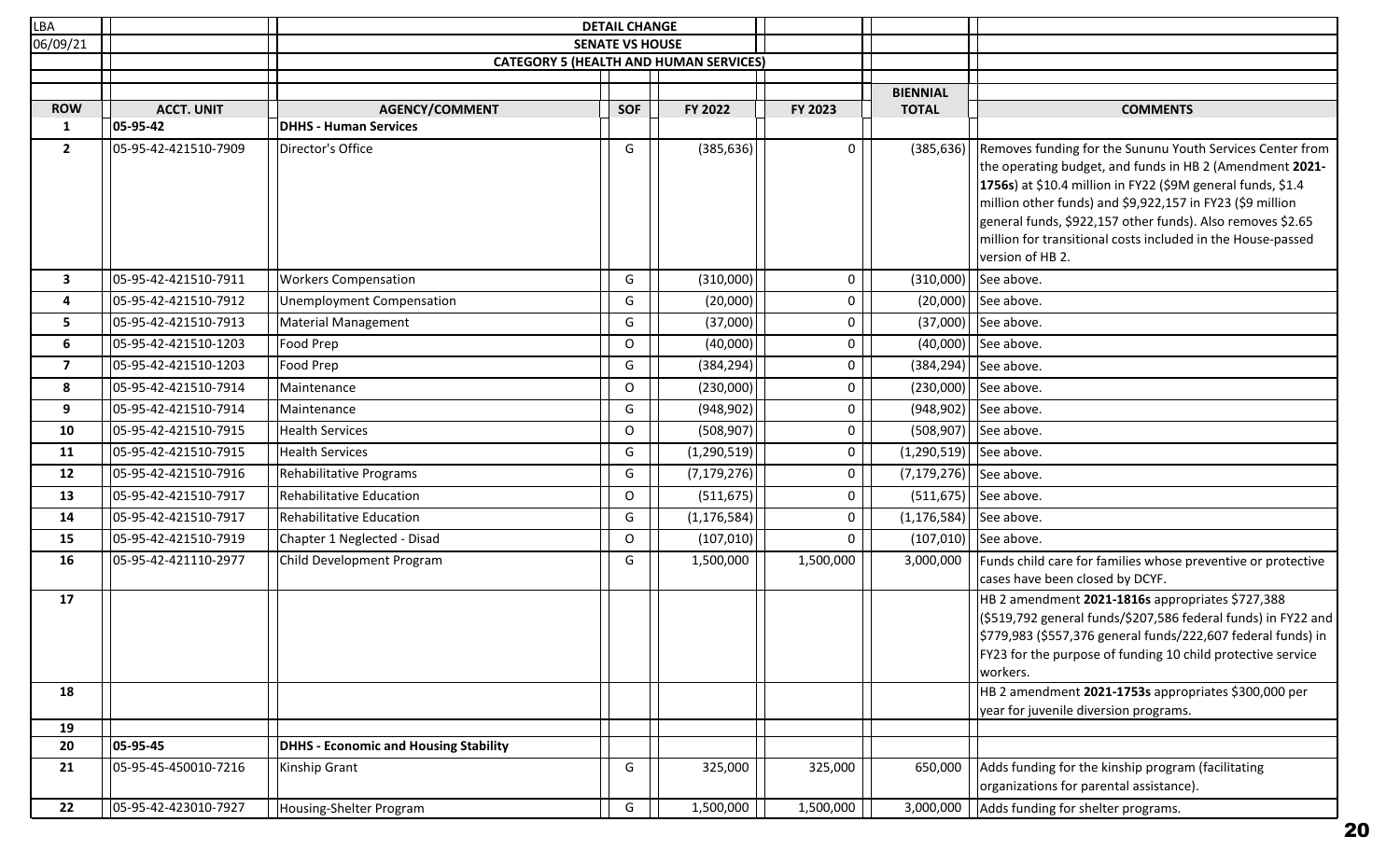| <b>LBA</b> |                      |                                 | <b>DETAIL CHANGE</b>   |                                               |                |                 |                                                                                                                                                                                                                                                                                                                                                                                                                                                         |
|------------|----------------------|---------------------------------|------------------------|-----------------------------------------------|----------------|-----------------|---------------------------------------------------------------------------------------------------------------------------------------------------------------------------------------------------------------------------------------------------------------------------------------------------------------------------------------------------------------------------------------------------------------------------------------------------------|
| 06/09/21   |                      |                                 | <b>SENATE VS HOUSE</b> |                                               |                |                 |                                                                                                                                                                                                                                                                                                                                                                                                                                                         |
|            |                      |                                 |                        | <b>CATEGORY 5 (HEALTH AND HUMAN SERVICES)</b> |                |                 |                                                                                                                                                                                                                                                                                                                                                                                                                                                         |
|            |                      |                                 |                        |                                               |                | <b>BIENNIAL</b> |                                                                                                                                                                                                                                                                                                                                                                                                                                                         |
| <b>ROW</b> | <b>ACCT. UNIT</b>    | <b>AGENCY/COMMENT</b>           | <b>SOF</b>             | FY 2022                                       | FY 2023        | <b>TOTAL</b>    | <b>COMMENTS</b>                                                                                                                                                                                                                                                                                                                                                                                                                                         |
| 23         |                      |                                 |                        |                                               |                |                 | HB 2 amendment 2021-1406s establishes Supplemental<br>Nutrition Assistance Program (SNAP) incentives, allowing<br>beneficiaries to receive a dollar-for-dollar match for fresh<br>fruits and vegetables. Appropriates \$150,000 for this<br>purpose.                                                                                                                                                                                                    |
| 24<br>25   | 05-95-47             | <b>DHHS - Medicaid Services</b> |                        |                                               |                |                 |                                                                                                                                                                                                                                                                                                                                                                                                                                                         |
| 26         | 05-95-47-470010-7948 | Medicaid Care Management        | G                      | 750,000                                       | 750,000        | 1,500,000       | Adds funding for additional home visiting services as required<br>by SB 274 from 2019.                                                                                                                                                                                                                                                                                                                                                                  |
| 27         | 05-95-47-470010-7948 | Medicaid Care Management        | F.                     | 750,000                                       | 750,000        | 1,500,000       | See above.                                                                                                                                                                                                                                                                                                                                                                                                                                              |
| 28         | 05-95-47-470010-7948 | Medicaid Care Management        | G                      | 0                                             | 1,594,875      | 1,594,875       | Per DHHS request, adds funding based on: changes in the<br>federal medical assistance percentage (FMAP); expected<br>contract amendment changes; and revised caseload<br>expectations. (The same factors result in a decrease in AU<br>7051 below.)                                                                                                                                                                                                     |
| 29         | 05-95-47-470010-7051 | Child Health Insurance Program  | G                      | (3,507,555)                                   | (5,488,812)    | (8,996,367)     | Per DHHS request, reduces appropriation based on: changes<br>in the federal medical assistance percentage (FMAP);<br>decreases in anticipated drug rebate revenue; expected<br>contract amendment changes; and revised caseload<br>expectations.                                                                                                                                                                                                        |
| 30         | 05-95-47-470010-7051 | Child Health Insurance Program  | F.                     | (7,031,422)                                   | (10, 203, 106) | (17, 234, 528)  | See above.                                                                                                                                                                                                                                                                                                                                                                                                                                              |
| 31         | 05-95-47-470010-7051 | Child Health Insurance Program  | $\circ$                | (100,000)                                     | $\Omega$       | (100,000)       | See above.                                                                                                                                                                                                                                                                                                                                                                                                                                              |
| 32         | 05-95-47-470010-7939 | State Phase Down                | G                      | (2,000,000)                                   | (2,000,000)    | (4,000,000)     | Reduces appropriation by \$2 million per year.                                                                                                                                                                                                                                                                                                                                                                                                          |
| 33         | 05-95-47-470010-7207 | Medicaid to Schools             | F.                     | (15,000,000)                                  | (15,000,000)   | (30,000,000)    | Reduces appropriation by \$15 million per year, to levels<br>consistent with prior year actual expenditures. HB 2<br>amendment 2021-1641s states that should additional federal<br>funds be necessary, DHHS may accept them with Fiscal<br>Committee approval. Any such request of Fiscal shall include<br>a detailed explanation of the types of assistance the<br>department provides to school districts to ensure eligibility<br>for reimbursement. |
| 34         |                      |                                 |                        |                                               |                |                 | HB 2 amendment 2021-1457s appropriates \$1.46 million in<br>FY23 for an adult dental benefit.                                                                                                                                                                                                                                                                                                                                                           |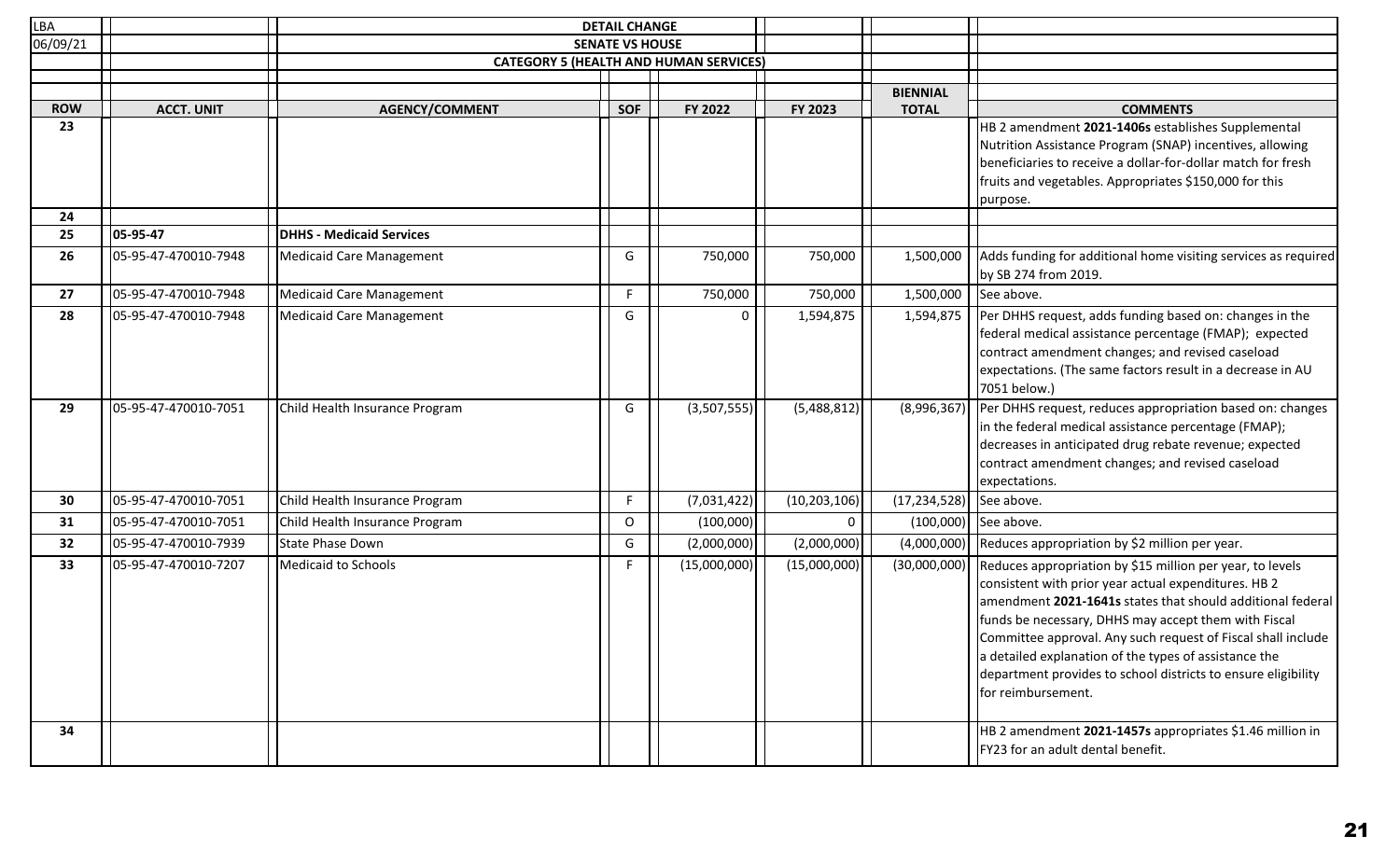| <b>LBA</b> |                      |                                               | <b>DETAIL CHANGE</b>   |                                               |           |                                 |                                                                                                                                                                                                                                                                                                                                                                                                                                                                                                                                                                                                                                                                                              |
|------------|----------------------|-----------------------------------------------|------------------------|-----------------------------------------------|-----------|---------------------------------|----------------------------------------------------------------------------------------------------------------------------------------------------------------------------------------------------------------------------------------------------------------------------------------------------------------------------------------------------------------------------------------------------------------------------------------------------------------------------------------------------------------------------------------------------------------------------------------------------------------------------------------------------------------------------------------------|
| 06/09/21   |                      |                                               | <b>SENATE VS HOUSE</b> |                                               |           |                                 |                                                                                                                                                                                                                                                                                                                                                                                                                                                                                                                                                                                                                                                                                              |
|            |                      |                                               |                        | <b>CATEGORY 5 (HEALTH AND HUMAN SERVICES)</b> |           |                                 |                                                                                                                                                                                                                                                                                                                                                                                                                                                                                                                                                                                                                                                                                              |
|            |                      |                                               |                        |                                               |           |                                 |                                                                                                                                                                                                                                                                                                                                                                                                                                                                                                                                                                                                                                                                                              |
| <b>ROW</b> | <b>ACCT. UNIT</b>    | <b>AGENCY/COMMENT</b>                         | <b>SOF</b>             | FY 2022                                       | FY 2023   | <b>BIENNIAL</b><br><b>TOTAL</b> | <b>COMMENTS</b>                                                                                                                                                                                                                                                                                                                                                                                                                                                                                                                                                                                                                                                                              |
| 35         |                      |                                               |                        |                                               |           |                                 | HB 2 amendment 2021-1622s appropriates \$6 million in FY21                                                                                                                                                                                                                                                                                                                                                                                                                                                                                                                                                                                                                                   |
|            |                      |                                               |                        |                                               |           |                                 | (nonlapsing until June 30, 2023) to increase rates paid for<br>transitional housing beds and to fund new transitional<br>housing beds. Also makes remaining FY21 appropriations<br>(estimated at \$2 million) nonlapsing and available for this<br>purpose.                                                                                                                                                                                                                                                                                                                                                                                                                                  |
| 36         |                      |                                               |                        |                                               |           |                                 | HB 2 amendment 2021-1667s makes any funds appropriated                                                                                                                                                                                                                                                                                                                                                                                                                                                                                                                                                                                                                                       |
|            |                      |                                               |                        |                                               |           |                                 | to activity 05-95-47-470010, Division of Medicaid Services,<br>for the FY20/21 biennium nonlapsing until June 30, 2023. The<br>nonlapsing funds (estimated to be approximately \$17 million)<br>are then treated as restricted revenue, dedicated to funding<br>expenditures in AU 7948 in FY22.                                                                                                                                                                                                                                                                                                                                                                                             |
| 37         |                      |                                               |                        |                                               |           |                                 |                                                                                                                                                                                                                                                                                                                                                                                                                                                                                                                                                                                                                                                                                              |
| 38         | 05-95-48             | <b>DHHS - Long-Term Supports and Services</b> |                        |                                               |           |                                 |                                                                                                                                                                                                                                                                                                                                                                                                                                                                                                                                                                                                                                                                                              |
| 39         | 05-95-48-482010-2152 | <b>Waiver/NF PMTS - County Participation</b>  | G                      | 5,288,686                                     | 5,413,686 | 10,702,372                      | Increases funding for nursing homes by 5% over the House-<br>passed level. Uses general funds and matching federal funds,<br>leaving the county contribution unchanged.                                                                                                                                                                                                                                                                                                                                                                                                                                                                                                                      |
| 40         | 05-95-48-482010-2152 | <b>Waiver/NF PMTS - County Participation</b>  | F.                     | 5,288,686                                     | 5,413,686 | 10,702,372                      | See above.                                                                                                                                                                                                                                                                                                                                                                                                                                                                                                                                                                                                                                                                                   |
| 41         | 05-95-48-482010-2152 | <b>Waiver/NF PMTS - County Participation</b>  | G                      | (11,000,000)                                  | 0         | (11,000,000)                    | HB 2 amendment 2021-1747s makes any funds appropriated<br>to activity 05-95-48-482010, waiver and nursing facilities, for<br>the FY20/21 biennium nonlapsing until June 30, 2022. The<br>nonlapsing funds are then treated as restricted revenue,<br>dedicated to funding expenditures in AU 2152 in FY22.<br>Absent this amendment, DHHS has stated that \$11 million<br>would lapse from this programmatic area. Shown here is a<br>decrease of \$11 million in general funds and an increase of<br>$\left  \text{11} \right\rangle$ million in other funds (the restricted revenue that would<br>have otherwise lapsed in FY21). The county contribution is<br>unaffected by this change. |
| 42         | 05-95-48-482010-2152 | <b>Waiver/NF PMTS - County Participation</b>  | O                      | 11,000,000                                    | 0         | 11,000,000                      | See above.                                                                                                                                                                                                                                                                                                                                                                                                                                                                                                                                                                                                                                                                                   |
| 43         | 05-95-48-482010-2152 | <b>Waiver/NF PMTS - County Participation</b>  | G                      | 1,000,000                                     | 1,000,000 | 2,000,000                       | Adds funding for adult medical day services.                                                                                                                                                                                                                                                                                                                                                                                                                                                                                                                                                                                                                                                 |
| 44         | 05-95-48-482010-2152 | <b>Waiver/NF PMTS - County Participation</b>  | F.                     | 1,000,000                                     | 1,000,000 | 2,000,000                       | See above.                                                                                                                                                                                                                                                                                                                                                                                                                                                                                                                                                                                                                                                                                   |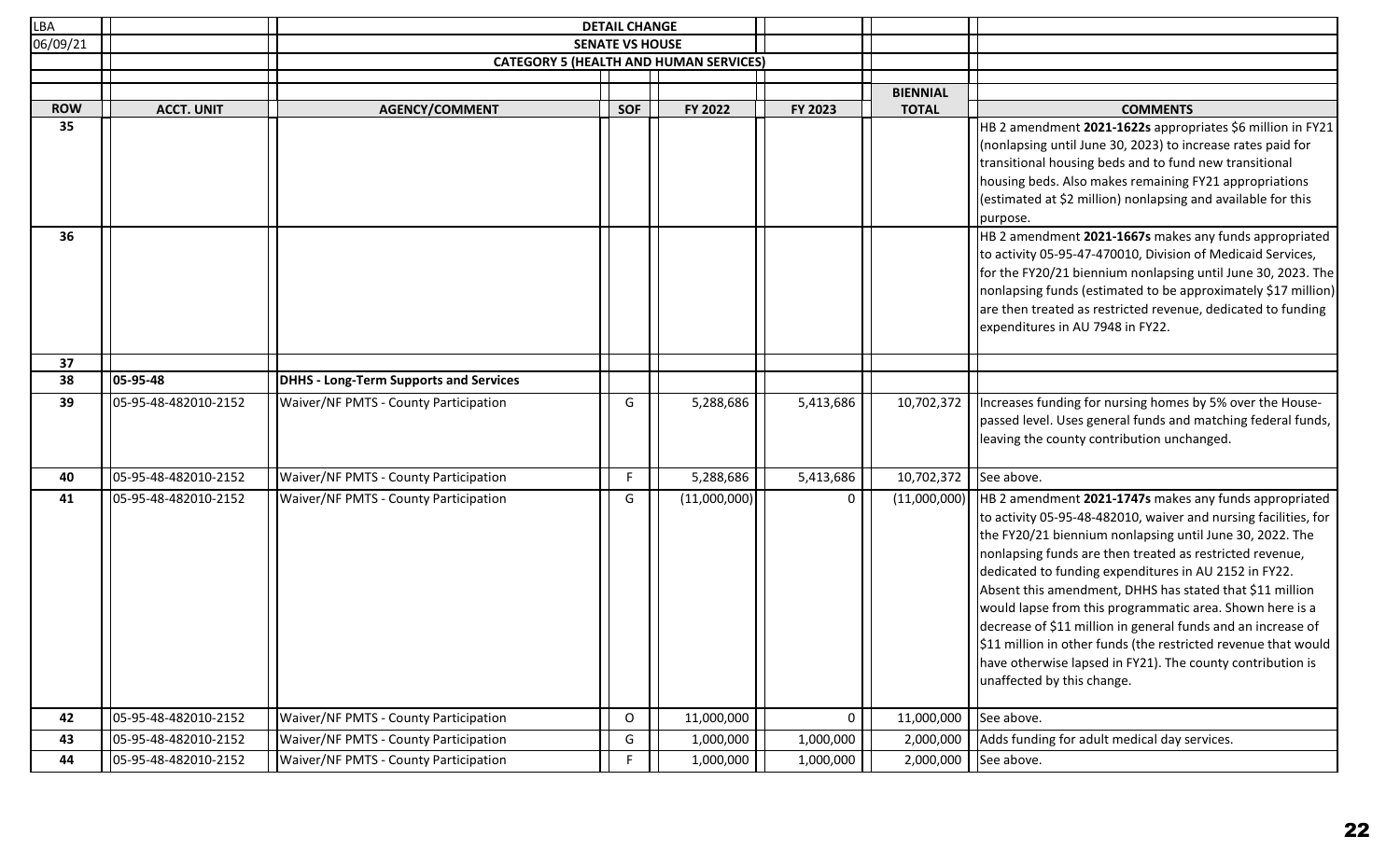| <b>LBA</b> |                                           |                                                                | <b>DETAIL CHANGE</b>   |                                               |                     |                   |                                                                                                                                                                                                                                                                                                                                                                                                                                                           |
|------------|-------------------------------------------|----------------------------------------------------------------|------------------------|-----------------------------------------------|---------------------|-------------------|-----------------------------------------------------------------------------------------------------------------------------------------------------------------------------------------------------------------------------------------------------------------------------------------------------------------------------------------------------------------------------------------------------------------------------------------------------------|
| 06/09/21   |                                           |                                                                | <b>SENATE VS HOUSE</b> |                                               |                     |                   |                                                                                                                                                                                                                                                                                                                                                                                                                                                           |
|            |                                           |                                                                |                        | <b>CATEGORY 5 (HEALTH AND HUMAN SERVICES)</b> |                     |                   |                                                                                                                                                                                                                                                                                                                                                                                                                                                           |
|            |                                           |                                                                |                        |                                               |                     |                   |                                                                                                                                                                                                                                                                                                                                                                                                                                                           |
| <b>ROW</b> |                                           |                                                                |                        |                                               |                     | <b>BIENNIAL</b>   |                                                                                                                                                                                                                                                                                                                                                                                                                                                           |
| 45         | <b>ACCT. UNIT</b><br>05-95-48-482010-2152 | <b>AGENCY/COMMENT</b><br>Waiver/NF PMTS - County Participation | <b>SOF</b><br>N/A      | FY 2022<br>$\Omega$                           | FY 2023<br>$\Omega$ | <b>TOTAL</b><br>0 | <b>COMMENTS</b>                                                                                                                                                                                                                                                                                                                                                                                                                                           |
|            |                                           |                                                                |                        |                                               |                     |                   | Adds a budget footnote to provide rate increases of 5<br>percent to providers of Choices for Independence (CFI)<br>services, with the exception of certain services that are<br>market or manually priced, as well as services that received<br>budgeted increases of more than 5 percent.                                                                                                                                                                |
| 46         | 05-95-48-482010-2152                      | <b>Waiver/NF PMTS - County Participation</b>                   | N/A                    | $\Omega$                                      | $\mathbf 0$         | 0                 | Adds a budget footnote to state that unspent funds in classes<br>505, 506, and 529 shall be used to benefit the direct care<br>workforce in the CFI program.                                                                                                                                                                                                                                                                                              |
| 47         | 05-95-48-482010-2154                      | Nursing Services                                               | N/A                    | 0                                             | $\mathbf{0}$        | $\mathbf{0}$      | HB 1 back-of-budget section appropriates \$167,000 in<br>general funds to provide a 5% increase to skilled nursing<br>facilities and facilities providing intermediate care to the<br>intellectually disabled.                                                                                                                                                                                                                                            |
| 48         |                                           |                                                                |                        |                                               |                     |                   |                                                                                                                                                                                                                                                                                                                                                                                                                                                           |
| 49         | 05-95-90                                  | <b>DHHS - Public Health</b>                                    |                        |                                               |                     |                   |                                                                                                                                                                                                                                                                                                                                                                                                                                                           |
| 50         | 05-95-90-902010-5608                      | Tobacco Prevention & Cessation                                 | G                      | 220,000                                       | 220,000             | 440,000           | Funds the tobacco youth outreach program.                                                                                                                                                                                                                                                                                                                                                                                                                 |
| 51         | 05-95-90-901010-7965                      | Rural Health & Primary Care                                    | G                      | (751, 225)                                    | (751, 225)          | (1,502,450)       | HB 2 amendment 2021-1665s makes \$1,533,566 of funds<br>appropriated to this account for the FY20/21 biennium<br>nonlapsing until June 30, 2023. The nonlapsing funds are<br>then treated as restricted revenue, dedicated to funding the<br>state loan repayment program. Shown here is a reduction in<br>general and federal funds and a corresponding increase in<br>other funds (the restricted revenue that would have<br>otherwise lapsed in FY21.) |
| 52         | 05-95-90-901010-7965                      | Rural Health & Primary Care                                    | F.                     | (15, 558)                                     | (15, 558)           | (31, 116)         | See above.                                                                                                                                                                                                                                                                                                                                                                                                                                                |
| 53         | 05-95-90-901010-7965                      | Rural Health & Primary Care                                    | $\circ$                | 766,783                                       | 766,783             | 1,533,566         | See above.                                                                                                                                                                                                                                                                                                                                                                                                                                                |
| 54         |                                           |                                                                |                        |                                               |                     |                   | HB 2 amendment 2021-1866s appropriates \$600,000 in FY22<br>and \$600,000 in FY23 for the purpose of funding community<br>collaboration and parental assistance programs.                                                                                                                                                                                                                                                                                 |
| 55         |                                           |                                                                |                        |                                               |                     |                   |                                                                                                                                                                                                                                                                                                                                                                                                                                                           |
| 56         | 05-95-91                                  | <b>DHHS - Glencliff Home</b>                                   |                        |                                               |                     |                   |                                                                                                                                                                                                                                                                                                                                                                                                                                                           |
| 57         |                                           | No change.                                                     |                        |                                               |                     |                   |                                                                                                                                                                                                                                                                                                                                                                                                                                                           |
| 58         |                                           |                                                                |                        |                                               |                     |                   |                                                                                                                                                                                                                                                                                                                                                                                                                                                           |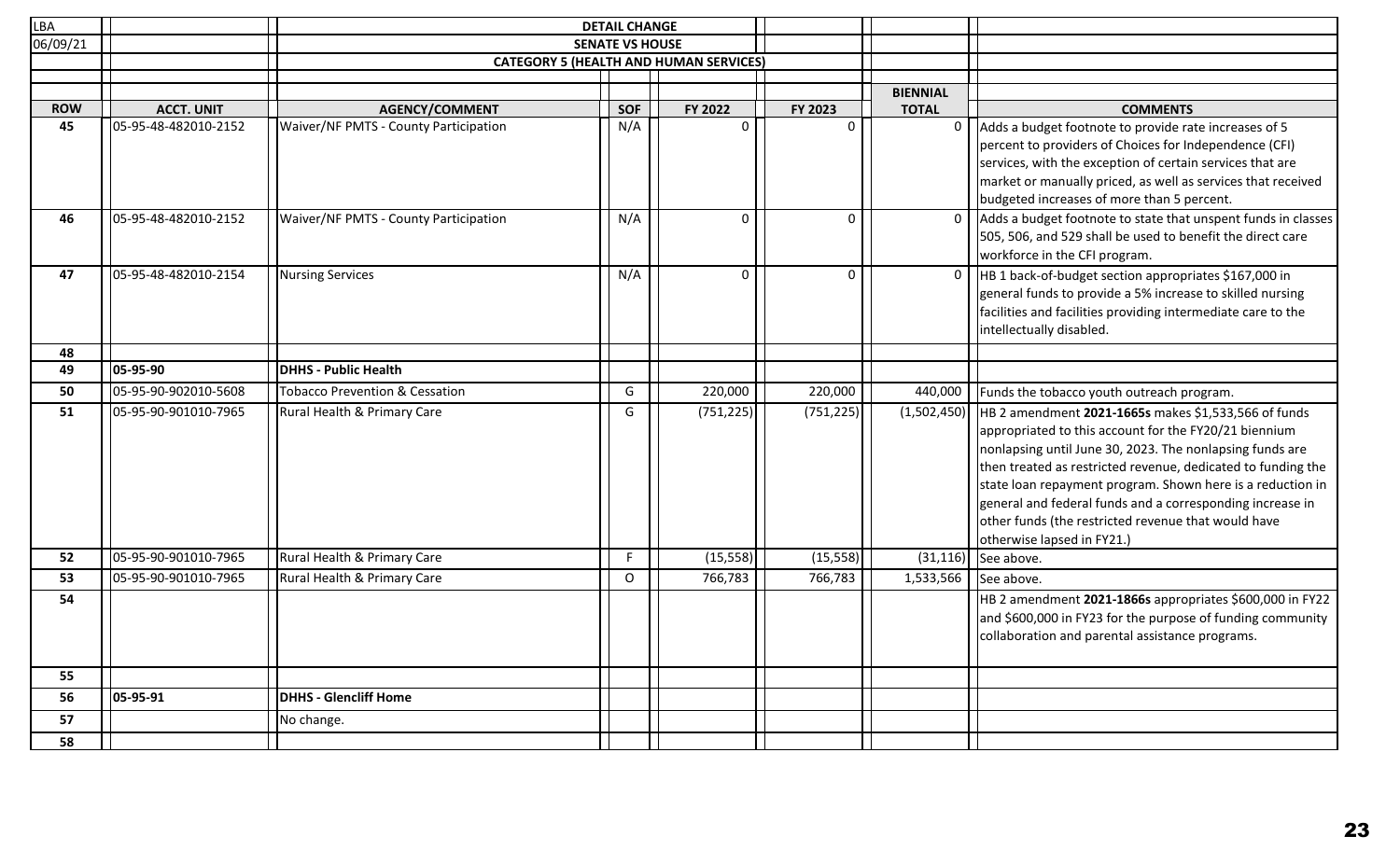| LBA        |                      | <b>DETAIL CHANGE</b>                             |                        |             |           |                 |                                                                                                                                                                                                                                            |
|------------|----------------------|--------------------------------------------------|------------------------|-------------|-----------|-----------------|--------------------------------------------------------------------------------------------------------------------------------------------------------------------------------------------------------------------------------------------|
| 06/09/21   |                      |                                                  | <b>SENATE VS HOUSE</b> |             |           |                 |                                                                                                                                                                                                                                            |
|            |                      | <b>CATEGORY 5 (HEALTH AND HUMAN SERVICES)</b>    |                        |             |           |                 |                                                                                                                                                                                                                                            |
|            |                      |                                                  |                        |             |           | <b>BIENNIAL</b> |                                                                                                                                                                                                                                            |
| <b>ROW</b> | <b>ACCT. UNIT</b>    | <b>AGENCY/COMMENT</b>                            | <b>SOF</b>             | FY 2022     | FY 2023   | <b>TOTAL</b>    | <b>COMMENTS</b>                                                                                                                                                                                                                            |
| 59         | 05-95-92             | <b>DHHS - Behavioral Health</b>                  |                        |             |           |                 |                                                                                                                                                                                                                                            |
| 60         | 05-95-92-922010-4117 | <b>CMH Program Support</b>                       | G                      | 1,500,000   | 1,500,000 | 3,000,000       | Funds community mental health program stabilization                                                                                                                                                                                        |
|            |                      |                                                  |                        |             |           |                 | services.                                                                                                                                                                                                                                  |
| 63         | 05-95-92-922010-4120 | CMH Program Support                              | G                      | 859,325     | 2,916,883 | 3,776,208       | Adds funding for the system of care. The cost to implement<br>mobile crisis response teams was reviewed by actuaries and<br>existing funding was deemed insufficient. The funds added<br>here will be used to cover non-Medicaid payments. |
| 64         | 05-95-92-921010-2053 | System of Care                                   | G                      | $\mathbf 0$ | 1,458,442 | 1,458,442       | See above.                                                                                                                                                                                                                                 |
| 65         | 05-95-92-922010-4114 | Guardianship Services                            | G                      | $\Omega$    | 30,113    | 30,113          | Adds funding to fulfill the department's statutory<br>responsibility to provide guardians.                                                                                                                                                 |
| 66         | 05-95-92-922010-4119 | <b>Family Mutual Support Services</b>            | G                      | 25,000      | 25,000    | 50,000          | Provides funding for family mutual support services.                                                                                                                                                                                       |
| 67         |                      |                                                  |                        |             |           |                 | HB 2 amendment 2021-1728s appropriates \$1.5 million in<br>FY21 (nonlapsing until June 30, 2023) to support services to<br>combat seniors' mental health and social isolation.                                                             |
| 68         |                      |                                                  |                        |             |           |                 | HB 2 amendment 2021-1479s states that up to \$13,164,000<br>of funds appropriated to child welfare behavioral health<br>services in FY21 shall not lapse until June 30, 2022.                                                              |
| 69         |                      |                                                  |                        |             |           |                 |                                                                                                                                                                                                                                            |
| 70         | 05-95-93             | <b>DHHS - Developmental Services</b>             |                        |             |           |                 |                                                                                                                                                                                                                                            |
| 71         |                      | No change.                                       |                        |             |           |                 |                                                                                                                                                                                                                                            |
| 72         |                      |                                                  |                        |             |           |                 |                                                                                                                                                                                                                                            |
| 73         | 05-95-94             | <b>DHHS - NH Hospital</b>                        |                        |             |           |                 |                                                                                                                                                                                                                                            |
| 74         |                      | See DHHS-requested accounting adjustments below. |                        |             |           |                 |                                                                                                                                                                                                                                            |
| 75         |                      |                                                  |                        |             |           |                 | HB 2 amendment 2021-1631s appropriates \$30 million in<br>FY21 (nonlapsing) for the purpose of constructing a 24-bed<br>psychiatric hospital.                                                                                              |
| 76         |                      |                                                  |                        |             |           |                 |                                                                                                                                                                                                                                            |
| 77         | 05-95-95             | <b>DHHS - Commissioner's Office</b>              |                        |             |           |                 |                                                                                                                                                                                                                                            |
| 78         | 05-95-95-954010-5952 | Office of Information Services                   | G                      | 1,760,974   | 854,064   | 2,615,038       | Funds deferred I.T. maintenance projects, to ensure that the<br>deferred maintenance backlog does not continue to grow.                                                                                                                    |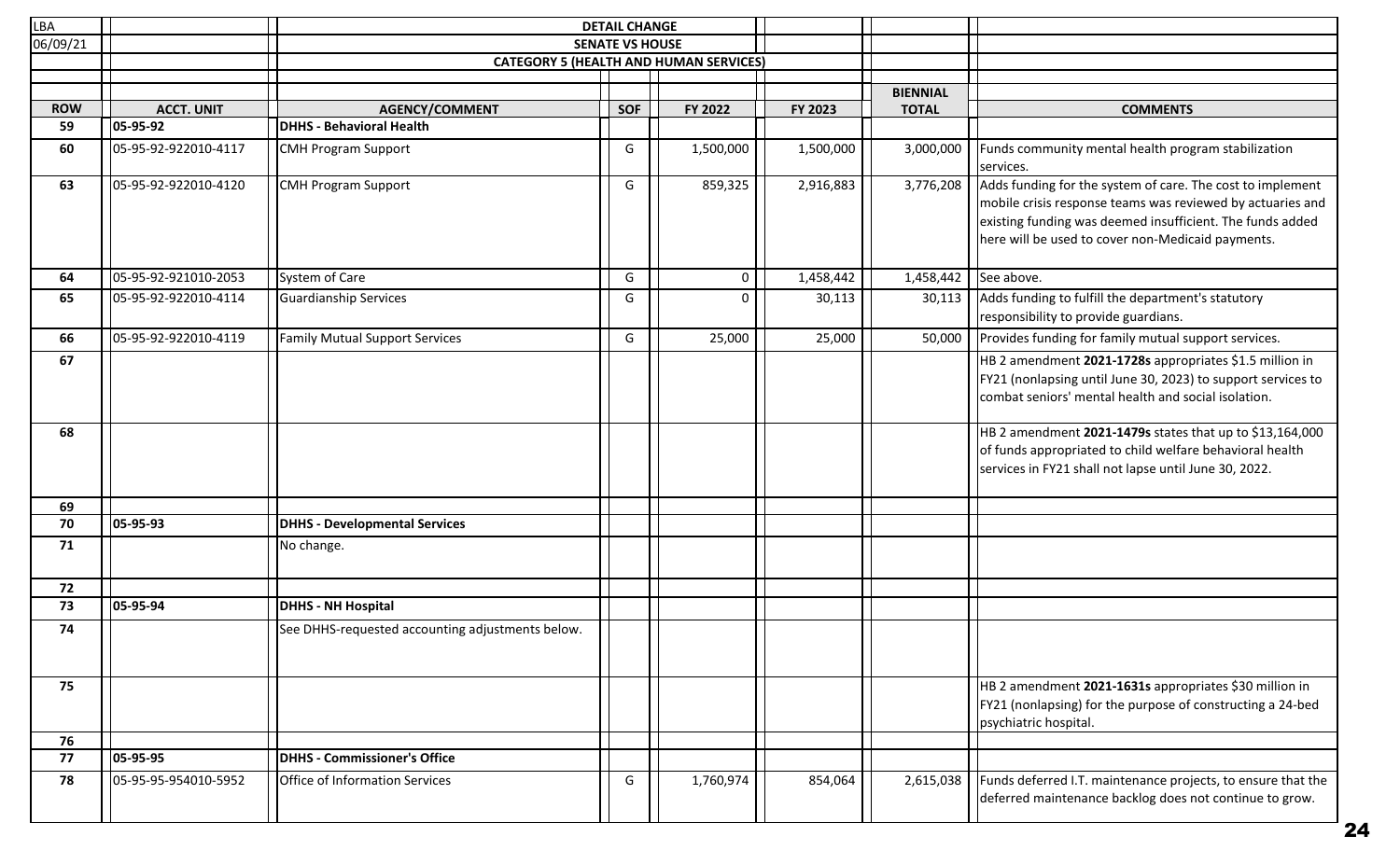| <b>LBA</b> |                      | <b>DETAIL CHANGE</b>                      |                                               |            |              |                 |                                                                                                          |
|------------|----------------------|-------------------------------------------|-----------------------------------------------|------------|--------------|-----------------|----------------------------------------------------------------------------------------------------------|
| 06/09/21   |                      | <b>SENATE VS HOUSE</b>                    |                                               |            |              |                 |                                                                                                          |
|            |                      |                                           | <b>CATEGORY 5 (HEALTH AND HUMAN SERVICES)</b> |            |              |                 |                                                                                                          |
|            |                      |                                           |                                               |            |              | <b>BIENNIAL</b> |                                                                                                          |
| <b>ROW</b> | <b>ACCT. UNIT</b>    | <b>AGENCY/COMMENT</b>                     | <b>SOF</b>                                    | FY 2022    | FY 2023      | <b>TOTAL</b>    | <b>COMMENTS</b>                                                                                          |
| 79         | 05-95-95-954010-5952 | Office of Information Services            | F.                                            | 1,281,623  | 621,581      | 1,903,204       | See above.                                                                                               |
| 80         | 05-95-95-954010-5952 | Office of Information Services            | $\mathsf O$                                   | 6,709      | 3,254        | 9,963           | See above.                                                                                               |
| 81         | 05-95-95-953010-5685 | Management Support                        | G                                             | 1,392,648  | 1,400,331    | 2,792,979       | Adds funding for facility maintenance projects.                                                          |
| 82         | 05-95-95-953010-5685 | Management Support                        | E                                             | 587,990    | 555,698      | 1,143,688       | See above.                                                                                               |
| 83         | 05-95-95-953010-5685 | Management Support                        | O                                             | 48,112     | 46,471       | 94,583          | See above.                                                                                               |
| 84         |                      |                                           |                                               |            |              |                 | HB 1 amendment 2021-1508s removes the \$50 million                                                       |
|            |                      |                                           |                                               |            |              |                 | department-wide back-of-budget reduction.                                                                |
| 85         |                      |                                           |                                               |            |              |                 | HB 2 amendment 2021-1479s appropriates \$644,260 in FY22                                                 |
|            |                      |                                           |                                               |            |              |                 | and \$810,607 in FY23 for the purpose of funding positions in                                            |
|            |                      |                                           |                                               |            |              |                 | the DHHS business operations unit.                                                                       |
| 86         |                      |                                           |                                               |            |              |                 |                                                                                                          |
| 87         |                      | DHHS-REQUESTED ACCOUNTING ADJUSTMENTS     |                                               |            |              |                 |                                                                                                          |
| 88         | 05-95-42-421010-2967 | Child Welfare Service IV-B                | F                                             | 300,300    | 300,300      | 600,600         | Grant award increased.                                                                                   |
| 89         | 05-95-45-450010-6127 | <b>Employment Support</b>                 | G                                             | 800,000    | <sup>0</sup> | 800,000         | Temporary Assistance to Needy Families (TANF) maintenance                                                |
| 90         | 05-95-45-451010-7993 | Field Eligibility & Operations            | G                                             | 37,219     | 39,843       | 77,062          | of effort requirement.<br>Position moved from AU 7935, and additional grant dollars<br>budgeted in FY22. |
| 91         | 05-95-45-451010-7993 | <b>Field Eligibility &amp; Operations</b> | F.                                            | 529,428    | 37,761       | 567,189         | See above.                                                                                               |
| 92         | 05-95-47-470010-7937 | <b>Medicaid Administration</b>            | F.                                            | 1,341,433  | (986, 519)   | 354,914         | Change in Disproportionate Share Hospital (DSH) projection<br>for NH Hospital.                           |
| 93         | 05-95-90-900510-5262 | <b>Informatics and Health Statistics</b>  | G                                             | 55,159     | 57,235       | 112,394         | Position moved from AU 5362.                                                                             |
| 94         | 05-95-90-900510-5262 | <b>Informatics and Health Statistics</b>  | F.                                            | 48,348     | 50,168       | 98,516          | See above.                                                                                               |
| 95         | 05-95-90-903510-1112 | Homeland Security - REP                   | G                                             | 57,634     | 62,082       | 119,716         | Position moved from AU 5362.                                                                             |
| 96         | 05-95-90-903510-1112 | <b>Homeland Security - REP</b>            | F                                             | 50,518     | 54,416       | 104,934         | See above.                                                                                               |
| 97         | 05-95-90-901010-5362 | PH Systems, Policy, & Performance         | G                                             | (95, 797)  | (101, 337)   | (197, 134)      | Positions moved to AUs 5262 and 1112.                                                                    |
| 98         | 05-95-90-901010-5362 | PH Systems, Policy, & Performance         | F.                                            | (107, 777) | (114, 010)   | (221, 787)      | See above.                                                                                               |
| 99         | 05-95-90-901010-5362 | PH Systems, Policy, & Performance         | O                                             | (8,085)    | (8, 554)     |                 | $(16,639)$ See above.                                                                                    |
| 100        | 05-95-90-901010-2219 | Small Hospital Improvement                | G                                             | (3,600)    | (3,600)      |                 | $(7,200)$ Corrects budgeting error; funds should have been 100%<br>federal.                              |
| 101        | 05-95-90-901010-2219 | Small Hospital Improvement                | $\mathsf F$                                   | 3,600      | 3,600        | 7,200           | See above.                                                                                               |
| 102        | 05-95-90-901510-5390 | <b>Food Protection</b>                    | G                                             | (7, 323)   | (7, 323)     | (14, 646)       | Corrects budgeting error; funds should have been 100%                                                    |
| 103        | 05-95-90-901510-5390 | <b>Food Protection</b>                    | F                                             | 15,291     | 15,291       | 30,582          | See above.                                                                                               |
| 104        | 05-95-90-901510-5390 | <b>Food Protection</b>                    | O                                             | (7,968)    | (7,968)      | (15, 936)       | See above.                                                                                               |
| 105        | 05-95-90-901510-5391 | Radiological Health Fees                  | G                                             | (161)      | (161)        | (322)           | Corrects general funds budgeted in error.                                                                |
| 106        | 05-95-90-901510-5391 | Radiological Health Fees                  | O                                             | 161        | 161          | 322             | Corrects general funds budgeted in error.                                                                |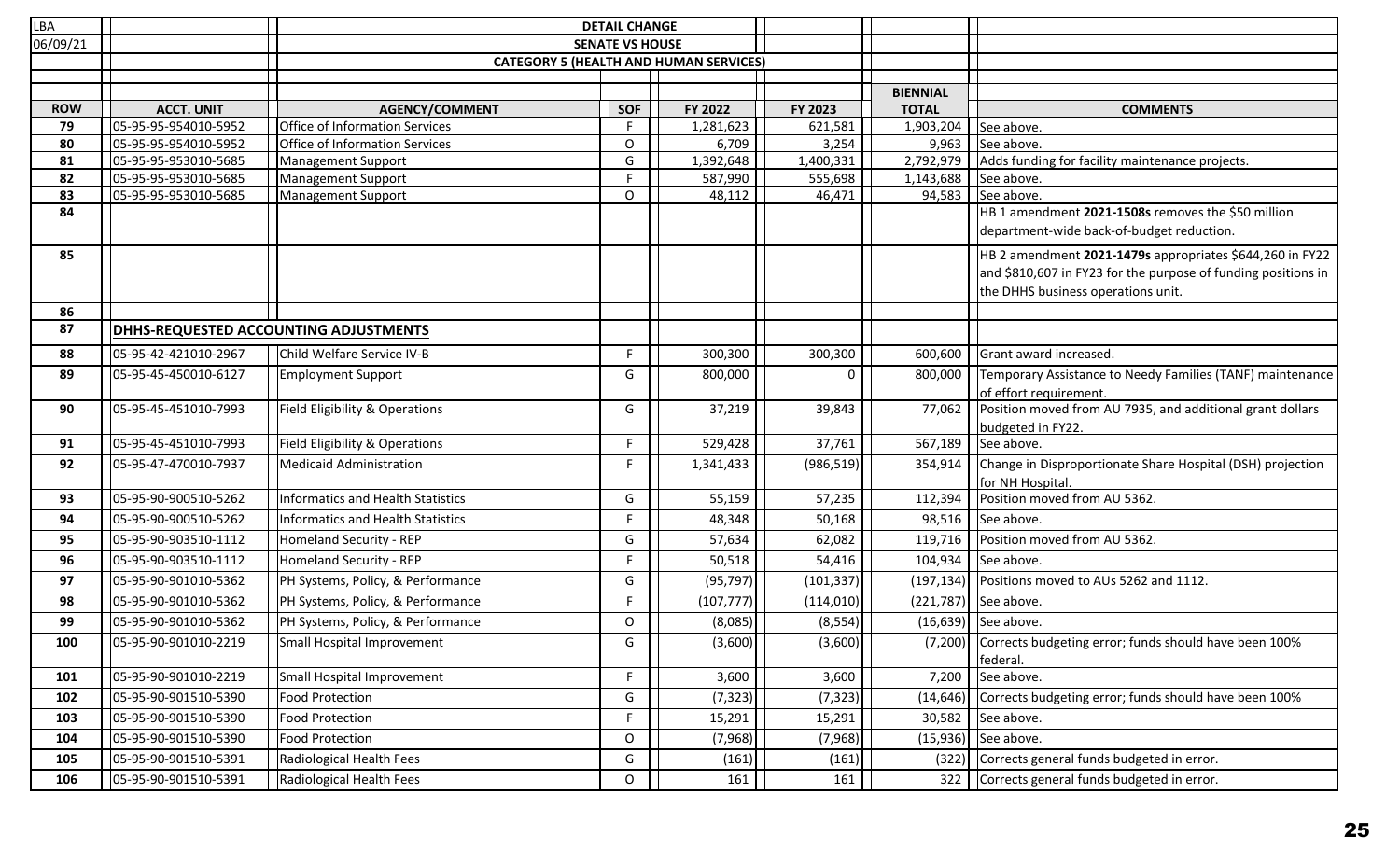| LBA        |                      |                                          | <b>DETAIL CHANGE</b>   |                                               |              |                 |                                                                                                                                  |
|------------|----------------------|------------------------------------------|------------------------|-----------------------------------------------|--------------|-----------------|----------------------------------------------------------------------------------------------------------------------------------|
| 06/09/21   |                      |                                          | <b>SENATE VS HOUSE</b> |                                               |              |                 |                                                                                                                                  |
|            |                      |                                          |                        | <b>CATEGORY 5 (HEALTH AND HUMAN SERVICES)</b> |              |                 |                                                                                                                                  |
|            |                      |                                          |                        |                                               |              | <b>BIENNIAL</b> |                                                                                                                                  |
| <b>ROW</b> | <b>ACCT. UNIT</b>    | <b>AGENCY/COMMENT</b>                    | <b>SOF</b>             | FY 2022                                       | FY 2023      | <b>TOTAL</b>    | <b>COMMENTS</b>                                                                                                                  |
| 107        | 05-95-90-902010-5906 | <b>SUID Case Registry</b>                | F                      | 0                                             | 12,100       | 12,100          | Corrects budgeting error by adding funds for classes 70 and<br>80 in FY23.                                                       |
| 108        | 05-95-90-902010-5530 | <b>Family Planning Program</b>           | F.                     | (1,600,000)                                   | (1,600,000)  | (3,200,000)     | Removes federal funds incorrectly budgeted.                                                                                      |
| 109        | 05-95-90-902510-5178 | Immunization Program                     | G                      | (35, 631)                                     | (142, 784)   | (178, 415)      | General funds were overbudgeted.                                                                                                 |
| 110        | 05-95-90-903010-7966 | Public Health Laboratories               | F.                     | 4,989                                         | 12,000       | 16,989          | Budget general funds to purchase equipment and pay dues.                                                                         |
| 111        | 05-95-92-921010-2053 | System of Care                           | 0                      | 292,118                                       | 292,118      | 584,236         | DOE awarded funding to DHHS to pass through to CMHC<br>contracts effective 7/1/21; original amount budgeted was<br>insufficient. |
| 112        | 05-95-92-921010-4117 | <b>CMH Program Support</b>               | $\mathsf O$            | 800,000                                       | 800,000      | 1,600,000       | See above.                                                                                                                       |
| 113        | 05-95-92-922010-4120 | Mental Health Block Grant                | F.                     | 2,912,959                                     | $\mathbf{0}$ | 2,912,959       | SAMHSA awarded additional block grant funding.                                                                                   |
| 114        | 05-95-94-940010-8400 | NH Hospital Administration               | G                      | 125,171                                       | 134,171      | 259,342         | Position moved from AU 5676.                                                                                                     |
| 115        | 05-95-94-940010-8400 | NH Hospital Administration               | $\mathsf O$            | 10,884                                        | 11,667       | 22,551          | See above.                                                                                                                       |
| 116        | 05-95-94-940010-8400 | NH Hospital Administration               | G                      | (15, 175)                                     | 10,838       | (4, 337)        | Change in Disproportionate Share Hospital (DSH) projection<br>for NH Hospital.                                                   |
| 117        | 05-95-94-940010-8400 | NH Hospital Administration               | $\mathsf O$            | 15,175                                        | (10, 838)    | 4,337           | See above.                                                                                                                       |
| 118        | 05-95-94-940010-8400 | NH Hospital Administration               | G                      | (1,611,656)                                   | (1,466,368)  | (3,078,024)     | Carry forward available for cost of Hampstead.                                                                                   |
| 119        | 05-95-94-940010-8410 | NHH - Facility/Patient Support           | G                      | (238, 308)                                    | 172,335      | (65, 973)       | Change in Disproportionate Share Hospital (DSH) projection<br>for NH Hospital.                                                   |
| 120        | 05-95-94-940010-8410 | NHH - Facility/Patient Support           | O                      | 238,308                                       | (172, 335)   | 65,973          | See above.                                                                                                                       |
| 121        | 05-95-94-940010-8750 | Acute Psychiatric Services               | G                      | (1,086,610)                                   | 802,360      | (284, 250)      | Change in Disproportionate Share Hospital (DSH) projection<br>for NH Hospital.                                                   |
| 122        | 05-95-94-940010-8750 | Acute Psychiatric Services               | O                      | 1,086,610                                     | (802, 360)   | 284,250         | See above.                                                                                                                       |
| 123        | 05-95-95-950010-5676 | Office of Business Operations            | G                      | (85,041)                                      | (91, 175)    | (176, 216)      | Position moved to AU 8400.                                                                                                       |
| 124        | 05-95-95-950010-5676 | Office of Business Operations            | F.                     | (46, 145)                                     | (52, 664)    | (98, 809)       | See above.                                                                                                                       |
| 125        | 05-95-95-950010-5676 | Office of Business Operations            | O                      | (1,869)                                       | (1,999)      | (3,868)         | See above.                                                                                                                       |
| 126        | 05-95-95-950010-5025 | Employee Assistance Program              | G                      | 64,664                                        | 70,596       | 135,260         | Position moved from AU 5952.                                                                                                     |
| 127        | 05-95-95-950010-5025 | Employee Assistance Program              | E.                     | 84,547                                        | 86,012       |                 | $170,559$ See above.                                                                                                             |
| 128        | 05-95-95-952010-5680 | General Counsel                          | G                      | 20,778                                        | 11,102       | 31,880          | Position moved to DOJ. (DOJ will invoice for this position.)                                                                     |
| 129        | 05-95-95-952010-5680 | General Counsel                          | F.                     | 8,000                                         | 6,950        | 14,950          | See above.                                                                                                                       |
| 130        | 05-95-95-954010-5952 | Office of Information Services           | G                      | (64, 664)                                     | (70, 596)    | (135, 260)      | Position moved to AU 5025.                                                                                                       |
| 131        | 05-95-95-954010-5952 | Office of Information Services           | F.                     | (32, 722)                                     | (35, 723)    | (68, 445)       | See above.                                                                                                                       |
| 132        | 05-95-95-951010-7935 | Improvement/Integrity/Info/Reimbursement | G                      | (37, 219)                                     | (39, 843)    | (77,062)        | Position moved to AU 7993.                                                                                                       |
| 133        | 05-95-95-951010-7935 | Improvement/Integrity/Info/Reimbursement | F.                     | (35, 268)                                     | (37, 761)    | (73,029)        | See above.                                                                                                                       |
| 134        |                      |                                          |                        |                                               |              |                 |                                                                                                                                  |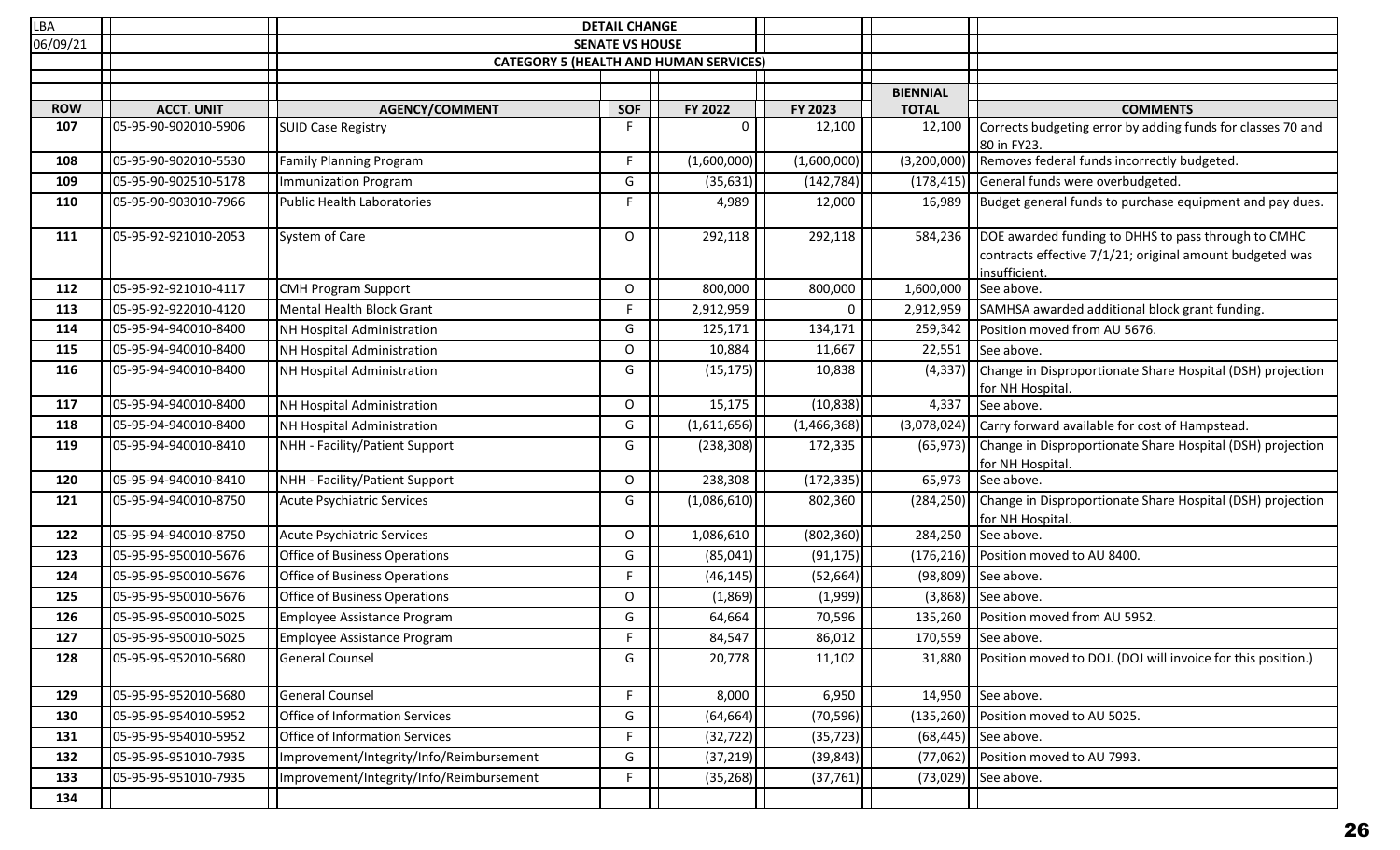| LBA        |                   | <b>DETAIL CHANGE</b>         |            |                                               |                |                 |                                                             |
|------------|-------------------|------------------------------|------------|-----------------------------------------------|----------------|-----------------|-------------------------------------------------------------|
| 06/09/21   |                   | <b>SENATE VS HOUSE</b>       |            |                                               |                |                 |                                                             |
|            |                   |                              |            | <b>CATEGORY 5 (HEALTH AND HUMAN SERVICES)</b> |                |                 |                                                             |
|            |                   |                              |            |                                               |                |                 |                                                             |
|            |                   |                              |            |                                               |                | <b>BIENNIAL</b> |                                                             |
| <b>ROW</b> | <b>ACCT. UNIT</b> | <b>AGENCY/COMMENT</b>        | <b>SOF</b> | FY 2022                                       | FY 2023        | <b>TOTAL</b>    | <b>COMMENTS</b>                                             |
| 135        | $ 05 - 43 - 43 $  | <b>Veterans Home</b>         |            |                                               |                |                 |                                                             |
| 136        |                   | No change in HB 1            |            |                                               |                |                 |                                                             |
| 137        |                   |                              |            |                                               |                |                 | HB 2 amendment 2021-1458s appropriates \$80,000 in FY21     |
|            |                   |                              |            |                                               |                |                 | (nonlapsing) for the purpose of funding the Veterans Home's |
|            |                   |                              |            |                                               |                |                 | master plan update.                                         |
| 138        |                   |                              |            |                                               |                |                 |                                                             |
| 139        |                   | <b>Total Funds</b>           |            | (11,901,752)                                  | (6,523,646)    | (18, 425, 398)  |                                                             |
| 140        |                   |                              |            |                                               |                |                 |                                                             |
| 141        |                   | <b>General Funds</b>         |            | (14,989,918)                                  | 11,685,732     | (3,304,186)     |                                                             |
| 142        |                   | <b>Education Trust Funds</b> |            | U                                             | $\mathbf{0}$   | 0               |                                                             |
| 143        |                   | <b>Federal Funds</b>         |            | (9,661,180)                                   | (19, 125, 778) | (28, 786, 958)  |                                                             |
| 144        |                   | <b>Highway Funds</b>         |            | 0                                             | $\mathbf 0$    | 0               |                                                             |
| 145        |                   | <b>Fish &amp; Game Funds</b> |            | <sup>0</sup>                                  | $\mathbf{0}$   | 0               |                                                             |
| 146        |                   | <b>Other Funds</b>           |            | 12,749,346                                    | 916,400        | 13,665,746      |                                                             |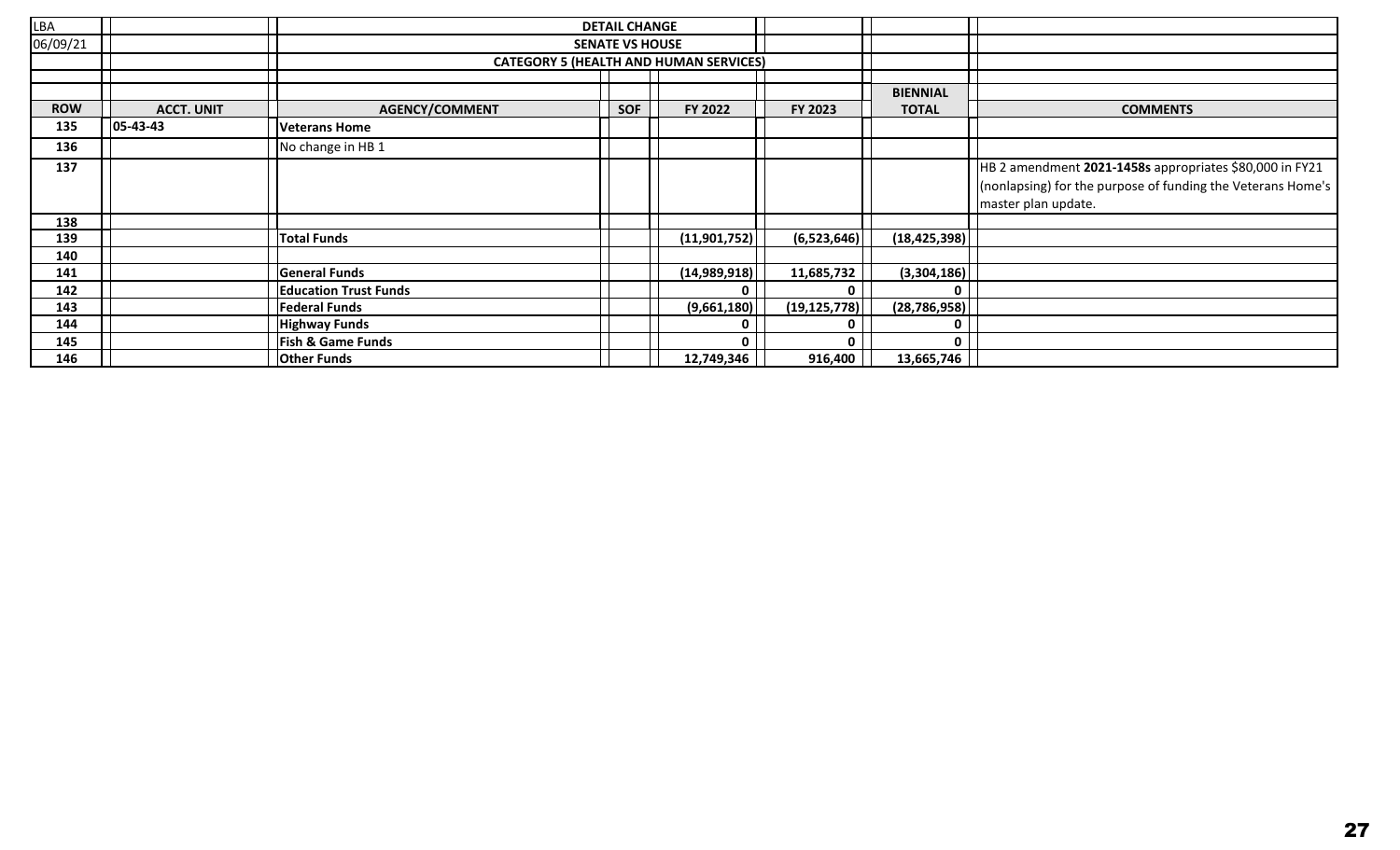| LBA            |                      | <b>DETAIL CHANGE</b>           |            |            |                 |              |                                                                                                                                                                                                          |
|----------------|----------------------|--------------------------------|------------|------------|-----------------|--------------|----------------------------------------------------------------------------------------------------------------------------------------------------------------------------------------------------------|
| 06/09/21       |                      | <b>SENATE VS HOUSE</b>         |            |            |                 |              |                                                                                                                                                                                                          |
|                |                      | <b>CATEGORY 6 (EDUCATION)</b>  |            |            |                 |              |                                                                                                                                                                                                          |
|                |                      |                                |            |            | <b>BIENNIAL</b> |              |                                                                                                                                                                                                          |
| <b>ROW</b>     | <b>ACCT. UNIT</b>    | <b>AGENCY/COMMENT</b>          | <b>SOF</b> | FY 2022    | FY 2023         | <b>TOTAL</b> | <b>COMMENTS</b>                                                                                                                                                                                          |
| $\mathbf{1}$   | 06-56                | <b>Department of Education</b> |            |            |                 |              |                                                                                                                                                                                                          |
| $2^{\circ}$    | 06-56-56-567010-2450 | <b>Charter Schools</b>         | F.         | 27,576     | 20,336          | 47,912       | Increases Administrator I position # from an Administrator I                                                                                                                                             |
|                |                      |                                |            |            |                 |              | (LG 27) to an Administrator III (LG 31).                                                                                                                                                                 |
| $\mathbf{3}$   | 06-56-56-562010-2503 | <b>Instructional Support</b>   | G          | 108,152    | 116,468         | 224,620      | Adds position #13290 from accounting unit 2519 (see<br>below).                                                                                                                                           |
| 4              | 06-56-56-562010-2519 | Title IV-B 21st Cent Community | F.         | (201, 554) | (216, 934)      | (418, 488)   | Moves position #13290 to accounting unit 2503 (see above)<br>and position #42424 to accounting unit 2178 (see below).                                                                                    |
| 5              | 06-56-56-562010-2178 | <b>ESEA Consolidated Admin</b> | F.         | 93,402     | 100,466         | 193,868      | Adds position #42424 from accounting unit 2519 (see<br>above).                                                                                                                                           |
| 6              | 06-56-56-560040-3043 | <b>Education Trust Fund</b>    | E          | 28,963,262 | $\Omega$        | 28,963,262   | Increases class 079 (adequate education aid - state) to reflect<br>HB 2 change relative to the average daily membership (ADM)<br>used to calculate education grants in FY 2022.                          |
| $\overline{7}$ |                      |                                |            |            |                 |              | <b>HB 2 Section</b><br>Appropriates \$35,000,000 in FY 2021 (education trust fund)<br>to provide an additional \$17,500,000 in each year in relief<br>funding, as part of the education funding formula. |
| 8              |                      |                                |            |            |                 |              | <b>HB 2 Section</b><br>Appropriates \$30,000,000 in FY 2021 (education trust fund)<br>for aid for new school building projects.                                                                          |
| 9<br>10        |                      |                                |            |            |                 |              | <b>HB 2 Section</b><br>Appropriates \$3,000,000 in FY 2022 (education trust fund) to<br>pay for operating costs for a state student data collection<br>and reporting system.                             |
|                |                      |                                |            |            |                 |              |                                                                                                                                                                                                          |